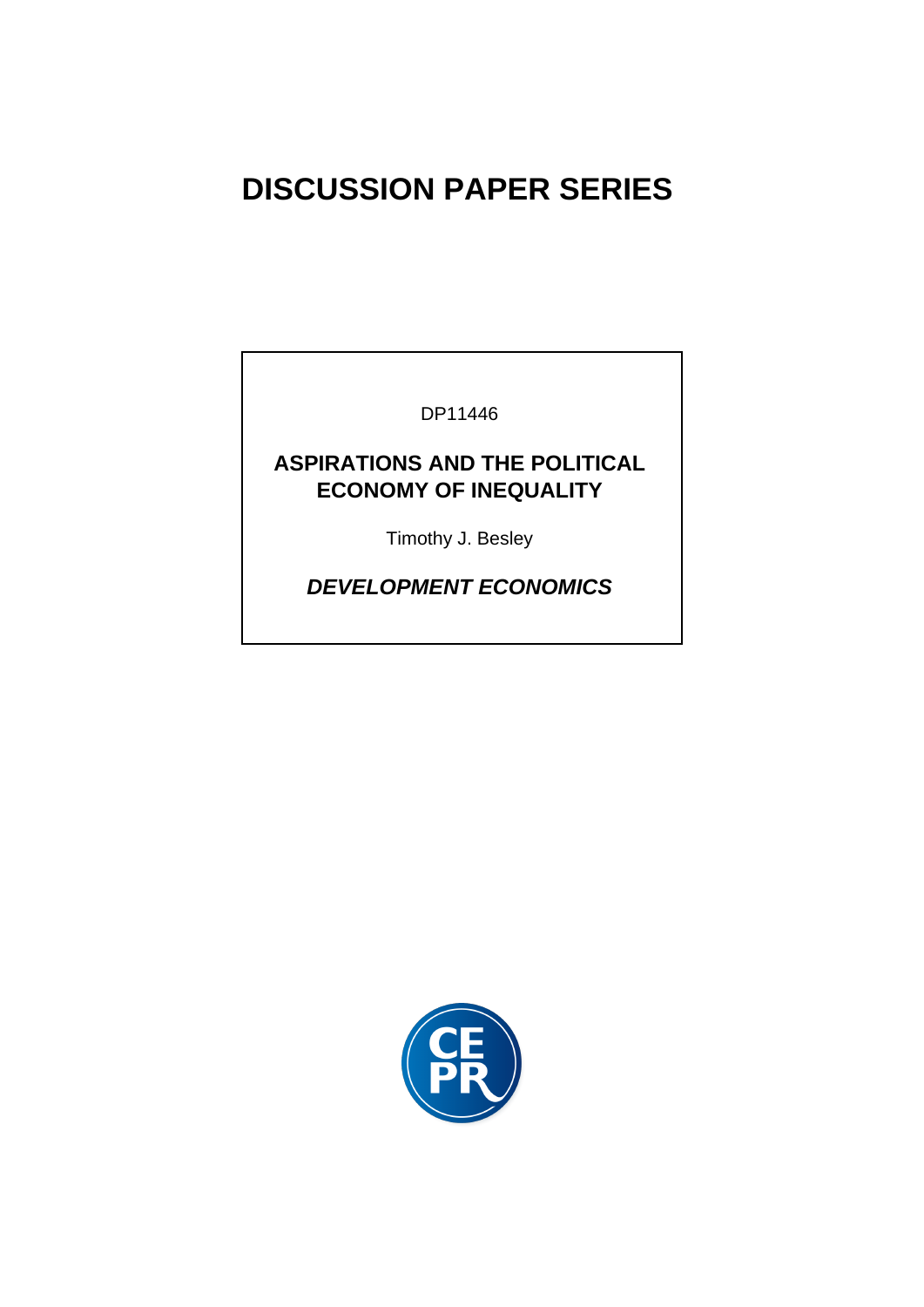# **ASPIRATIONS AND THE POLITICAL ECONOMY OF INEQUALITY**

Timothy J. Besley

Discussion Paper DP11446 Published 20 August 2016 Submitted 20 August 2016

Centre for Economic Policy Research 33 Great Sutton Street, London EC1V 0DX, UK Tel: +44 (0)20 7183 8801 www.cepr.org

This Discussion Paper is issued under the auspices of the Centre's research programme in **DEVELOPMENT ECONOMICS**. Any opinions expressed here are those of the author(s) and not those of the Centre for Economic Policy Research. Research disseminated by CEPR may include views on policy, but the Centre itself takes no institutional policy positions.

 The Centre for Economic Policy Research was established in 1983 as an educational charity, to promote independent analysis and public discussion of open economies and the relations among them. It is pluralist and non-partisan, bringing economic research to bear on the analysis of medium- and long-run policy questions.

 These Discussion Papers often represent preliminary or incomplete work, circulated to encourage discussion and comment. Citation and use of such a paper should take account of its provisional character.

Copyright: Timothy J. Besley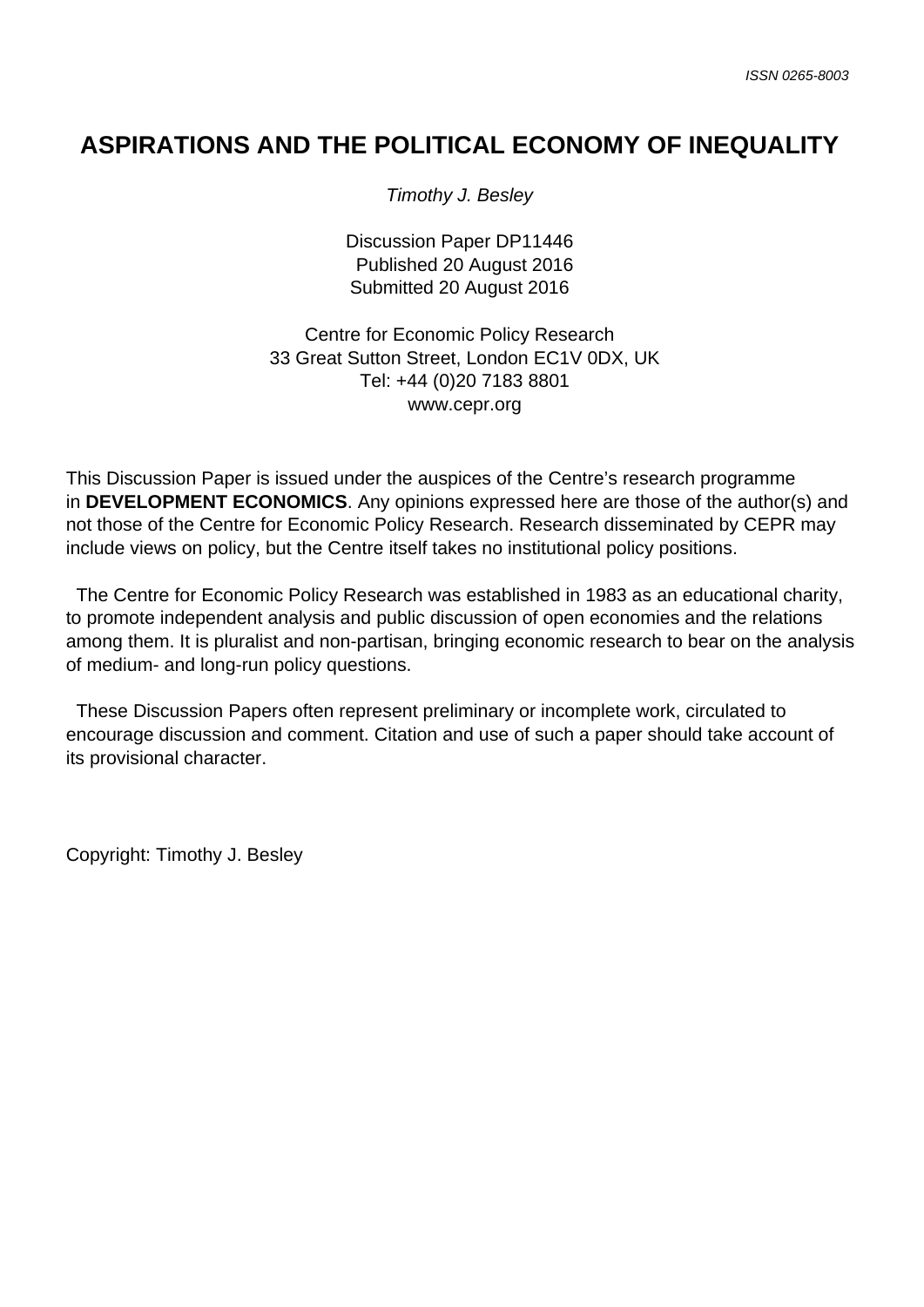# **ASPIRATIONS AND THE POLITICAL ECONOMY OF INEQUALITY**

## **Abstract**

In standard approaches to the political economy of inequality, the income distribution and the preferences of households are taken as fixed when studying how incomes are determined within and between nations. This paper makes the income distribution endogenous by supposing that aspirational parents can socialize children into having aspirational preferences which are modeled as a reference point in income space. The model looks at the endogenous determination of the level of income, income inequality and income redistribution where the proportion of aspirational individuals evolves endogenously according to payoffs along the equilibrium path. The paper discusses implications of the model for intergenerational mobility. It also shows how the income generation process is critical for the dynamics and welfare conclusions. Finally, it looks at some evidence from the World Values Survey in light of the theory.

JEL Classification: A13, D11, D63, I13

Keywords: N/A

Timothy J. Besley - t.besley@lse.ac.uk LSE and CEPR

Acknowledgements

I am grateful to the editor and referees for comments, to Ruth Fortmann and Anders Jensen for research assistance and the members of the CIFAR Institutions, Organizations and Growth Program, especially Roland Benabou and Torsten Persson, for encouragement and feedback based on an early presentation of these ideas. I also thank Steve Coate, Maitreesh Ghatak and Debraj Ray for helpful comments and discussions. This paper is dedicated to the memory of my mother who passed away unexpectedly as I was beginning to think about the ideas in this paper and who first instilled in me the importance of high aspirations.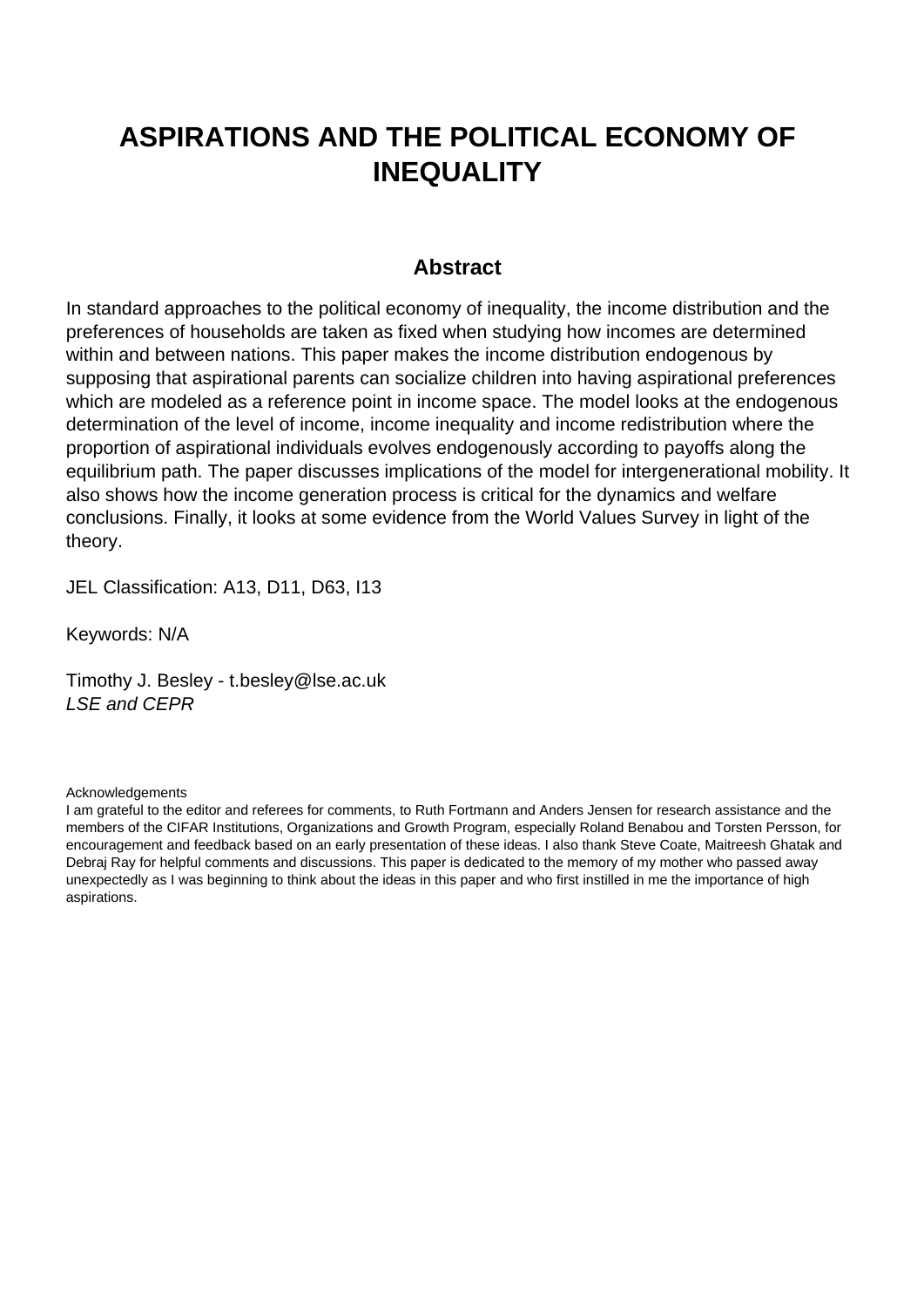# Aspirations and the Political Economy of Inequality

Timothy Besley LSE

August 15, 2016

#### Abstract

In standard approaches to the political economy of inequality, the income distribution and the preferences of households are taken as fixed when studying how incomes are determined within and between nations. This paper makes the income distribution endogenous by supposing that aspirational parents can socialize children into having aspirational preferences which are modeled as a reference point in income space. The model looks at the endogenous determination of the level of income, income inequality and income redistribution where the proportion of aspirational individuals evolves endogenously according to payoffs along the equilibrium path. The paper discusses implications of the model for intergenerational mobility. It also shows how the income generation process is critical for the dynamics and welfare conclusions. Finally, it looks at some evidence from the World Values Survey in light of the theory.

JEL Codes: A130, D110, D630, I310,

This paper is a revised version of the 2015 Hicks Lecture, sponsored by Oxford Economic Papers, and delivered at Oxford University on 3 November 2015.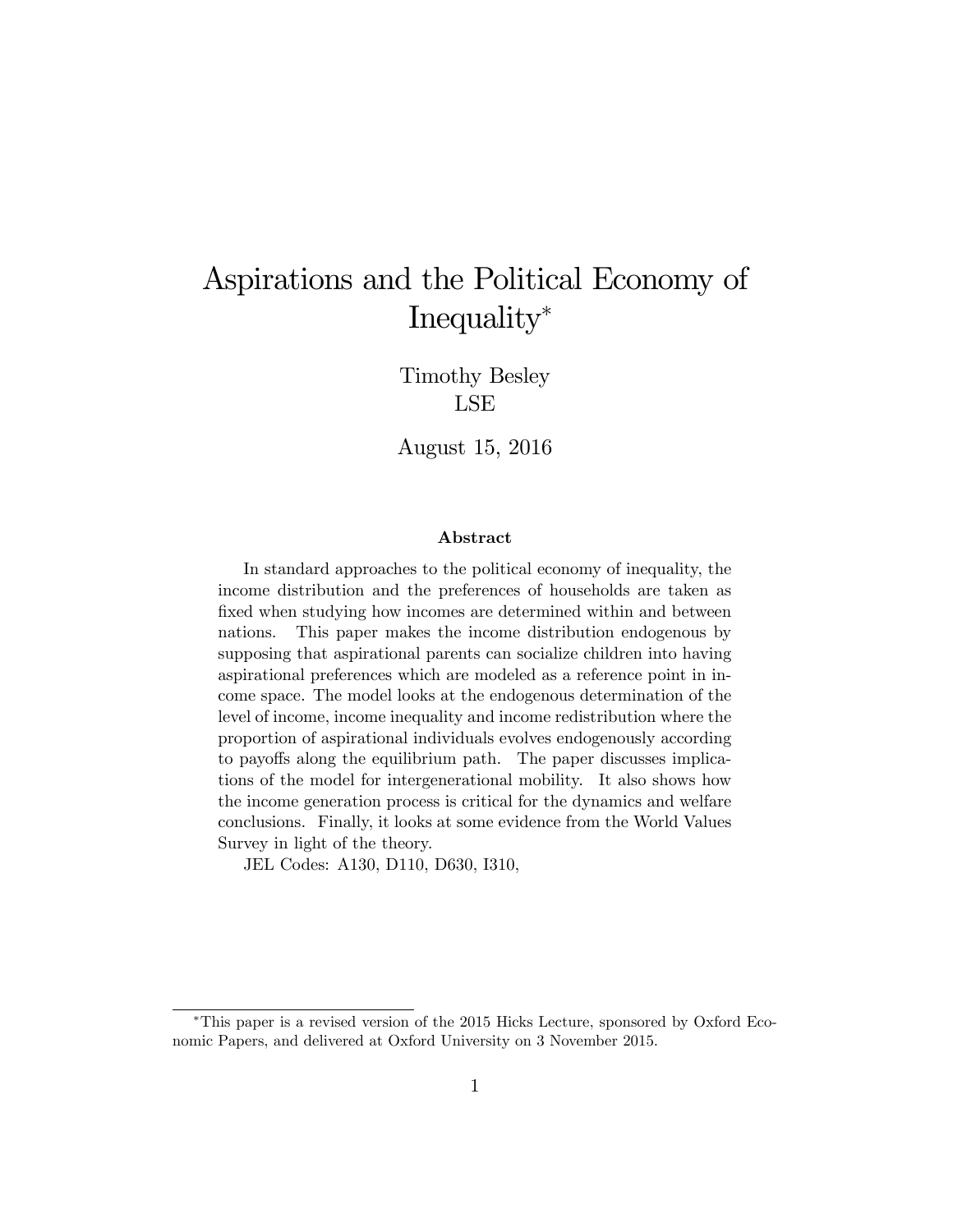## 1 Introduction

Despite enormous increases in incomes over human history, there are groups of individuals and societies that have been left behind. Understanding this and what can be done about it remains a challenge and an important agenda at the heart of economics.

The traditional take on disadvantage among economists emphasizes the absence of physical and human capital. Economic development over the past two centuries was underpinned by large increases in capital inputs which form the cornerstone of modern theories of economic growth and development. Moreover, access to key assets is essential in explaining within-country variation in incomes with the poor lacking skills and access to the land, plant and machinery needed to make them more productive.

Such explanations of inequality within and between nations give little role for differences in preferences as a source of economic success. Indeed much of economics has been suspicious of seeking such an approach. The concern is that once this is allowed, then there are simply too many degrees of freedom that can be used to explain outcomes at either the individual or societal level. However, this contrasts with sociological accounts of development and change such as Durkheim (1893) and Polanyi (1944) which have emphasized the importance of changing attitudes along the development path. Whether these are reflections or causes of development and income distribution is much more difficult to judge and the approach taken here hints at how to think about this in the context of an autonomously evolving social system where preferences, policies and incomes co-evolve rather than being causally related.<sup>1</sup>

This paper will focus on a specific aspect of preference dynamics and reflects an increasing appreciation among economists of the role of aspirations in influencing economic success.<sup>2</sup> The paper explores the implications of aspirations for the evolution of an economy with a particular focus on determinants of income distribution within and between economies.

The approach that the paper proposes has two core elements. First, it makes preferences endogenous and gives them a role in the transmission mechanism of economic advantage. This recognizes that family background

 $1<sup>1</sup>$ As is discussed in greater detail below, economists are also now more accepting of the importance of studying the role of socialization as a force in the way that economies evolve (see, for example, Bisin and Verdier, 2011).

<sup>&</sup>lt;sup>2</sup>See, for example, Appadurai  $(2003)$  and Ray  $(1998, 2006)$ .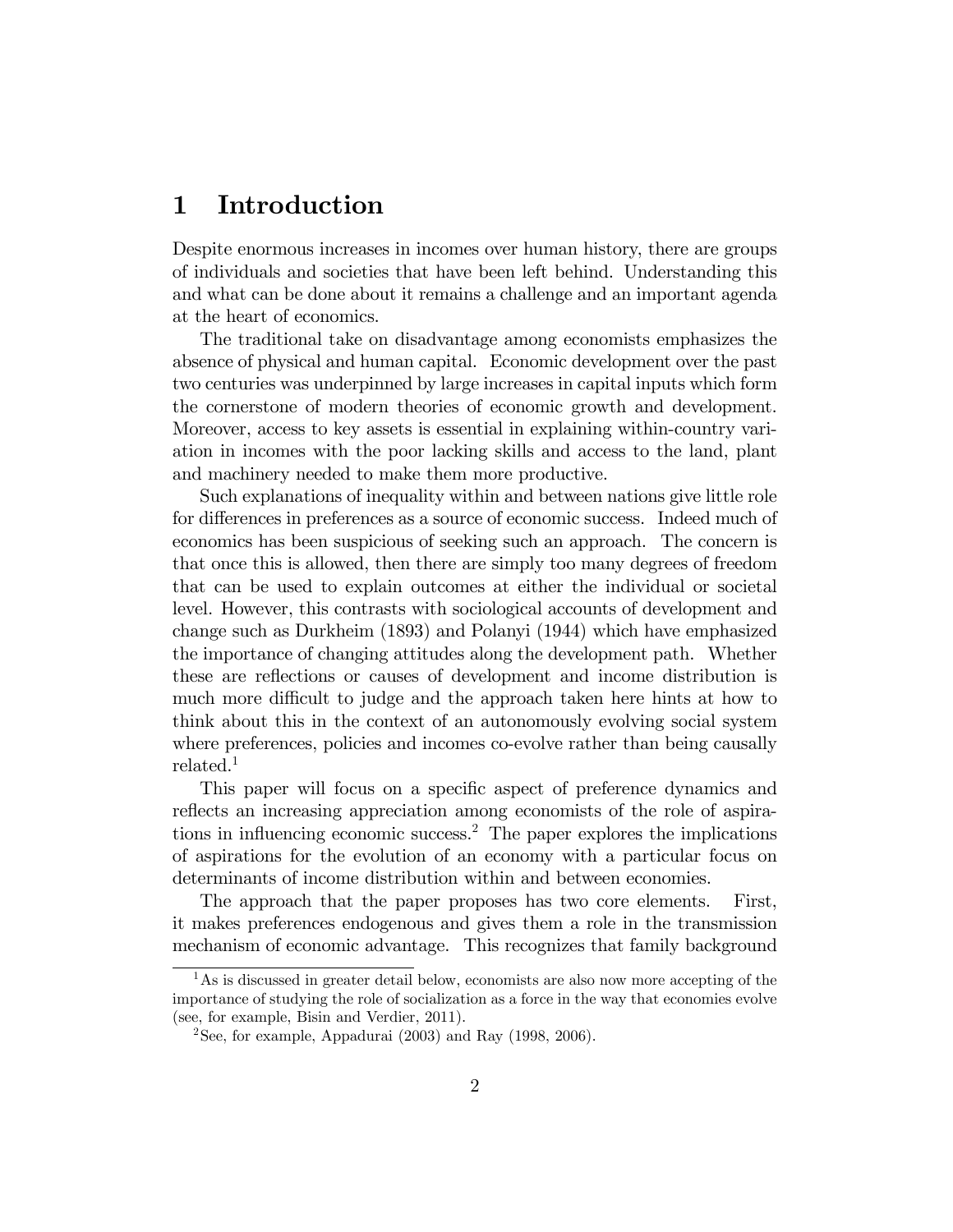shapes life chances not only by affecting endowments of financial wealth and human capital, but also via factors which determine effort levels which here are affected by *aspirations*. Second, the approach looks at the determination of the distribution of income in terms of endogenous earnings abilities alongside final incomes with endogenous redistribution of income. The paper uses a simple political economy model to allow a feedback from preferences to redistribution. It is the feedback from redistribution to the dynamics of preferences which determines the direction that a society takes.

The paper provides a framework for reflecting on sources of societal and individual advantage. It demonstrates the possibility of an aspirational poverty trap in which countries are locked into a low aspirations "culture" which inhibits development. This is due to the interplay between preferences and politics which creates a feedback loop which in turn affects a society's equilibrium trajectory.

The second is the impact that aspirations have on income distribution within a society. Accident of birth is one of the principal sources of inequality. But debates rage about what are the parts of such endowments at birth that are rigid and which are amenable to policy intervention. Views about this often go to the heart of discussions about the role of redistributive policies and the legitimacy of distributive outcomes. Moreover, underpinning the process that turns new born infants into fully fledged citizens and workers is a complex process involving social interactions and economic ináuences. It is now appreciated that understanding this raises issues that inevitably combines insights from different social sciences.

The remainder of the paper is organized as follows. In the next section, there is a discussion of a range of relevant literatures which are brought together here. In section 3, the core theoretical building blocks are developed. Their implications for income distribution between and within societies are discussed in section 4. Section 5 considers a somewhat different underlying economic model which casts further light on the issues. Section 6 looks at evidence in the World Values Survey while section 8 concludes.

## 2 Background

This paper relates to four lines of enquiry in economics, and the social sciences more broadly, which have developed largely independently of one another. The review here is selective but will give the reader a sense of the range of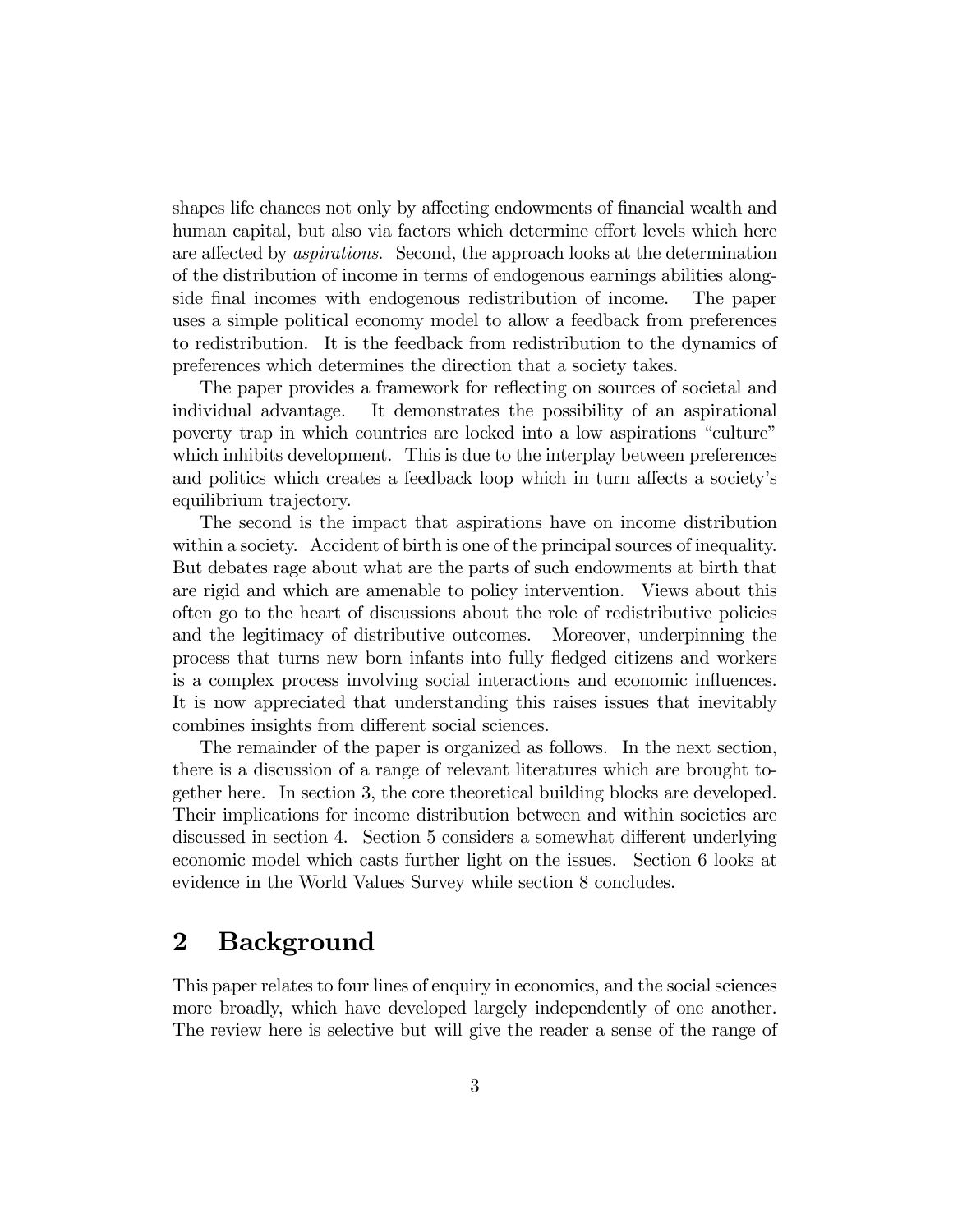ideas that the paper touches upon. This underlines the hope that this paper will help to "cross-fertilize" ideas in hitherto separate areas of knowledge.

The Political Economy of Redistribution There are three aspects of political issues which impinge on the themes of this paper. First, there is the literature on determinants of income redistribution. Second, there are debates around the nature of redistributive preferences and third, there are questions about the role in society that inequality plays in motivating individuals. These issues are now discussed briefly.

There is a large formal literature on the political economy of redistribution beginning with the work of Roberts (1977), Romer (1975) and Meltzler and Richards (1981). In the canonical approach, the median voter chooses a level of an income tax where the proceeds are redistributed to citizens. The motive for redistribution in this framework comes from the fact that the decisive voter has an income below mean income; a small rise in the income tax sees this voter losing income depending on the median voter's income and gain in proportion to average income. This must be offset against any deadweight loss due to distortions in labor supply.

Although the paper stays within this framework, it uses a citizen candidate approach based on Besley and Coate (1997) and Osborne and Slivinski (1996). In these models, a particular citizen representing a group is elected and implements his/her preferred policy. The paper combines this with a probabilistic voting model which is used extensively in Persson and Tabellini (2000). This will tend to make the expected level of redistribution smoothly increasing in the proportion of low income individuals.

Our core approach uses selfish preferences to motivate redistribution. However, there is also a literature on the nature of redistributive preferences reviewed in Alesina and Guiliano (2011). Individuals may hold to specific moral principles or perceptions of fairness as the basis for preferring some kinds of redistributive policies to others. One specific hypothesis is the ìprospect of upward mobilityî (POUM) hypothesis, i.e. the idea that those who anticipate that they are upwardly mobile will tend to favor less redistribution. Although these two things will be correlated in our framework, there is no direct link between aspirations and demand for redistribution. The idea that beliefs about how the world works feed into redistributive preferences is developed in Benabou and Tirole (2006) who also demonstrate the possibility of multiple equilibria. Fong (2001) provides evidence that there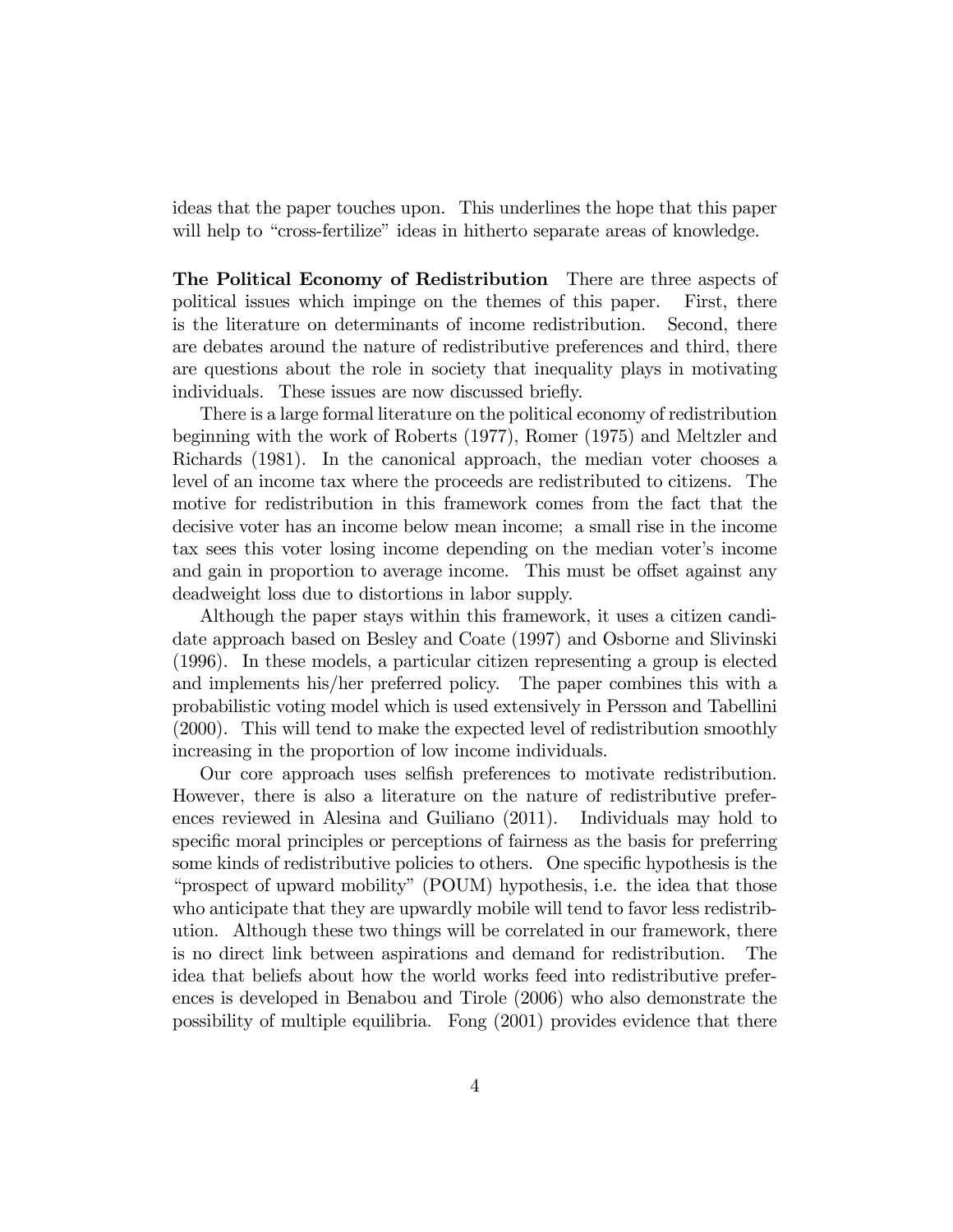are links between such beliefs and preferences for redistribution.

Most approaches to the political economy of redistribution begin from a starting point where the distribution of initial income is determined by exogenous factors (typically individual ability or capital ownership). However, there are two important debates about inequality and redistribution which this approach sidesteps: discussions about what creates a legitimate level of inequality and whether there are views about the process which generates inequality and which feed into judgements about what is just. Second, there are issues about how far inequality plays a role in motivating people. These issues were discussed in Friedman (1953) who says:

ìone cannot rule out the possibility that a large part of the existing inequality of wealth can be regarded as produced by men to satisfy their tastes and preferences....(And) many common economic and social arrangements ... can be interpreted as, at least in part, devices for achieving a distribution of wealth in conformity with the tastes and preferences of the members of society." (page 290)

The logic of Friedmanís argument is explored using an occupational choice model with risk taking in Kanbur (1979). A key issue is whether there is a positive role for inequality in maintaining an incentive to put in effort. In a broad sense, the way that the paper models the impact of redistribution is related to theoretical approaches to moral hazard where income redistribution acts as an insurance device, diminishing incentives for prudent behavior. Varian (1980) develops a model of income redistribution with this feature.

Following Kuznets (1955), there is now a sizeable literature on the dynamics of redistribution and growth. Banerjee and Newman (1993) and Aghion and Bolton  $(1997)$  emphasize the importance of credit constraint in affecting the paths of individual incomes and the growth process in the economy. Benabou (1996) introduces endogenous redistribution and notes the possibility for income redistribution to increase growth in such settings. St Paul and Verdier (2003) study redistribution in the form of education which can enhance growth.

Also relevant to the analysis developed here is the emerging empirical literature on the impact of incentives on effort which is reviewed in Prendergast (2013). In a key contribution, Bandiera et al (2007) estimate this in the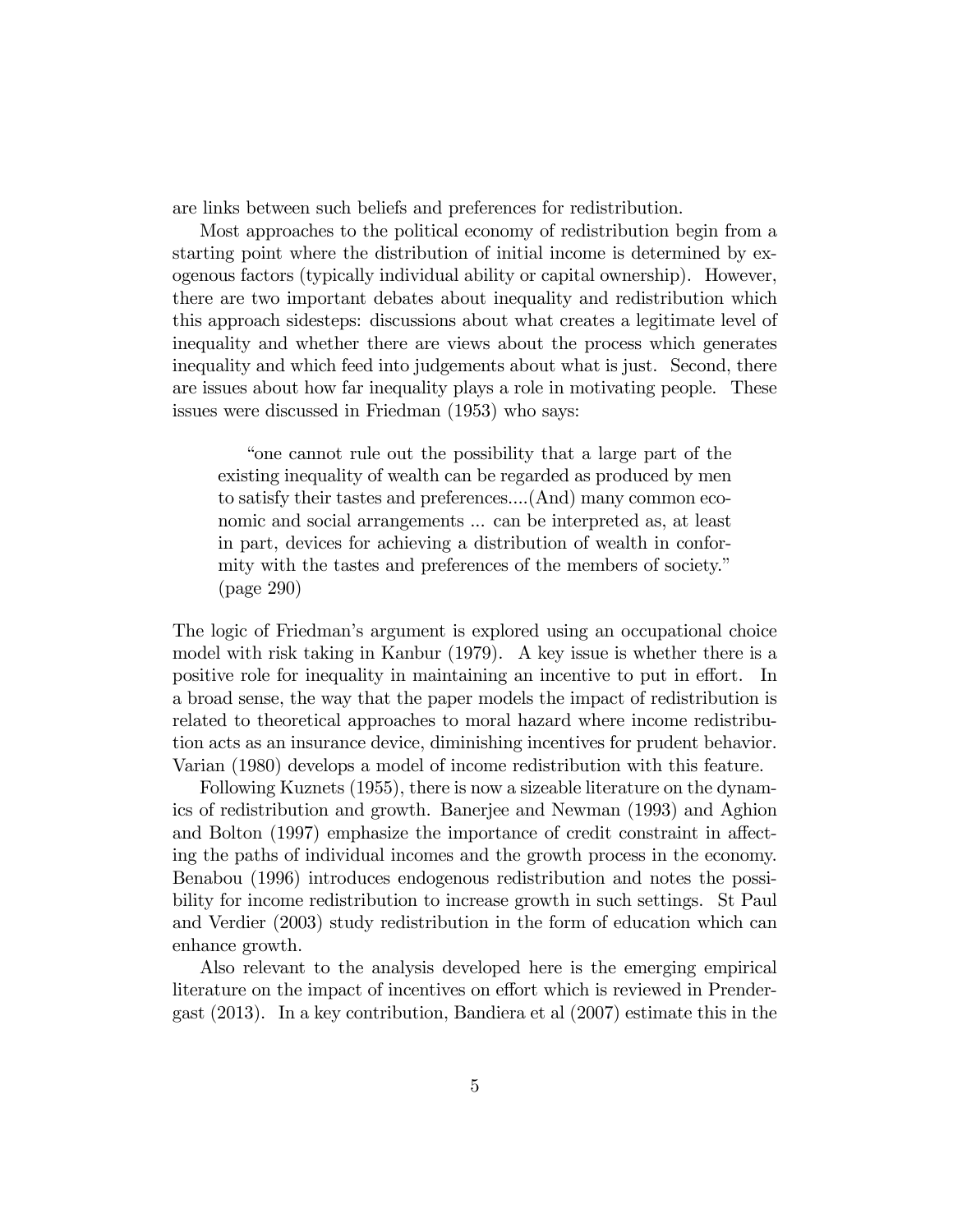context of a field experiment and their findings are in line with a more established literature on static labour supply elasticities.<sup>3</sup> More recent efforts have also tried to look at life-cycle decisions such as investing in human capital as in Blundell et al (2015). They find effects on human capital accumulation from government tax and transfer programs using UK data.

Determinants of Economic and Social Mobility Studying the economics of intergenerational mobility has a long tradition in economics. The traditional focus is on the role of background in affecting the level of inherited wealth (see Jäntti and Jenkins  $(2015)$ ) for a comprehensive review.<sup>4</sup> Among the core theoretical models of intergenerational transmission are those based on human capital accumulation and intergenerational wealth transmission such as Becker and Tomes (1979, 1986), Loury (1981), Hassler et al (2007) and Solon (2004). It is well known from the empirical literature that there is a strong link between parental and child income, although interpreting this in terms of a specific mechanism is difficult as there are so many reasons why having higher family income is a source of advantage including alleviating credit constraints for accumulation of human capital and direct transmission of income generating assets.

A recent literature has focused on the importance of early childhood experiences in the determination of life chances (see Cunha and Heckman, 2009). Moreover, there is now a greater emphasis on the role of non-cognitive skills such perseverance and motivation which are strongly correlated with economic success. Cunha and Heckman (2009) traces the roots of these ideas back to Alfred Marshall who emphasized the importance of maternal ináuence in building "character".

There is a large literature outside of economics on the importance of aspirational parents for the success of their children. In the framework developed here, this works via parents shaping the preferences of their children rather than due to strategic investments by parents. However, as the paper shows below such strategic behaviour could be incorporated into the model. From Aristotle onwards good parenting is taken as a virtue but like most virtues is

 $3$ However, it is well-known that this is only one aspect of how taxes can affect incentives and taxable income elasticities tend to be larger than hours elasticities since they could also reflect a range of other margins, such as pursuing a promotion.

<sup>&</sup>lt;sup>4</sup>A large sociological literature has tended to focus on social class rather than income mobility (see, for example, Erikson and Goldthorpe, 1992).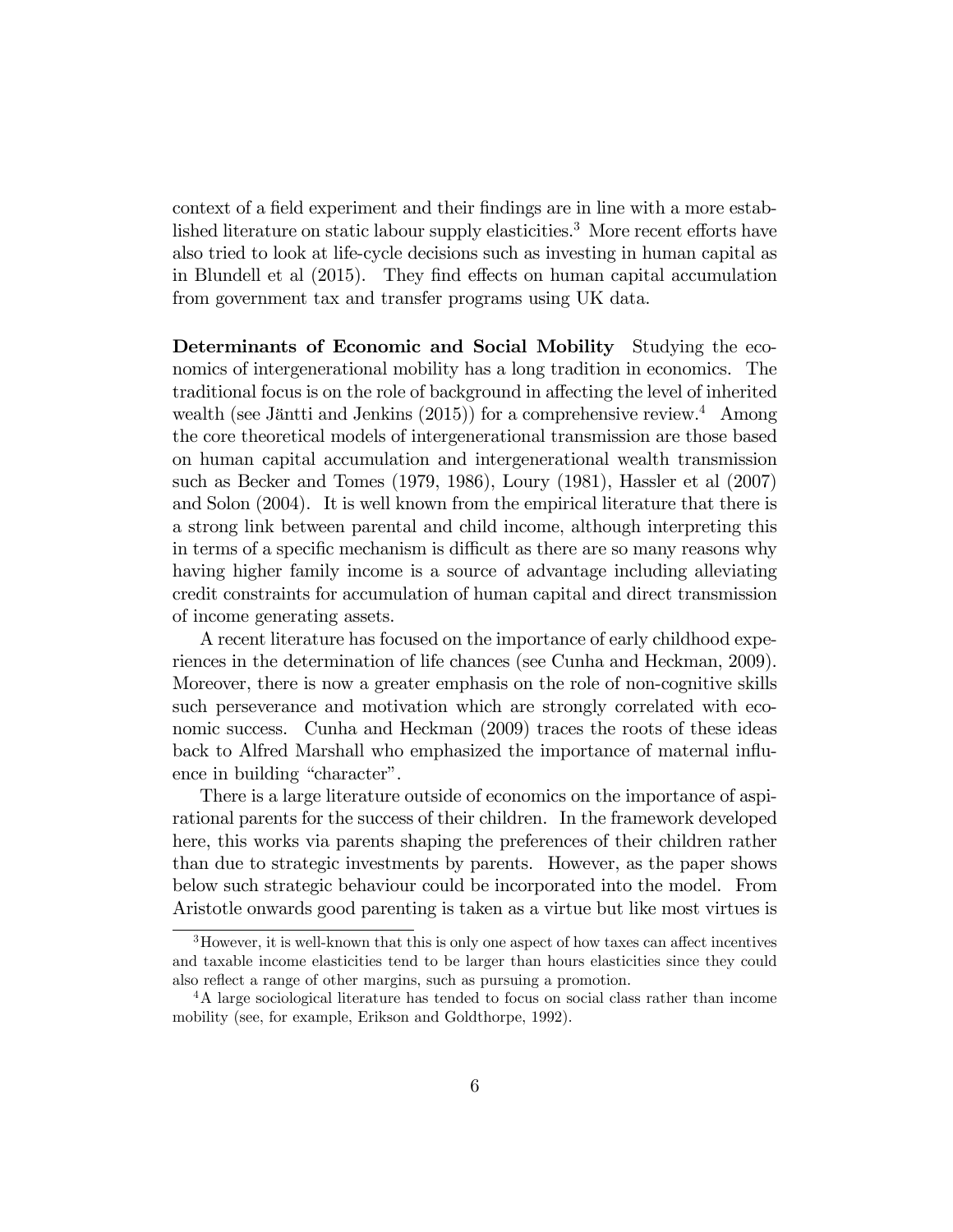in short supply. If being an aspirational child pays off, then it is reasonable to expect that this virtuous trait will become more prevalent.

The sociological literature has studied the determinants of economic success as a function of social background giving a central role of the family.<sup>5</sup> In a classic sociological account, Bales and Parsons (1955) put it as follows:

ìIf .. the essentials of human personality were determined biologically, independent of social systems, there would be no need for families ... It is because the human is not "born" but must be "made" through the socialization process that in the first instance families are necessary. They are "factories" which produce human personalities.... We therefore suggest that the basic and irreducible functions of the family are two: first the primary socialization of children so that they can truly become members of the society into which they have been born; second, the stabilization of the adult personalities of the society." (pages 16-17)

This account focuses on the family as the key institution in socialization. This in turn links to the idea of *cultural capital* a term coined by Pierre Bourdieu to refer to the non-pecuniary factors that increase social mobility such as intellect or appearance (see, for example Bourdieu, 1986 and Bourdieu and Passeron, 1990). Bourdieu (1986) discusses the factors that shape transmission of such capital including the role of parents and education. The absence of cultural capital available to some individuals is a potential constraint on social mobility.

A key feature of the model that is presented below is whether or not matching among parents is assortative. There is now a large theoretical and empirical literature on this in economics which draws out implications for inequality (see, for example, Kremer, 1997 and Fernandez and Rogerson, 2001). This is also related to debates about how to conceive of and operationalize the idea of equality of opportunity (see, Kanbur and Wagstaff, 2014, for an overview).

As documented by Chetty et al (2014), there is substantial geographical variation in intergenerational mobility in the United States. Subsequent work by Chetty and Hendren (2015) has taken advantage of data on five

 $5$ See, for example Rutter (2006) for a discussion of the nature/nurture debate.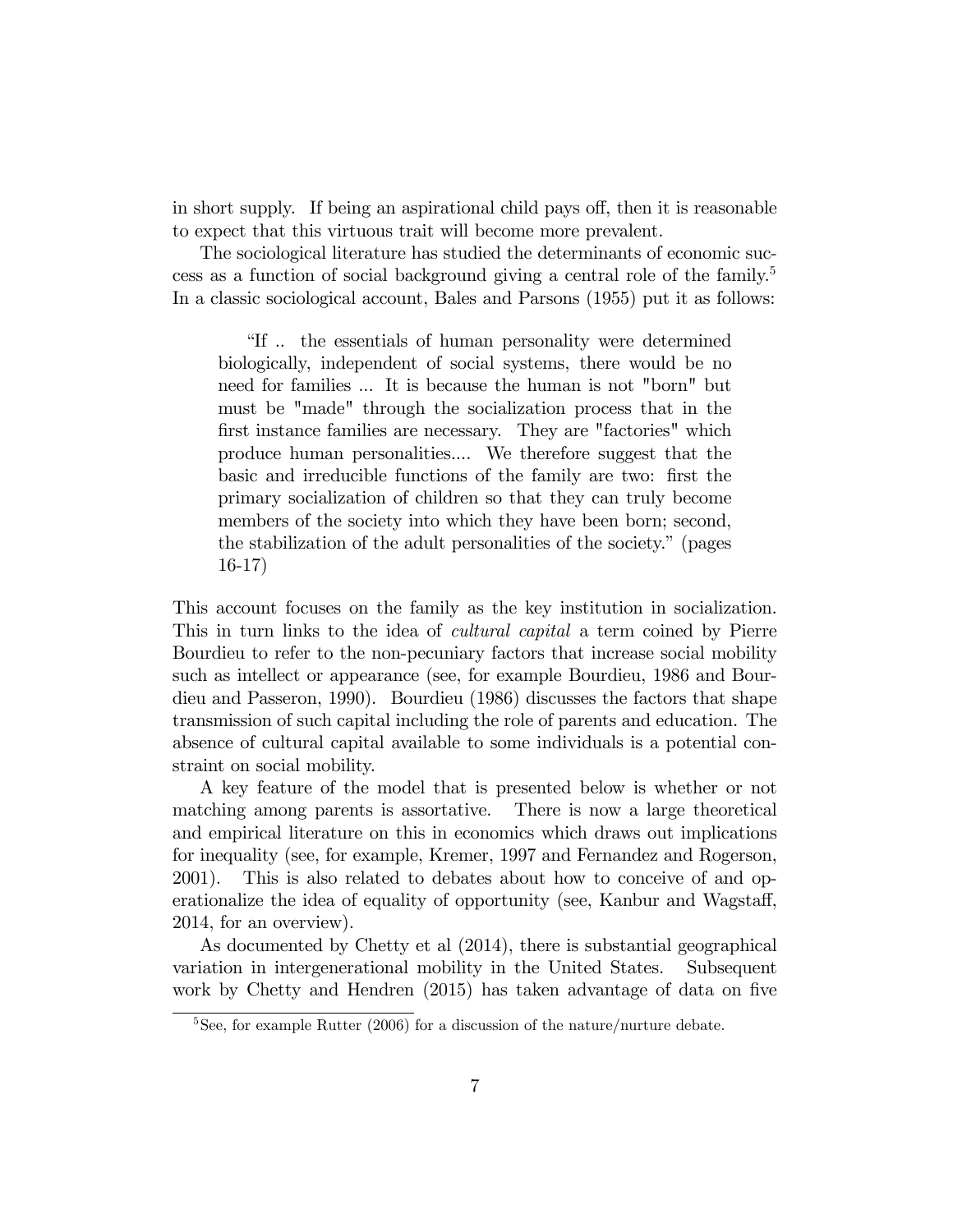million families which have moved across the United States. The quasiexperimental evidence available from this shows an effect of neighbourhoods on intergenerational mobility through childhood exposure; specifically, children whose families move to a better neighborhood  $-$  as measured by the outcomes of children already living there  $-\;$  have outcomes which improve linearly in proportion to the time they spend in that area. They also exploit county-level variation to Önd that children growing up in families at the 25th percentile of the income distribution, each year of childhood exposure to a one standard deviation (SD) better county increases income in adulthood by  $0.5\%$ . Such neighbourhood effects could reflect a range of factors but suggest that there could be an important role for cultural influence on outcomes when children are exposed to different environments.

The Behavioral Economics of Poverty The mainstream economic view of poverty has focused on how limited access to physical and human assets limits economic opportunities. However, the rise of behavioral economics has widened the agenda to incorporate the possibility that frictions in decision making can be more prevalent among the poor. Specifically, certain behavioral biases can be an impediment to making best use of available talents and assets. This view is developed, for example, in Bertrand et al (2004). An important example of a behavioral bias is self-control problems which lead to under investment in physical or human capital. These are studied in Banerjee and Mullanaithan (2010) and Bernheim et al (2015).

The idea that failure of aspirations is important to human achievement forges a link between anthropological and sociological studies of poverty with those that are typical in economics. For example Appadurai (2003) frames the issue in terms of "the capacity to aspire" which he claims is a:

"navigational capacity. The more privileged in society simply have used the map of its norms to explore the future more frequently and more realistically, and to share this knowledge with one another more routinely than their poorer and weaker neighbors. The poorer members because of their lack of opportunities to practice the use of this navigational capacity ... have a more brittle horizon of aspirations." page 69.

This view has been pioneered in economics by Ray (1998, 2006) who puts aspirations at centre stage in understanding poverty. In Ray (2006), he observes that: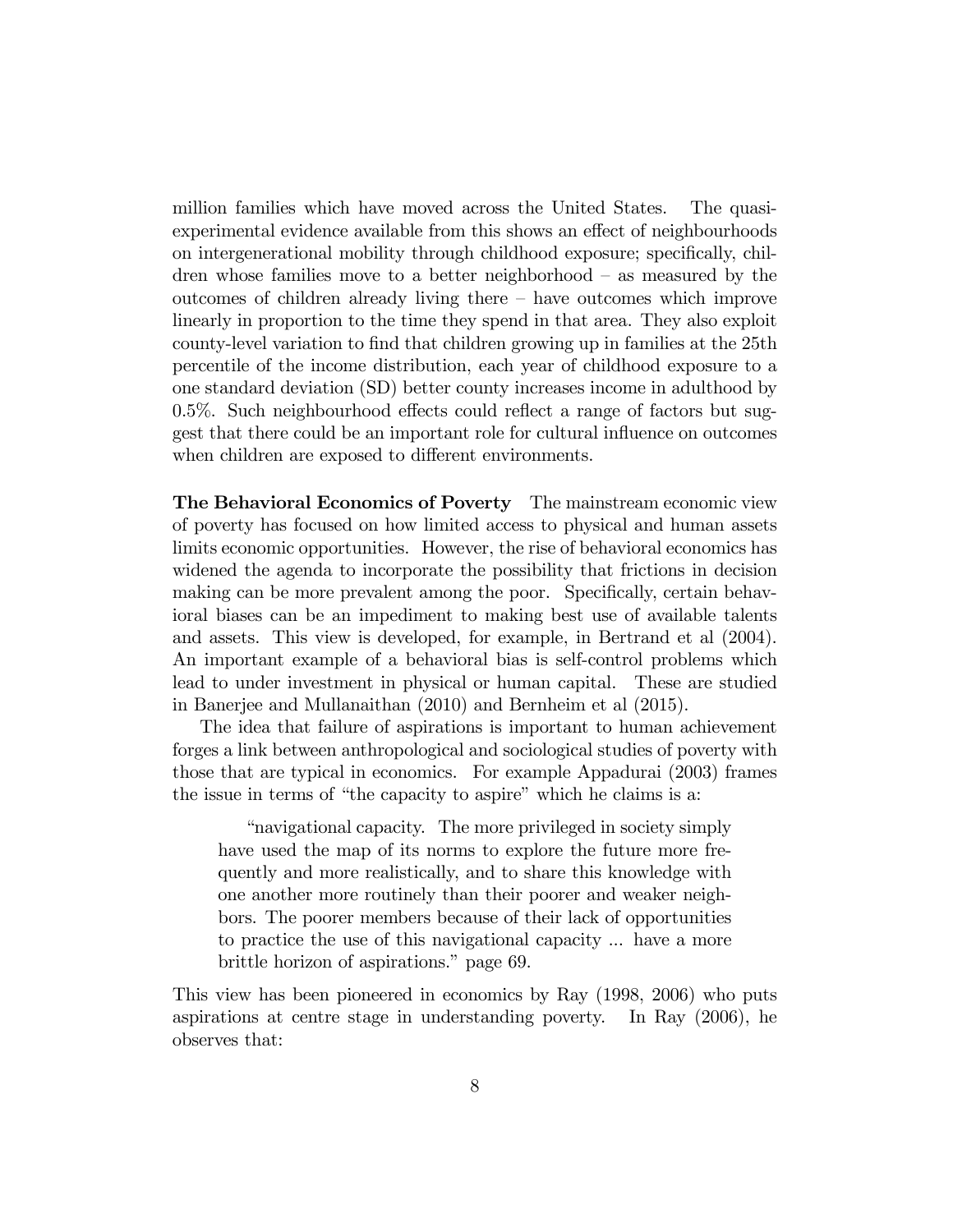individual desires and standards of behavior are often defined by experience and observation; they don't exist in social isolation as 'consumer preferences' are so often assumed to....(T)here is much to be learned by viewing poverty both as a (partial) result of and a (partial) cause of a failure of aspiration." page 409.

These ideas are developed further to explain the dynamics of poverty in Genicot and Ray (2015) and Dalton et al (2015).The canonical approach is one where aspiration levels affect effort and hence income generation. They emphasize the role of internalities in creating aspirational poverty traps whereas here the focus is on externalities due to cultural influence transmitted via family background. Bernard et al (2011) explore these ideas in Ethiopian data and what they call "fatalism" which they regard to be not believing in the efficacy of well-being enhancing investments.

One way to think about aspirations is as a reference point. Koszegi and Rabin (2006) develop a canonical model of endogenous reference points which affect behavior and Hsiaw  $(2013)$  discusses how goal setting can be a way of overcoming time consistency problems.

Cultural Evolution The ideas in this paper are influenced by the formal models of cultural evolution developed by Boyd and Richerson (1985) and Cavalli-Sforza and Feldman (1981). They model dynamic behavioral change as social learning which propagates behavior in populations. These approaches borrow the formal structure of population biology to develop models of the transformation of behavior. The approach has been influential in exploring the basis of unselfish behavior in kin groups or more extended social groups. They consider the role of cultural parents who influence the behavior of their offspring. The idea of a cultural parent is much wider than biological or foster parents. It can include a range of peers in education, social life and education who shape the behavior of others.

The canonical example is of a public goods game with a standard incentive to free-ride on the contributions of others so that rational self-interested individuals do not contribute. They consider three evolutionary mechanisms of change: mutations, genetic drift (which is relevant only in finite populations) and natural selection. Boyd and Richerson (1982) formulate an approach to "conformist transmission" where individuals imitate the more common behavioral types among their cultural parents. This creates a force that increases the frequency of more common types in the population.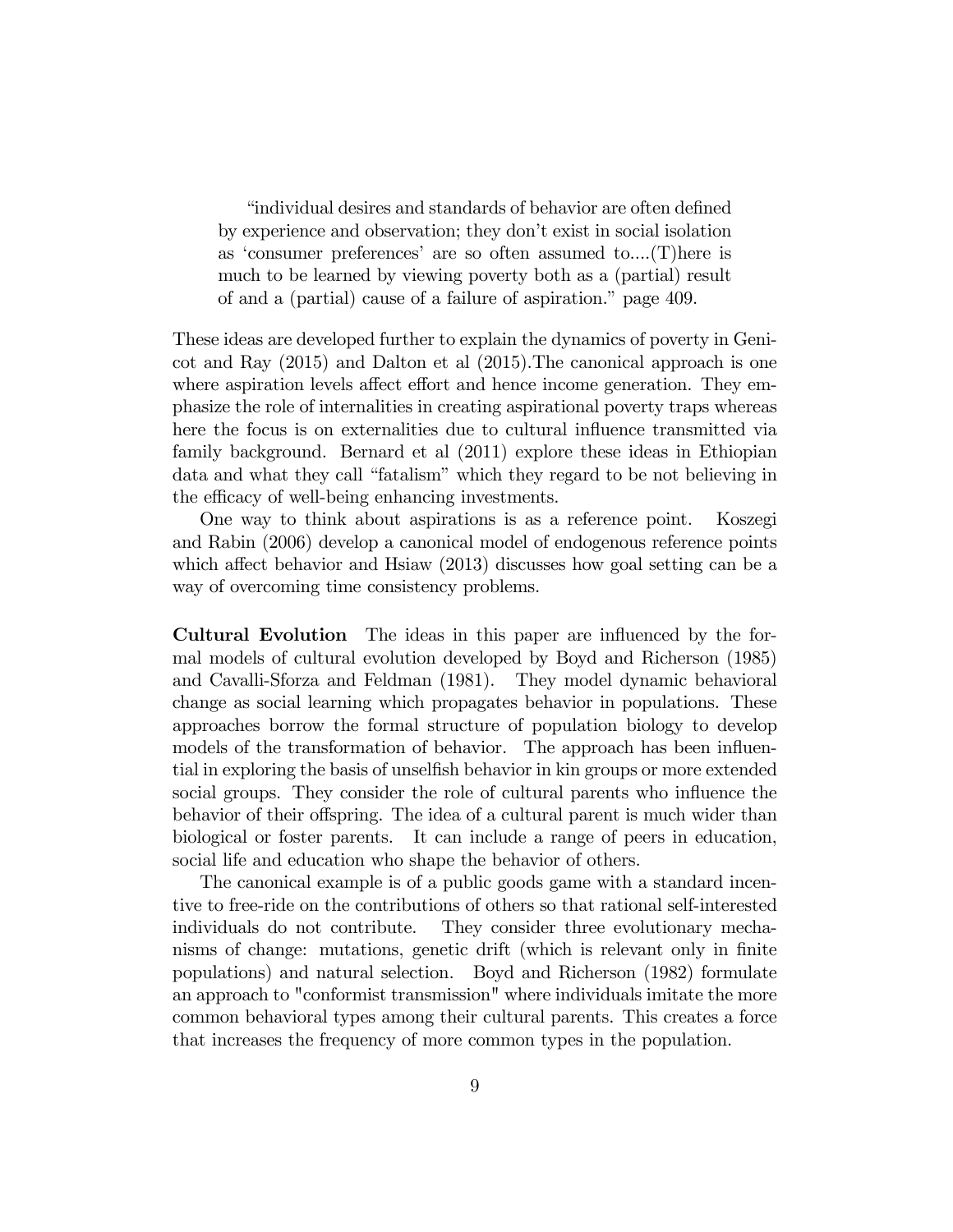There is now an emerging literature in economics which develops these ideas. Bisin and Verdier (2001) develop a model where the decision to socialize children is strategic and depends on the payoffs that the children will receive weighed against the "social distance" that it creates between parents and children. This approach is applied in Bisin and Verdier (2000) to study the dynamics of religion and ethnicity. Kuran and Sandholm (2008) also develop a model of cultural integration. A useful review of the approach and the literature can be found in Bisin and Verdier  $(2011).<sup>6</sup>$ 

The approach to the evolution of preferences used here builds on the indirect evolutionary approach introduced in Güth and Yaari (1992) and Güth (1995). They propose that preferences can respond to payoffs in repeated games. In such models, whether or not preferences are observable is a key issue. In our setting this is not important as the only form of externality comes through voting where individuals (stochastically) vote sincerely. The importance of the indirect evolution approach is emphasized in the context of collective action in Ostrom (2000). By changing preferences, societies can be more or less cooperative and hence able to solve collective action problems. Most of the literature and applications of these ideas to date has tended to focus on small-scale cooperation.

The model developed here has some similar features in the way that it uses population dynamics. In common with economic approaches, the model gives payoffs associated with different types at the heart of the dynamic process where the evolution of preference-types is made endogenous. In common with most of the literature outside of economics, the transmission of preferences is unconscious operating through osmosis rather than via purposiveness decision making by cultural parents. This contrasts with the approach taken, for example, in Bisin and Verdier (2011). How much of the social processes in practice is due to strategic or unconscious socialization is not so clear.

## 3 The Model

This section lays out the basic framework and its key ingredients for exploring how aspirations evolve in society and affect the path of incomes, inequality and redistribution. The key components are a model of effort choice by young

 ${}^{6}$ See also Saez-Marti and Zillibotti (2008) for an overview of the issues.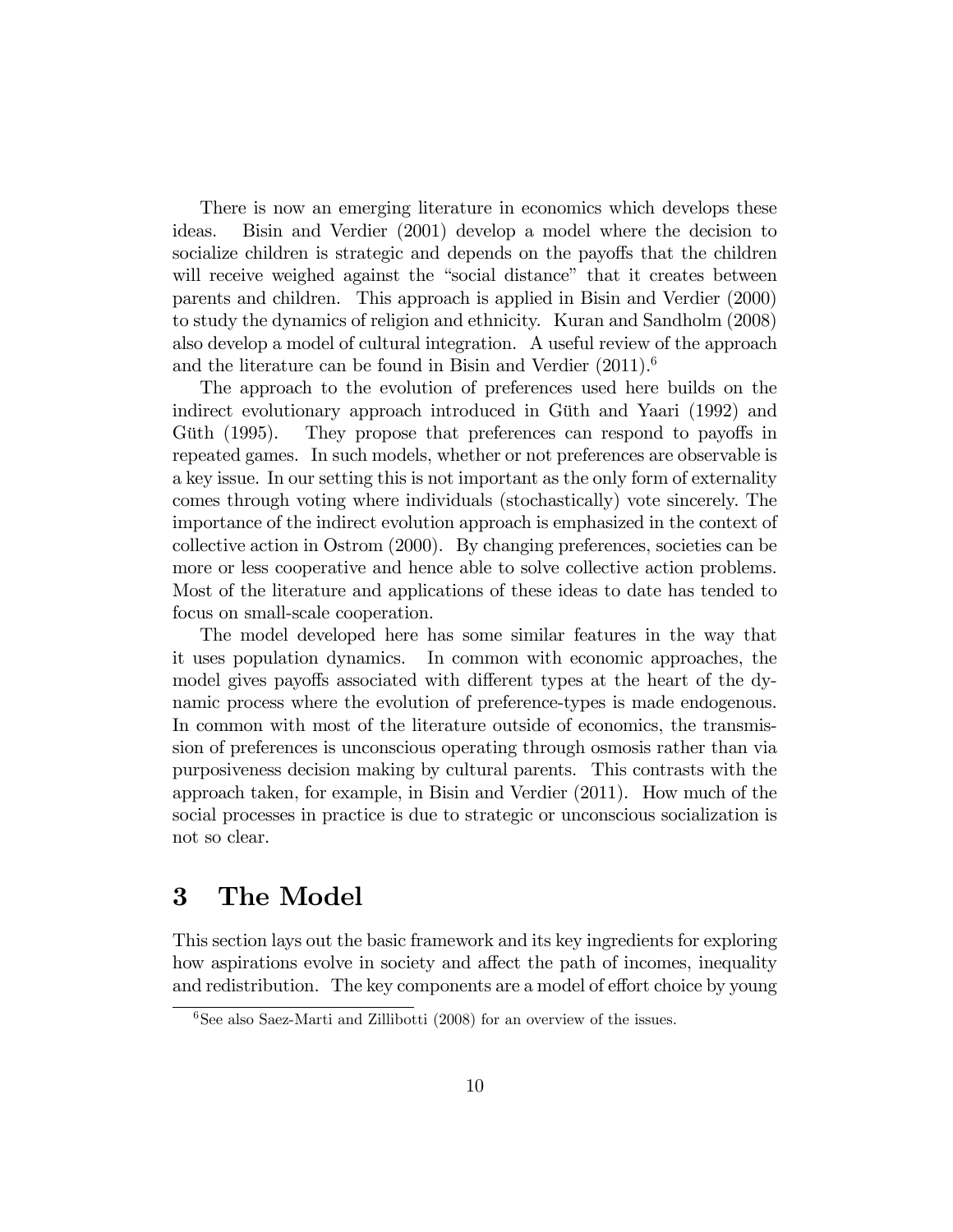individuals whose preferences are the production of socialization determined by their parental background.

**Framework** Time is infinite and indexed by  $t$ . Each generation comprises a continuum of individuals of size one who live for two periods. There are two points in the life-cycle; when young individuals put in effort and when old, they earn income by supplying a unit of effort inelastically. All individuals are born with earnings ability  $a_L$  but can increase this to  $a_H$  (>  $a_L$ ). Effort, which is best thought of as how much to study in education, is denoted by  $e \in [0, 1]$  and determines the probability that an individual's earnings ability is  $a_H$  when old.

Preferences when old depend on income denoted by  $y_J$  for  $J \in \{L, H\}.$ Effort is costly and this distutility is experienced when young. The main nonstandard feature of the model is the possibility that individuals benchmark their income against a reference level,  $r$ . Specifically if their income is less than the reference level, they experience a loss  $-\lambda |r - y_J|$ , so that  $\lambda$  indexes loss aversion. This broad approach is consistent with the prospect theory model of choice due to Kahneman and Tversky (1979). A second nonstandard feature is a time-inconsistent behavioral bias – individuals do not care about their future income when they are young. All of these features can be captured in the following lifetime preferences:

$$
U(\beta, \lambda, r, y_H, y_L, e) = \beta [ey_H + (1 - e) y_L] - \lambda (1 - e) [r - y_L] - c (e)
$$

by assuming that  $\beta = 1$  when agents are old while  $\beta = 0$  when they are young. Two possible reference points are considered, denoted by  $r \in \{y_L, y_H\}$ . In the case of  $r = y_L$  an individual experiences no loss when she achieves  $y_L$ while, if  $r = y_H$ , she experiences a loss when income is  $y_L$  because this falls short of her reference level. Throughout, the paper refers to agents with  $r = y_H$  as aspirational<sup>7</sup>  $\mu_t$  denoting the fraction of the population which is aspirational at date t. The cost of effort  $c(e)$  is increasing and convex with  $c(0) = c'(0) = 0$  and  $c'(1) > \lambda [a_H - a_L].$ 

This formulation of decision-making captures an intra-agent agency problem where the preferences of the old and young conflict since only adults

<sup>&</sup>lt;sup>7</sup>Throughout we will focus on the case where the aspirational level of income is taken as post-tax income. If instead the reference point were based on pre-tax incomes, then effort level would be decoupled from the tax rate. However, the main core features of the analysis would remain.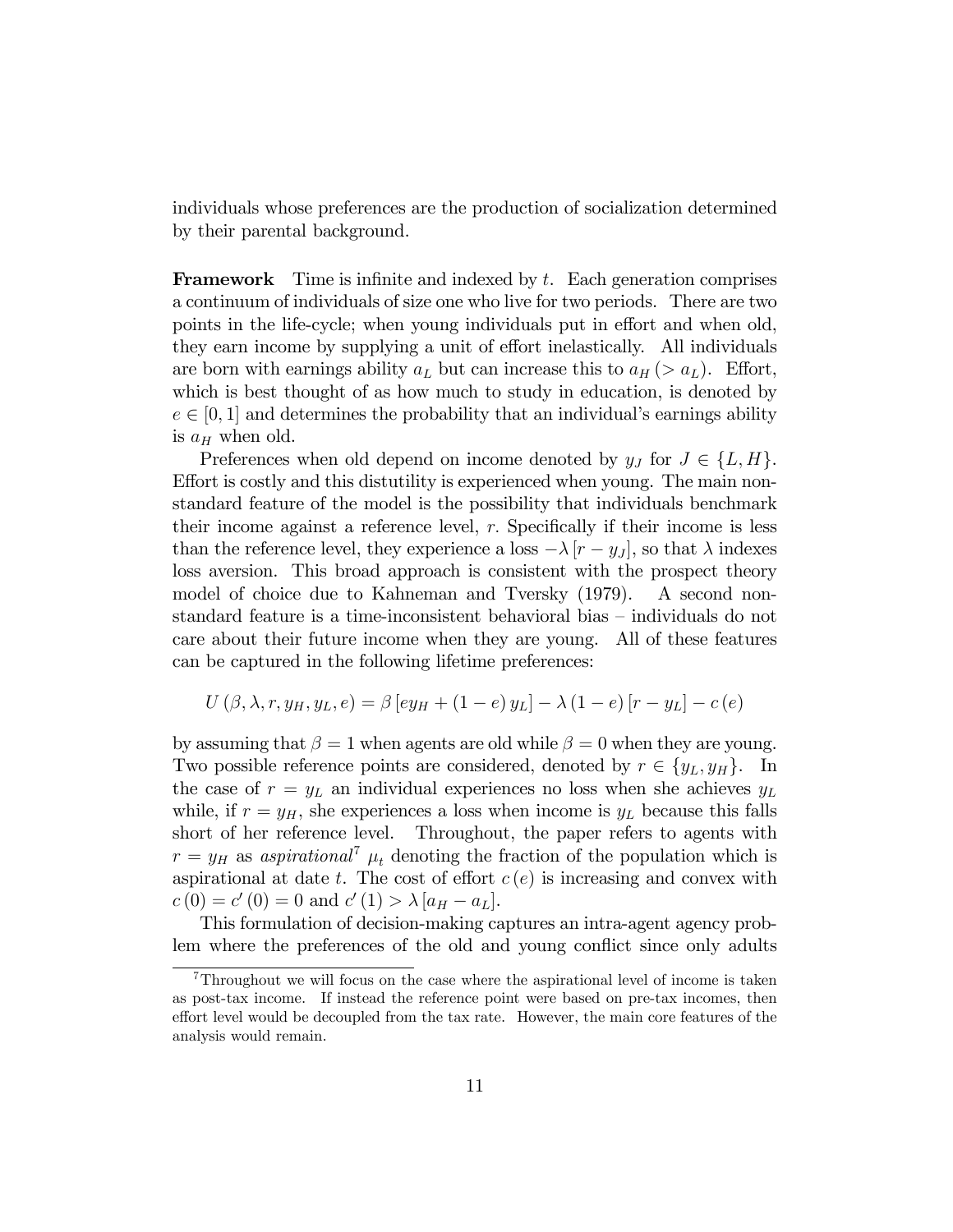care directly about earnings. Aspirational preferences are then a device for overcoming the shortsightedness of children and encouraging them to be motivated towards putting in effort. This formulation is deliberately quite extreme but the general thrust of the argument will be preserved so long as  $\beta$  < 1 when children choose effort and  $r > y_L$ . In general, fostering aspirations could lead to under- or over-correction of present-bias.

Income may differ from labour earnings due to a government tax and transfer program. Suppose that the government redistributes income using a standard income tax and transfer scheme where  $\tau$  is the income tax rate and  $T$  is the transfer per agent. Then

$$
y_J = (1 - \tau) a_J + T
$$
 for  $J \in \{L, H\}$ .

Let  $\phi$  denote the fraction of high income individuals so that the government budget constraint implies that

$$
T = \tau \left[ \phi a_H + (1 - \phi) a_L \right].
$$

The tax rate is bounded so that  $\tau \in [\tau_L, \tau_H]$  where these bounds capture a minimal socially acceptable level of redistribution,  $\tau_L$ , and a rate above which high income taxes are evaded,  $\tau_H$ <sup>8</sup>.

Politics Politics is modeled as a citizen-candidate game with probabilistic voting where both adult groups, i.e. high and low income individuals, put up a candidate. High income candidates will prefer  $\tau_L$  whereas low income candidates prefer  $\tau_H$ . Voters then decide which candidate to support with the winner determined by majority rule. As in standard probabilistic voting models, voters are also influenced by non-policy relevant characteristics.<sup>9</sup> The popularity shocks to voting make non-majoritarian policy outcomes possible.

Specifically, let  $\varepsilon \in [-1, 1]$  be the shock to voting for a high income candidate which is assumed to have a uniform distribution and to be iid over time with a fresh draw in each period. Given the range of  $\varepsilon$ , no election is ever completely safe if  $0 < \phi < 1$ . A high income candidate wins if she

<sup>8</sup>The latter could be derived endogenously by specifying an enforcement technology and/or endogenous labor supply.

<sup>&</sup>lt;sup>9</sup>This set-up could also be motivated by having another policy dimension which also influences voting behavior.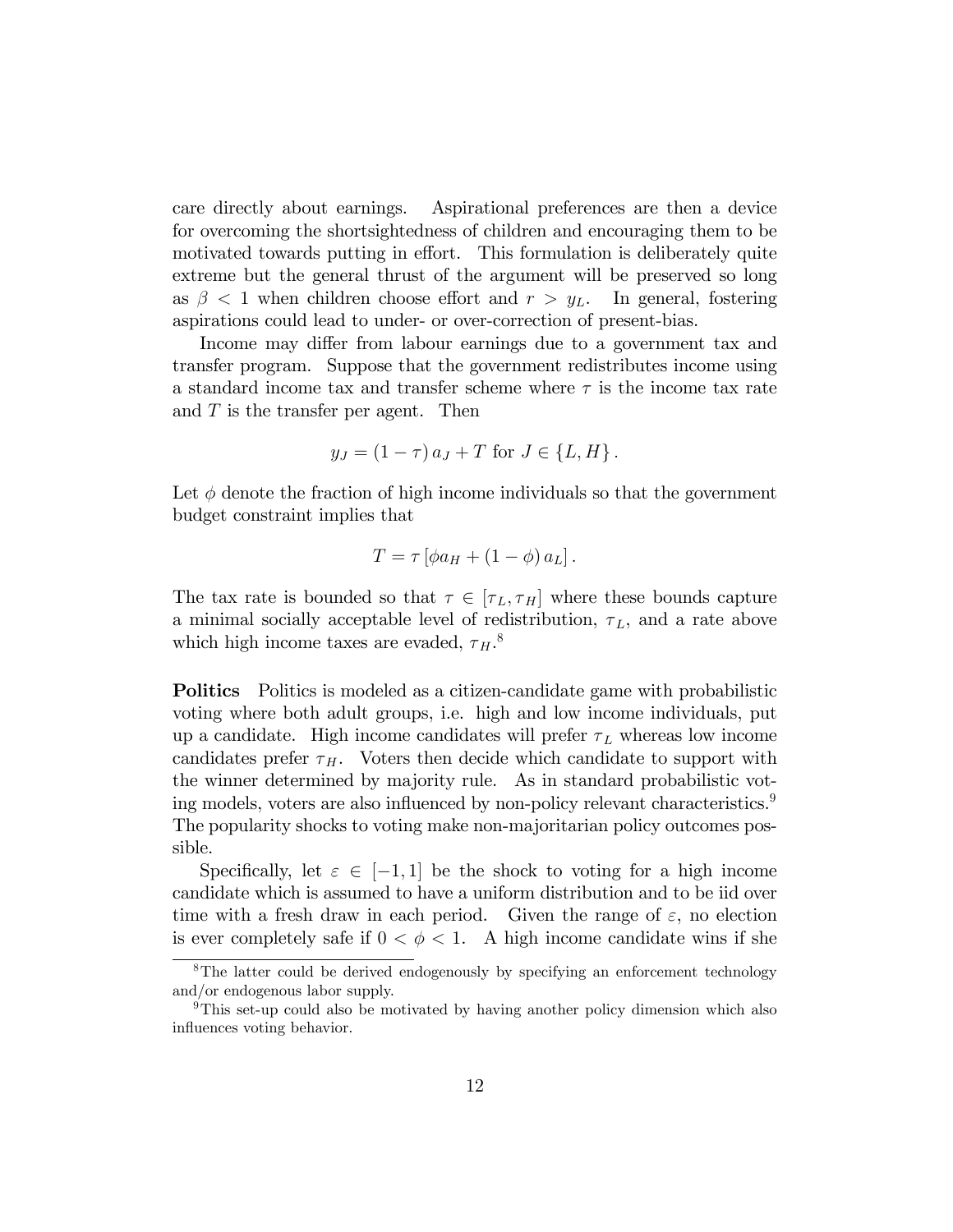secures at least half the votes, i.e.

$$
\phi + \varepsilon \ge (1 - \phi).
$$

Thus, the ex ante probability that a high income candidate wins is

$$
\text{Prob}\left(\varepsilon \geq 1 - 2\phi\right) = \phi,
$$

which is simply the population share of high income individuals. The expected tax rate is therefore  $\phi \tau_L + (1 - \phi) \tau_H$ .

Reproduction and Socialization Children have two parents and, to keep the population balanced, every pair of parents (a family in this setting) has two children. The matching process for parents is not modelled explicitly; the paper assumes that a fraction  $\alpha$  of mating is assortative, i.e. has individuals parenting children with someone of their own type. The remaining  $1 - \alpha$  match randomly. As will be seen precisely below, the fraction of the As will be seen precisely below, the fraction of the population which matches assortatively does not affect the steady state of the model only the speed of convergence as long as  $\alpha < 1$ , i.e. there is some random matching. The parameter  $\alpha$  can be thought of as a crude measure of the openness of social structures in a society since assortative will tend to entrench the existing structure of preference while lower  $\alpha$  leads to more rapid culture change.

Children are socialized by their parents. For simplicity, suppose that having two parents of the same type guarantees that these preferences are passed along to their children.<sup>10</sup> However, if an individual has mixed parenting, then whether an individual becomes aspirational depends on the expected utility of being an aspirational type relative to a non-aspirational type. Specifically let  $\Delta(\mu)$  be the utility difference between aspirational and non-aspirational when the proportion of aspirational individuals in the population is  $\mu$  and let  $\eta_K \in (-\infty,\infty)$  for  $K \in \{A,N\}$  be an idiosyncratic shock then an individual with mixed parentage becomes aspirational if and only if  $\Delta + \eta_A \ge \eta_N$ .

Suppose that  $\eta_A$  and  $\eta_N$  each have a type one extreme value distribution as in the standard logit model.<sup>11</sup> Then the probability that an individual

$$
\Pr{\text{ob}\left(\eta_K \le x\right)} = \exp\left[-\exp\left[\gamma - x\right]\right]
$$

<sup>&</sup>lt;sup>10</sup>This is clearly a strong assumption, adopted here to make the analysis sharper and simpler. One could consider alternatives, such as a fixed "mutation" rate in homogenous groups.

 $11$ Specifically, we will suppose that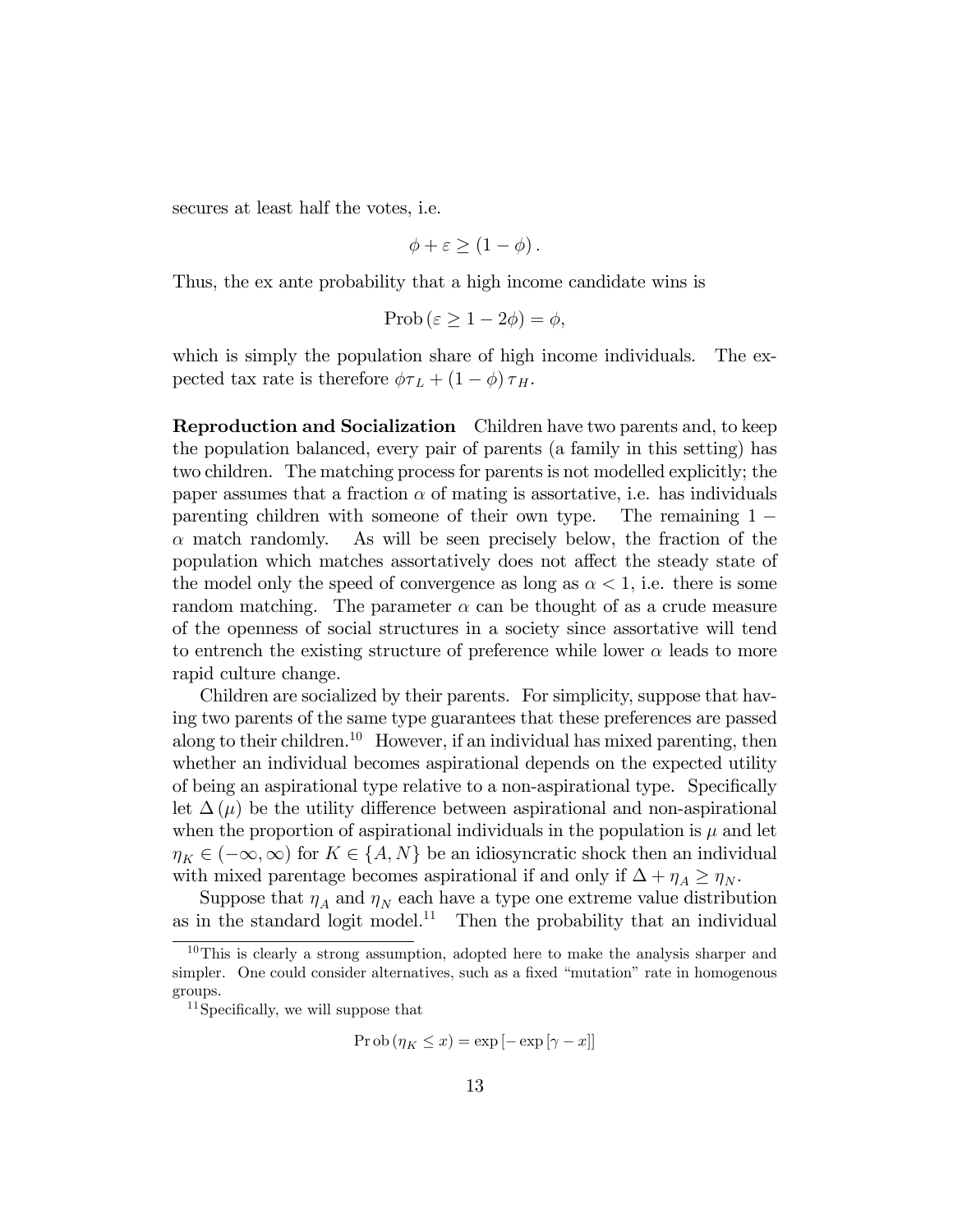with mixed parents is the aspirational type when the utility difference is  $\Delta(\mu)$  is

$$
\rho\left(\Delta\left(\mu\right)\right) = \frac{\exp\left[\Delta\left(\mu\right)\right]}{1 + \exp\left[\Delta\left(\mu\right)\right]}.
$$

Given that there is a continuum of types, this will also be the proportion of those with mixed parentage who are aspirational. Note that  $\rho(\cdot)$  is smoothly increasing with  $\rho(0) = 1/2$ .

Using this, write the proportion of the population who are aspirational at time  $t + 1$  given that  $\mu_t$  are aspirational at t as:

$$
\mu_{t+1} = \alpha \mu_t + (1 - \alpha) \left[ \mu_t^2 + 2\mu_t (1 - \mu_t) \rho \left( \Delta \left( \mu_t \right) \right) \right].
$$

To interpret this, note that assortative matching preserves the proportion of aspirational individuals. However, among those who are randomly matched, a fraction  $\mu_t^2$  are matched with other aspirational individuals. The fraction of mixed parent households is therefore  $2\mu_t (1 - \mu_t)$ .

A key feature of the approach is that the evolution of preferences is grounded in the payoffs that the different types receive bearing in mind that this is dependent on the level of redistribution that a society chooses. The proposed link between  $\Delta(\mu_t)$  and the evolution of preferences is the key "positive selection effect" which drives the dynamics of aspirations in the model. Random matching encourages mobility in preferences since it affects the prevalence of parents of different types who are influenced by  $\Delta(\mu_t)$ . However, whether random matching encourages high aspirations in the population depends on the payoffs that the aspirational types receive compared to non-aspirational types. This contrasts, for example, with a model where pure numerical supremacy of one type drives the evolutionary process although this could be added as a feature. It is also consistent with some aspects of a model of strategic socialization along the lines of Bisin and Verdier (2001) where  $\eta_K$  above represents the cost/benefit of socializing your child. A key simplifying feature here is that homogeneous parents do not socialize their children to be of different types to themselves (even if there were large expected utility gains from doing so) which can slow the pace of cultural evolution.<sup>12</sup>

for  $K \in \{A, N\}$  and  $\gamma$  is Euler's constant. The specific functional form is only illustrative and the core ideas would go through for any symmetric distribution of preferences centred around 0.

<sup>12</sup>Of course, this could be added as a feature to the model. The friction would then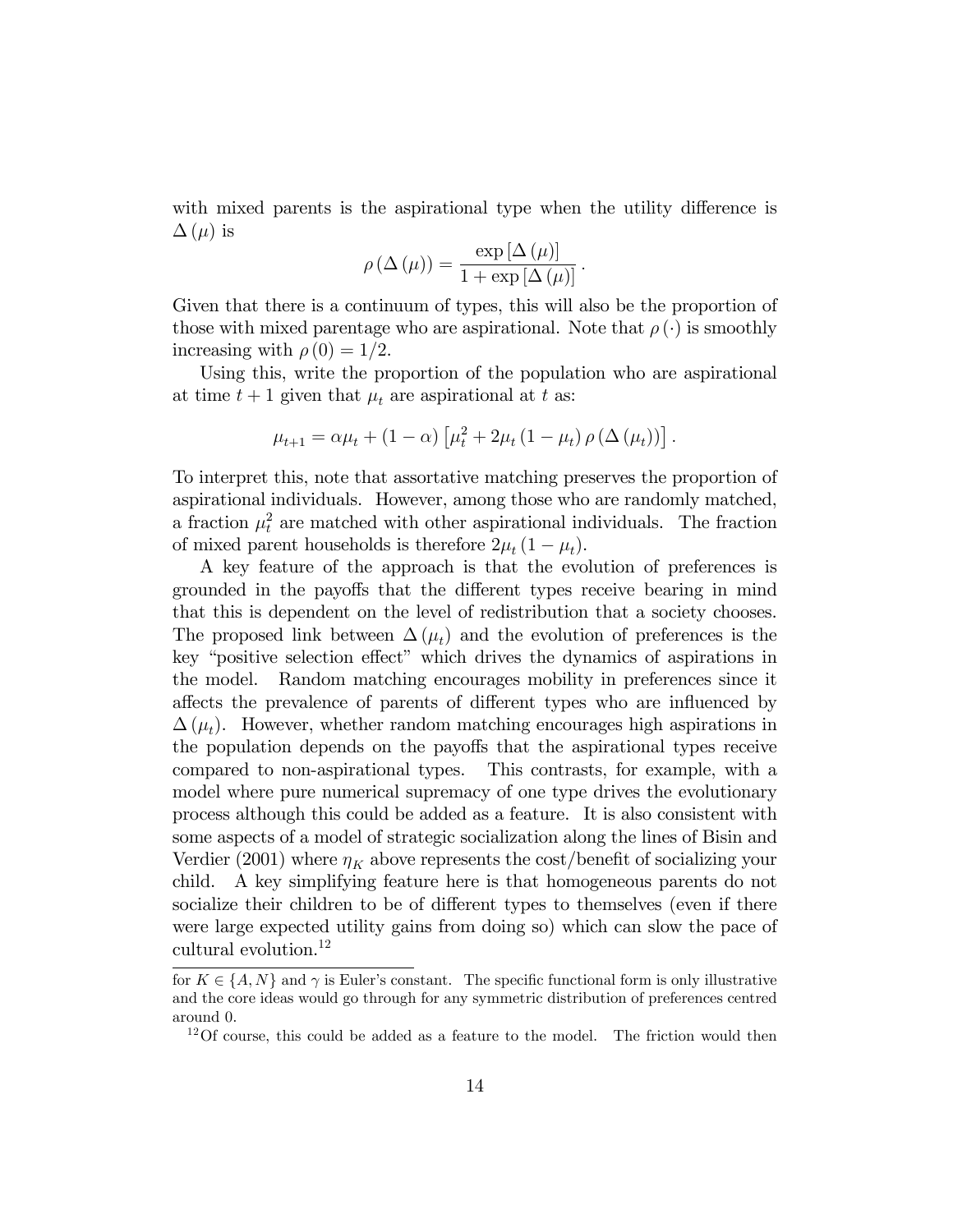Timing The model timing is as follows:

- 1. There is an initial fraction of aspirational young,  $\mu_t$ .
- 2. The young at time t choose their effort levels e with  $\beta = 0$ .
- 3. The young become adults and their earnings ability  $\{a_H, a_L\}$  is realized with  $\beta = 1$ .
- 4. Adults vote over redistribution which determines  $\tau \in [\tau_L, \tau_H]$  and payoffs are realized.
- 5. The adult population matches, reproduces and socializes their children determining  $\mu_{t+1}$ .

The paper looks for an equilibrium in the model where agents have rational expectations and optimize at every stage, subject to the young setting  $\beta = 0$  when they choose their effort. The model is solved backwards.

Voting over Redistribution With probability  $\phi$  the tax rate is  $\tau_L$  in which case transfers are

$$
T_L = \tau_L \left[ \phi a_H + (1 - \phi) a_L \right]
$$

and with probability  $1 - \phi$ , it is

$$
T_H = \tau_H \left[ \phi a_H + (1 - \phi) a_L \right].
$$

Thus, there are different levels of redistribution depending on which group wins power.

**Effort Levels** Since they do not care about their future income, nonaspirational children set  $e = 0$  since  $\beta = 0$  and effort is costly. Equilibrium effort will be determined in a rational expectations equilibrium where individuals correctly anticipate that there will be a fraction  $\phi$  of high income individuals in the population. Thus:

$$
e^*(\phi) = \arg \max \{-\lambda (1 - e) (1 - \phi \tau_L - (1 - \phi) \tau_H) [a_H - a_L] - c(e)\}.
$$

depend on how much parents do not wish to create "social distance" between them and their children if, for example, aspirational children are inclined to look upon their parents negatively if they are of a different type.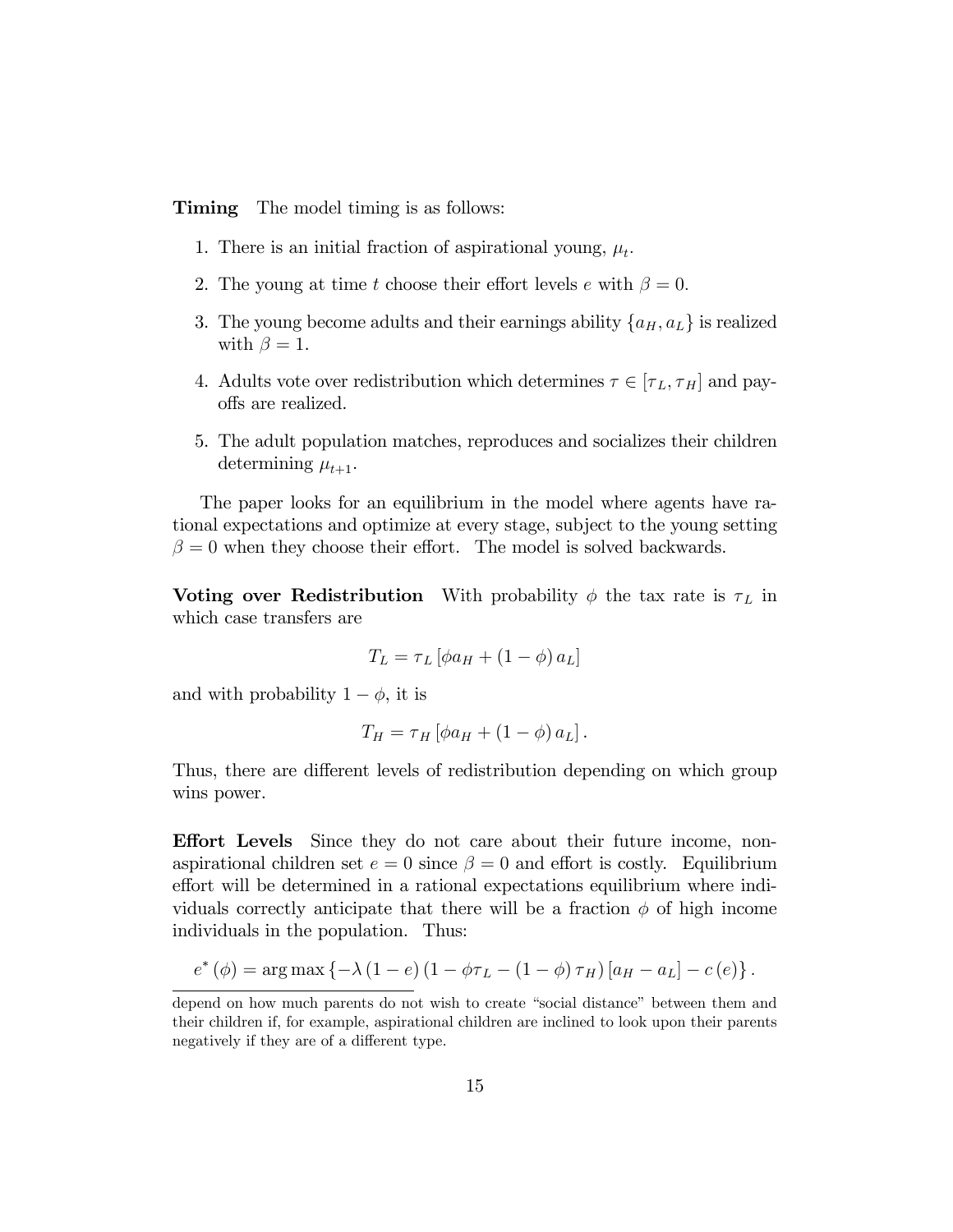At an interior solution, optimal effort therefore solves the first order condition:

$$
(1 - \phi \tau_L - (1 - \phi) \tau_H) \lambda [a_H - a_L] = c' (e^*(\phi)).
$$

Optimal effort is decreasing in expected taxes and increasing in  $[a_H - a_L]$ . Thus, higher inequality encourages higher effort. Note that, since the level of expected redistribution depends on  $\phi$ , the individually optimal level of effort depends on the anticipated average societal effort level.

In solving for the rational expectations equilibrium, note that  $\phi$  depends upon the proportion of aspirational individuals as follows:

$$
\phi(\mu) = e^* (\phi(\mu)) \mu.
$$

The analysis focuses throughout on the case where:

$$
\frac{\partial e^* \left(\phi\left(\mu\right)\right)}{\partial \phi} \mu < 1.
$$

This implies that there is a unique fixed point where  $\phi(\mu)$  is increasing in  $\mu$ – having a larger fraction of aspirational individuals increases the fraction of high income individuals in the population and reduces the expected level of redistribution.<sup>13</sup>

Using this, let  $\bar{\tau}(\mu)$  be the expected level of income taxation as a function of the state variable  $\mu$  which is given by:

$$
\bar{\tau}(\mu) = \mu e^* (\phi(\mu)) \tau_L + [1 - \mu e^* (\phi(\mu))] \tau_H.
$$
 (1)

All else equal, this is increasing in  $\tau_H$  and decreasing in  $\tau_H - \tau_L$ . Equation  $(1)$  also confirms that having a larger group of aspirational individuals in the population lowers the expected level of redistribution.

The Value of Aspiration The paper has now assembled the ingredients needed to look at how the expected utility of being an aspirational individual varies with the fraction of other aspirational individuals in the population. This governs the socialization process along the equilibrium path. Assume that parents' socialization decisions depend on the expected utility of each type using adult preferences, i.e.  $\beta = 1$ . This can be thought of as choosing between two "ideal types", an aspirational type and a non-aspirational type.

 $13$ This condition is always satisfied in the case where the cost of effort is quadratic and there is an interior solution for effort.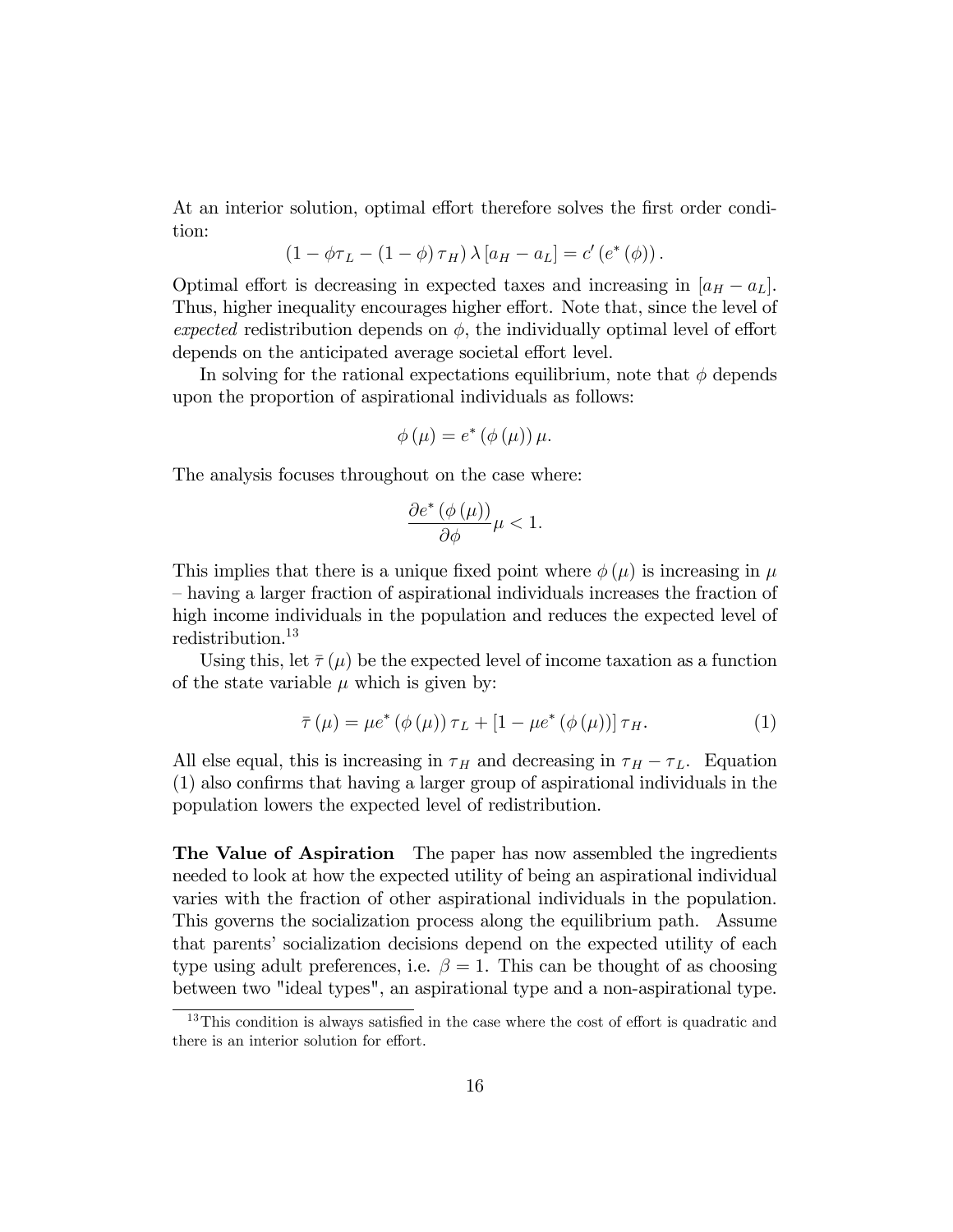It is useful to define the net gain from being aspirational (net of tax) as:

$$
Z(\mu) = (1 - \bar{\tau}(\mu)) [a_H - a_L]
$$

which is increasing in  $\mu$ . Using this, the equilibrium effort level as a function of  $\mu$  can now be written as  $\hat{e}(\lambda Z (\mu)) = c^{-1}(\lambda Z (\mu))$  which is a (weakly) increasing function.

The expected utility of a non-aspirational type when a fraction  $\mu$  of the population is aspirational is given by:

$$
V_N(\mu) = a_L + \mu \hat{e} (\lambda Z(\mu)) [a_H - a_L - Z(\mu)].
$$

While for the aspirational type, expected utility is:

$$
V_A(\mu) = V_N(\mu) + \Delta(\mu).
$$

where

$$
\Delta(\mu) = \hat{e}(\lambda Z(\mu)) Z(\mu) - c(\hat{e}(\lambda Z(\mu))) - \lambda (1 - \hat{e}(\lambda Z(\mu))) Z(\mu) \quad (2)
$$

is the utility difference and contains two terms. The first term in  $(2)$  is positive and is the expected income gain from effort given the expected level of redistribution net of the effort cost. The second term in  $(2)$ , which is negative, is the expected utility cost if aspirations are not met. The expression is negative since aspirational individuals face a utility loss if their aspirations are not met and the probability that this loss occurs depends on the equilibrium effort level,  $\hat{e}(\lambda Z (\mu)).$ 

Given the importance of  $\Delta(\mu)$  in the socialization process it is necessary to study how  $(2)$  behaves in order to understand how socialization affects the evolution of aspirational preferences as well as how policy evolves. The explicit micro-foundation developed here can be used to investigate how different features of the model affect  $\Delta(\mu)$ . This is developed in the section that follows.

## 4 Implications

This section explores some implications of the model, starting by studying the dynamic paths that can be taken where aspirational preferences evolve according to the model. It then looks at the implications for economic mobility. The step after that is to look at how inequality and redistribution change along the path described by the model. Finally, the section considers some welfare implications and how policy affects the path of aspirations.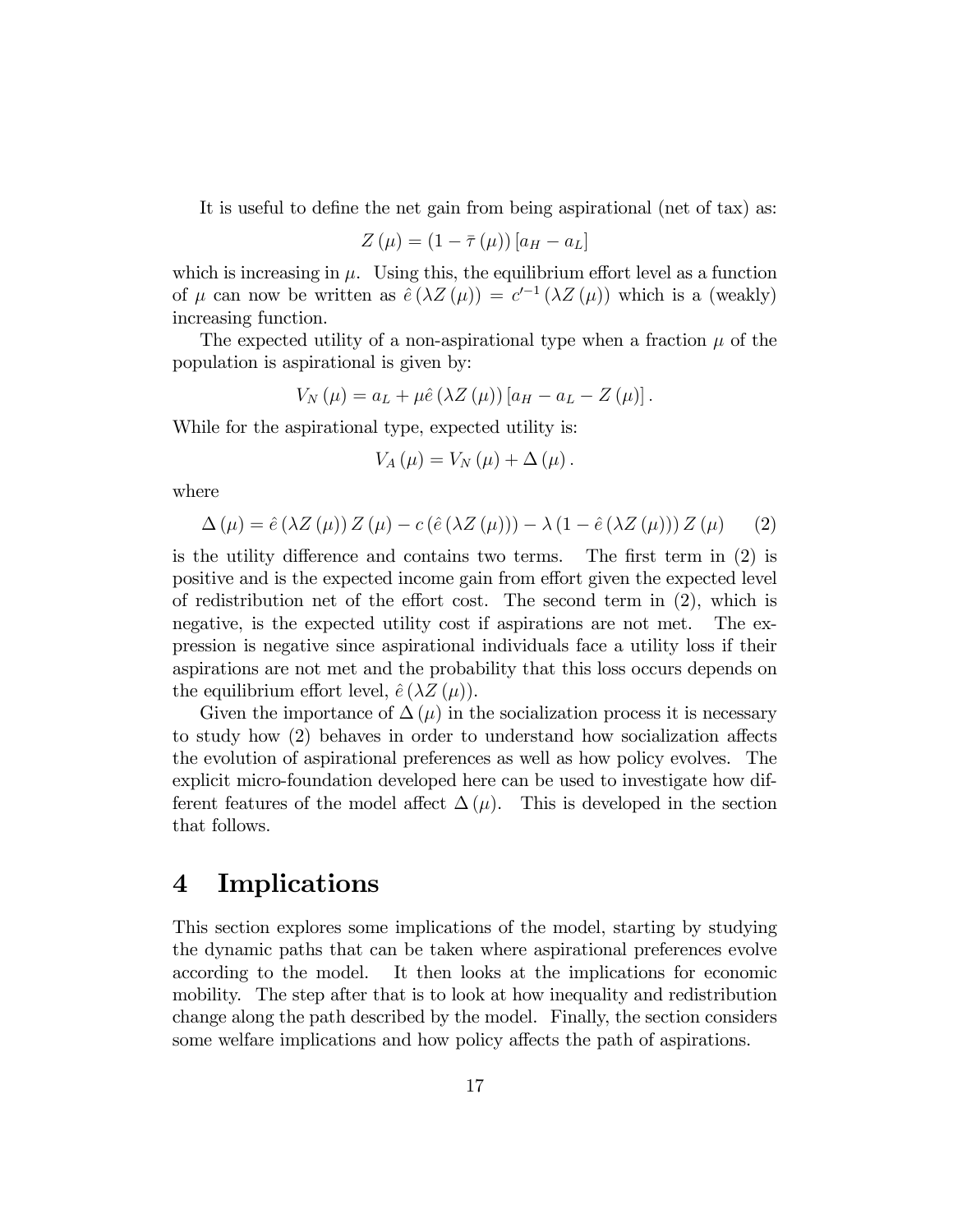#### 4.1 The Dynamics of Aspiration

The model's dynamics can be studied by looking at how  $\mu_t$  evolves over time. The dynamics of aspiration is governed by the following equation:

$$
\mu_{t+1} - \mu_t = (1 - \alpha) \mu_t (1 - \mu_t) [2 \rho (\Delta (\mu_t)) - 1],
$$

which makes clear how the sign of  $\Delta(\mu_t)$  plays a key role in determining whether the proportion of aspirational individuals increases over time. Next define the effort levels associated with the highest and lowest levels of redistributive taxation:

$$
c'(\underline{e}) = (1 - \tau_H) \lambda [a_H - a_L]
$$
  
and  

$$
c'(\overline{e}) = (1 - \tau_L) \lambda [a_H - a_L].
$$

We now have:

Proposition 1 If  $\underline{e} < \frac{\lambda}{1+\lambda}$  $\frac{\lambda}{1+\lambda}$  and  $\bar{e}$  and  $\lambda$  are close enough to one, then there exists  $\hat{\mu} \in (0, 1)$  such that for  $\mu_0 \geq \hat{\mu}$ , over time there are increasing aspirations and declining redistribution with  $\lim_{t\to\infty}\mu_t = 1$ . For  $\mu_0 < \hat{\mu}$  aspirations are decreasing over time with  $\lim_{t \to \infty} \mu_t = 0$ .

**Proof.** Note first that

$$
\Delta'\left(\mu\right) = Z'\left(\mu\right) \left[\hat{e}\left(\lambda Z\left(\mu\right)\right)\left(1+\lambda\right) - \lambda + \hat{e}'\left(\lambda Z\left(\mu\right)\right)\lambda Z\left(\mu\right)\right]
$$

using the first-order condition for effort. This implies that  $\Delta'(\mu) > 0$ whenever  $\Delta(\mu) > 0$  since  $\Delta(\mu) > 0$  implies that  $\left[\hat{e} (\lambda Z (\mu)) (1 + \lambda) - \lambda\right] >$  $c\left(\hat{e}\left(\lambda Z \left(\mu\right)\right)\right)/Z \left(\mu\right)$  and  $\hat{e}^{\prime}\left(\lambda Z \left(\mu\right)\right) Z \left(\mu\right) > 0$ . Thus if there exists  $\hat{\mu}$  such that  $\Delta(\hat{\mu}) = 0$ , then  $\Delta(\mu) > 0$  for all  $\mu \geq \hat{\mu}$ . Now note that

$$
\Delta(0) = [\underline{e}(1+\lambda) - \lambda](1 - \tau_H) [a_H - a_L] - c(\underline{e}) < 0
$$

if  $\underline{e} < \lambda/(1 + \lambda)$ . Now consider

$$
\Delta(1) = \left[\hat{e}(\lambda Z(1))(1+\lambda) - \lambda\right]Z(1) - c\left(\hat{e}(\lambda Z(1))\right)
$$

As  $\lambda \to 1$  then  $\hat{e}(\lambda Z (1)) \to 1$  as  $\bar{e} \to 1$ . Then this becomes:

$$
\Delta (1) = (1 - \tau_L) [a_H - a_L] - c(1) = \max \{ e (1 - \tau_L) [a_H - a_L] - c(e) \} > 0.
$$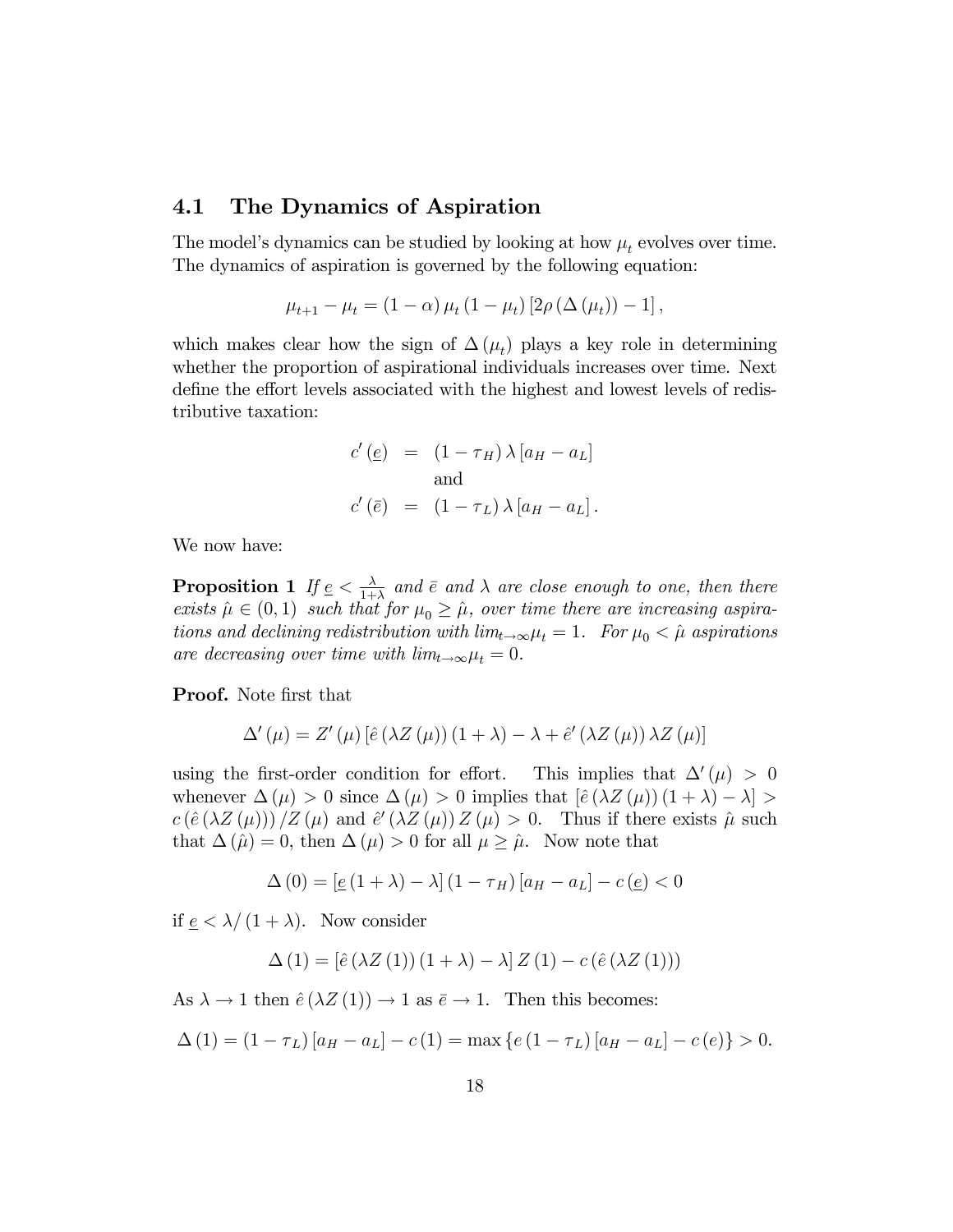By the intermediate value theorem, there exists  $\Delta(\hat{\mu}) = 0$  for  $\mu \in (0, 1)$ .

The dynamic path displays a classic "tipping point" given by  $\hat{\mu}$  and illustrated in Figure  $1^{14}$  so that the economy described by the model gives rise naturally to multiple steady states due to the fact that whenever there is a positive gain to being an aspirational type, then there is a positive complementarity between the fraction of such types and the expected utility gain from being aspirational. More specifically, the proof shows that  $\Delta'(\mu) > 0$ whenever  $\Delta(\mu) > 0$ , a result which is driven by the political externality which lowers expected redistribution along this part of the dynamic path. As with any tipping point, there is history dependence; which equilibrium the society converges to depends on the starting point. Specifically, a soci-ety which has few aspirational types will tend to converge towards having no aspirational types while a society that starts with many aspirational types will tend to acquire a larger fraction. Majoritarian politics reinforces the interests of the more numerous type in the population.

#### [Figure 1 about here]

The existence of multiple steady states requires that  $\Delta(1) > 0$ . However, this need not be the case especially if  $\bar{e}$  is far away from one and  $\lambda$  is large. In this case, the cost of failure from being aspirational can offset any prospective income gains and will prevent a society becoming aspirational. This explains why these two conditions are needed. The first condition in Proposition 1 is needed to ensure that  $\Delta(0) < 0$ . This will be the case when effort is low enough when the prospect of redistributive taxation is high. When  $\Delta(\mu)$  < 0, there need no longer be a complementarity between there being a large fraction of aspirational types and the gain/loss from being aspirational.

A Quadratic Example To illustrate this result more concretely, suppose that  $c(e) = e^2/2$  and  $\lambda = 1$ . Then  $e = Z(\mu)$  which has an interior solution if  $(1 - \tau_L) [a_H - a_L] < 1$ . In this case:

$$
\Delta(\mu) = \left[\frac{(1-\tau_H)[a_H - a_L]}{1+\mu(\tau_L - \tau_H)[a_H - a_L]}\right] \times \left[\frac{(1-\tau_H)[a_H - a_L]}{1+\mu(\tau_L - \tau_H)[a_H - a_L]} - \frac{2}{3}\right].
$$

 $14$ The specific shape of the curve shown in this figure is purely illustrative.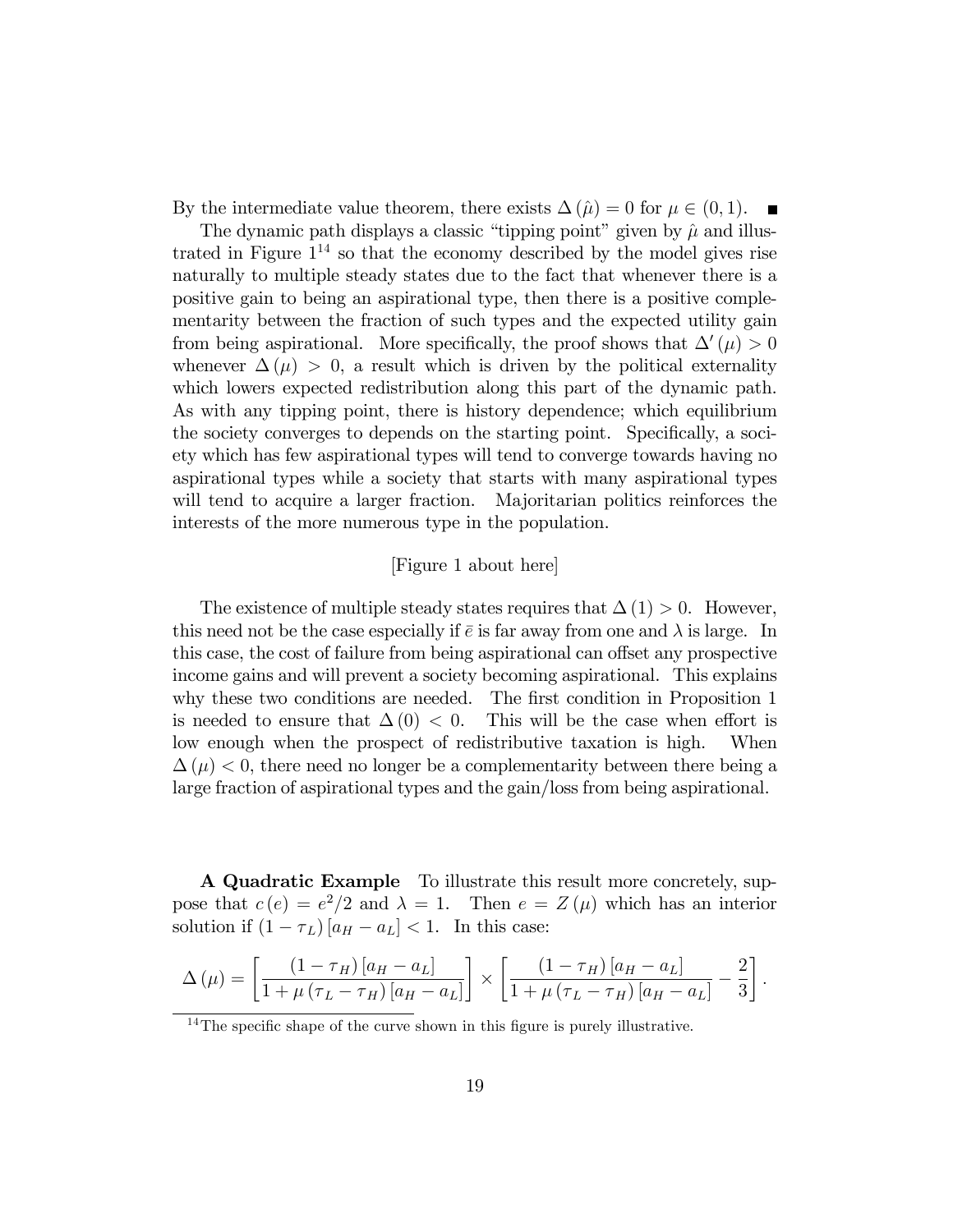Then for the equilibrium described above we require that:

$$
(1 - \tau_H) [a_H - a_L] < 2/3 < \left(1 - \frac{\tau_H + 2\tau_L}{3}\right) [a_H - a_L].
$$

Moreover

$$
\hat{\mu} = \frac{\frac{3}{2} \left(1 - \tau_H\right) \left[a_H - a_L\right] - 1}{\left(\tau_L - \tau_H\right) \left[a_H - a_L\right]}
$$

is the critical value of  $\mu^{15}$ . It is straightforward to check that, in this case,  $\hat{\mu}$ is increasing in  $[a_H - a_L]$  so that more underlying inequality implies that a society with a larger fraction of aspirational individuals is needed to generate a path where aspirations are growing over time.

While the logic of the multiple steady states in Proposition 1 and the quadratic example is quite specific to the specific modelling features used in this paper, the key mechanism that makes this possible is quite general, namely a complementarity driven by a political externality where having more of your type in the population means that your policy preferences are more likely to prevail. Indeed, this logic seems quite general and robust when political economy considerations and cultural dynamics are combined. Moreover, it is well known that complementarities lie at the heart of dynamic models with history dependence and multiple steady states.<sup>16</sup>

## 4.2 Growth, Inequality and Redistribution

The model can be used to explore the time path of incomes and inequality. As emphasized throughout, the only source of dynamics in the model is the evolution of aspirational preferences. All standard economic dynamics such as capital accumulation (physical and human) and technology are left out so as to focus on the novel features of the model.

$$
(1 - (1 - \tau_L) [a_H - a_L]) > \frac{(1 - \tau_H) [a_H - a_L]}{2} > \frac{1}{3}.
$$

<sup>15</sup>This lies between zero and one as long as

<sup>16</sup>See Krugman (1991) for some relevant background discussion.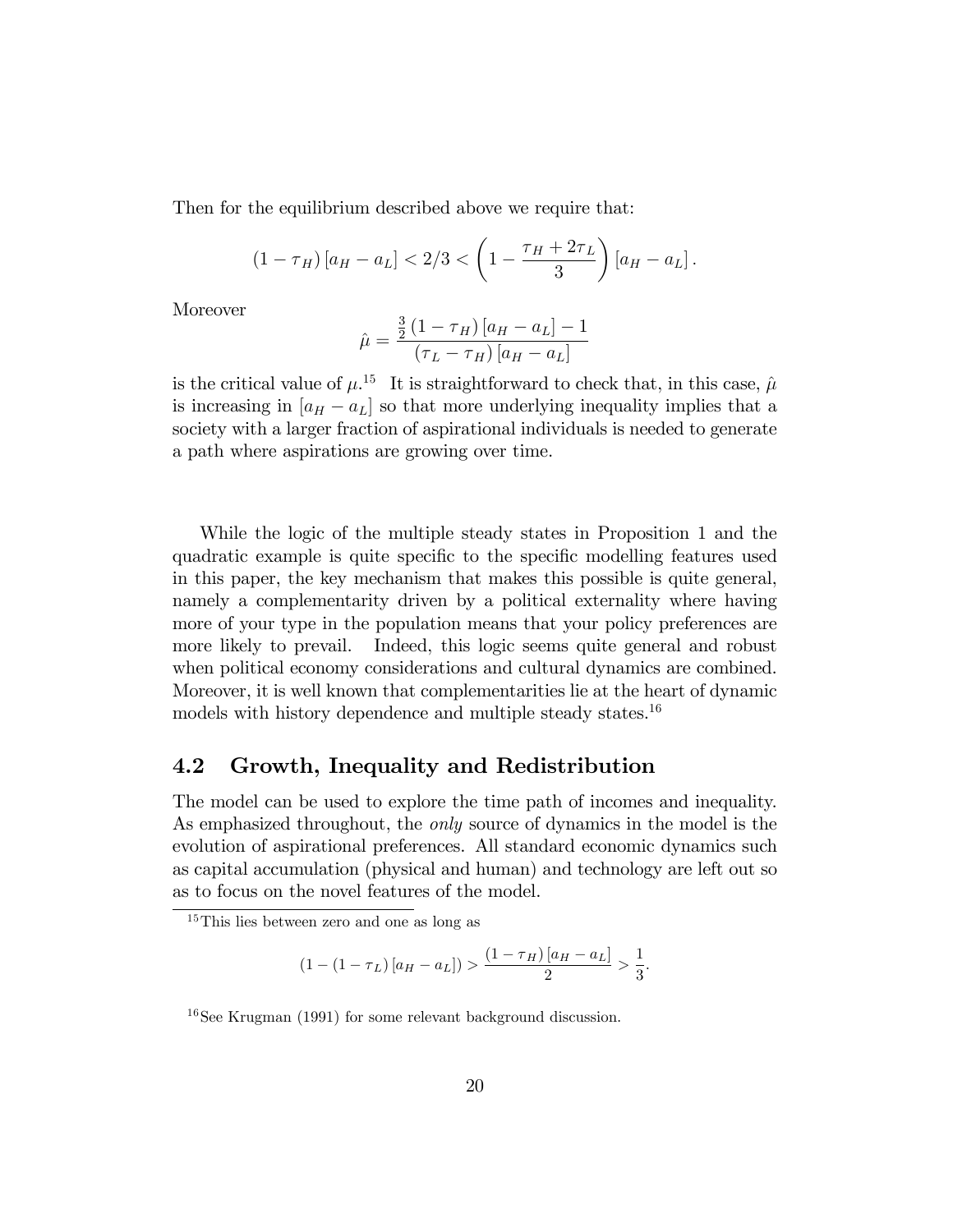Growth in this framework is possible if the fraction of aspirational individuals,  $\mu_t$ , who put in effort increases. Income per capita in the economy is

$$
\left[\mu_t \hat{e} \left(\lambda Z\left(\mu_t\right)\right) \left[a_H - a_L\right] + a_L\right],
$$

which is increasing in  $\mu_t$ <sup>17</sup> In cases where aspirations decline over time, this is accompanied by a decline in incomes which contrasts with income growth in increasingly aspirational societies.

The evolution of inequality is less clear-cut even in this simple model. The variance of the personal distribution of income is

$$
\phi\left(\mu_t\right)\left[1-\phi\left(\mu_t\right)\right]\left[Z\left(\mu_t\right)\right]^2\tag{3}
$$

which depends upon  $Z(\mu_t)$  which, as was noted above, is increasing in  $\mu_t$ . The reason why  $Z(\mu_t)$  is important is that it affects the gain to having high income via the level of redistribution. It also affects the effort put in by aspirational individuals which, in turn, has an effect on  $\phi(\mu_t)$ , the fraction of high income individuals in the economy.

The quadratic form in (3) suggests that this measure of inequality might follow an inverted "U" shaped path over time with inequality first rising and then falling. When  $\phi(\mu_t)$  is small, then increasing the proportion of aspirational individuals increases inequality. However, when there are sufficiently many aspirational individuals in an economy and  $\phi(\mu_t) > 1/2$ , then inequality will tend to decline.

We summarize this discussion as:

Proposition 2 Increasing the fraction of aspirational individuals raises income per capita but has an ambiguous effect of the level of inequality.

We now turn to the effect of changing aspirations in the economy on the poor, i.e. those with pre-tax incomes  $a_L$ . The poverty rate decreases as  $\mu_t$ increases. To see this, note that the fraction of those with pre-tax income  $a_L$ , the headcount poverty measure, is  $1 - \mu_t \hat{e}(Z(\mu_t))$  which is decreasing in  $\mu_t$ .

 $17$  It would be straightforward to extend the model so that the young sacrifice period one earnings to invest in their future earnings so that their utility when young is  $a_L [1 - c(e)]$ where  $c(e) \in [0, 1]$ . In that case, there would be a loss of income from effort offset by higher earnings when old. Hence income would still be increasing in  $\mu$  under reasonable assumptions.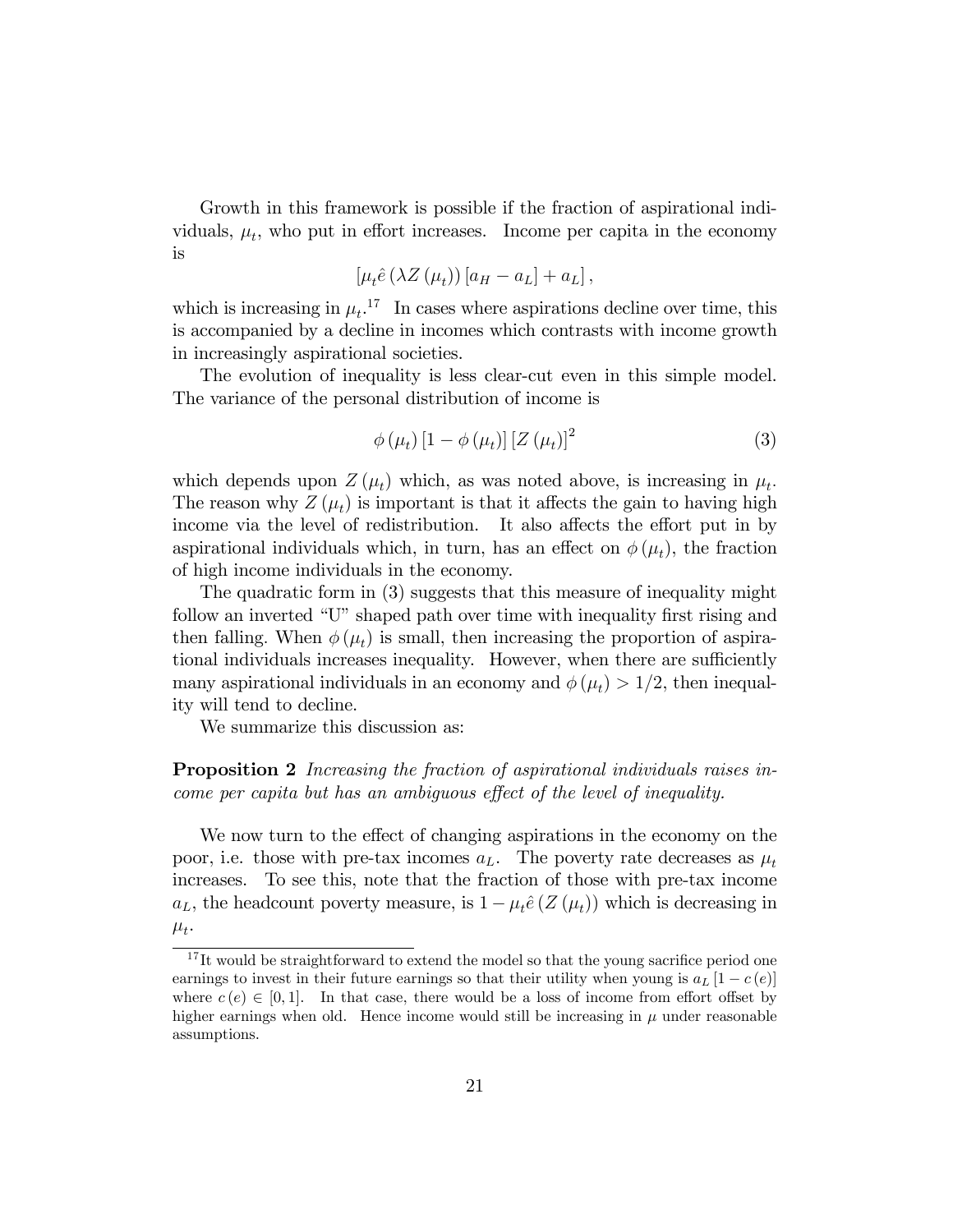The average income of the poor may rise or fall as  $\mu_t$  increases. To see this, observe that the expected post-tax income of the poor is given by:

$$
a_L + \overline{\tau}(\mu_t) \mu_t \hat{e}(\lambda Z(\mu_t)) [a_H - a_L] = a_L + [\phi(\mu_t) [\tau_L - \tau_H] + \tau_H] \times [a_H - a_L] \phi(\mu_t)
$$
\n(4)

which depends on the average level of redistribution  $\bar{\tau}(\mu_t)$ , which is decreasing in  $\mu_t$ , and the average income in society which is increasing in  $\mu_t$ . The realized income of the poor at any date will fluctuate according to the allocation of political power between the representatives of the high and low income groups.

It is perfectly possible for the expected level of redistribution towards the poor to fall as  $\mu_t$  grows since the political power of low income individuals decreases. Specifically, we have:

Proposition 3 Let  $e^*\left(\bar{\phi}\right) = \bar{\phi}$ , then if  $\bar{\phi} > \frac{1}{2}$  $\left[\begin{array}{c}$   $\tau$ <sub>H</sub>  $\tau_H - \tau_L$  $\Big\},\$  then there is a range of  $\mu \in [\tilde{\mu}, 1]$ , such that the income of the poor is decreasing in  $\mu$ .

**Proof.** Note that  $\phi$  is the fraction of high income individuals as  $\mu \to 1$ . Now differentiate  $(4)$  to obtain:

$$
\phi'(\mu_t) [2\phi(\mu_t) [\tau_L - \tau_H] + \tau_H].
$$

Now take the limit of this expression as  $\mu \to 1$ . This will be negative as long as  $\bar{\phi} > \frac{1}{2}$  $\left[\begin{array}{c}$   $\tau$ <sub>H</sub>  $\tau_H - \tau_L$ as claimed in the statement of the Proposition. Hence, if this condition holds, there exists a value of  $\tilde{\mu} < 1$  such that post-tax income of low income individuals is decreasing in  $\mu$  when  $\mu$  is above  $\tilde{\mu}$  as claimed.

Whether the income of the poor decreases with higher  $\mu$  depends on whether the rate at which redistribution falls is faster than the direct effect on average income which represents the size of the tax base. The condition stated in the Proposition guarantees that there is a range of  $\mu$  above which the expected post-tax income of the poor is decreasing in  $\mu$ .

To illustrate this result, look again at the quadratic example above with  $\lambda = 1$ . In this case, the expected income of the poor is given by

$$
a_L + [a_H - a_L] \left[ \frac{\mu (1 - \tau_H) [a_H - a_L]}{1 + \mu (\tau_L - \tau_H) [a_H - a_L]} \right] \left[ \frac{\mu (1 - \tau_H) [a_H - a_L]}{1 + \mu (\tau_L - \tau_H) [a_H - a_L]} [\tau_L - \tau_H] + \tau_H \right]
$$

:

And

$$
\bar{\phi} = \frac{\left(1 - \tau_H\right)\left[a_H - a_L\right]}{1 + \left(\tau_L - \tau_H\right)\left[a_H - a_L\right]}
$$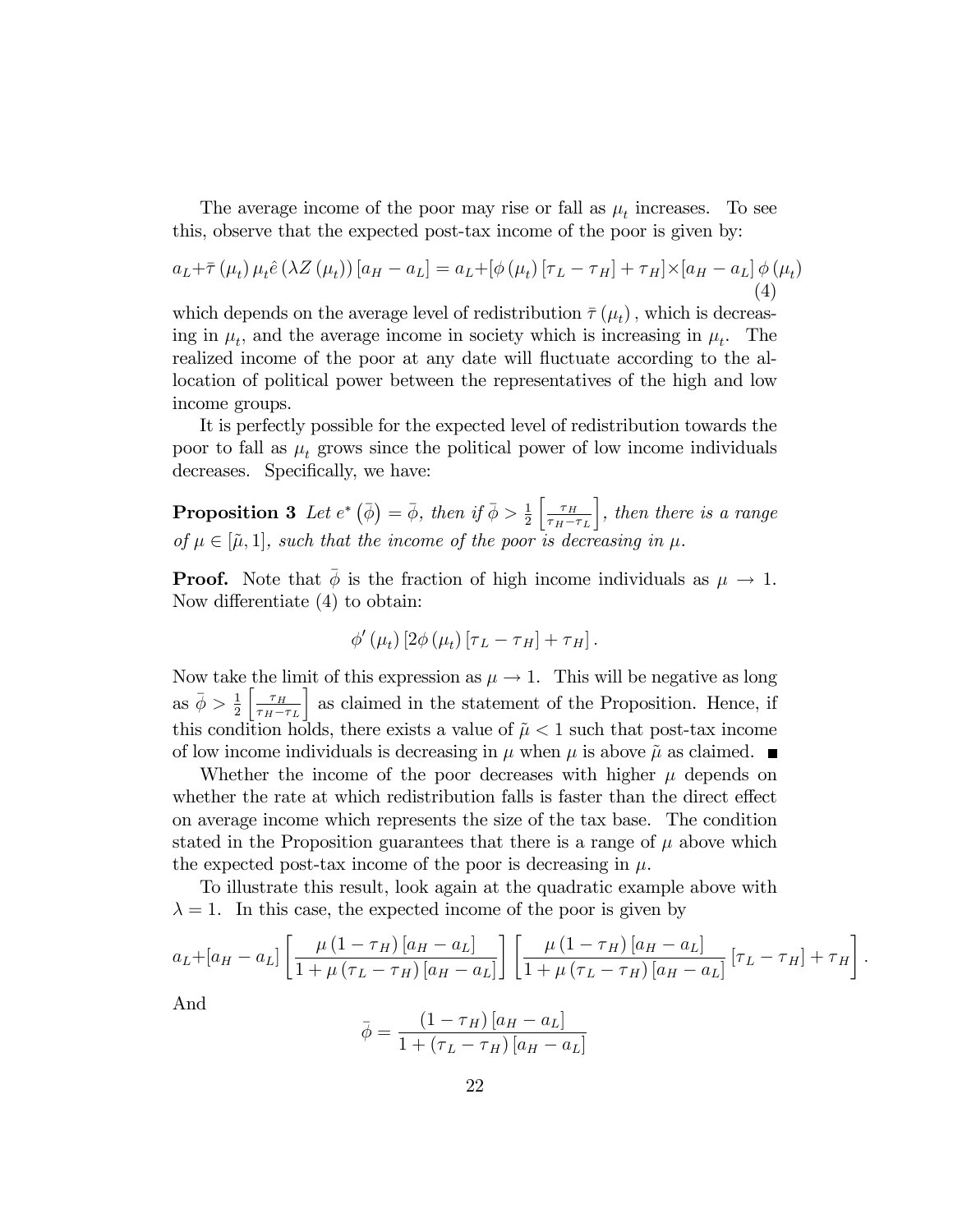This gives an explicit expression for  $\tilde{\mu}$  as:

$$
\tilde{\mu} = \frac{\tau_H}{(\tau_H - \tau_L) [a_H - a_L] (2 - \tau_H)}.
$$

The result in Proposition 3 holds as long as  $\tilde{\mu} < 1$ .

### 4.3 Intergenerational Mobility

Rather than focusing exclusively on static inequality, the framework can say something about the process driving mobility across generations and the link between an individualís social background and subsequent economic success. This is often a concern to policy-makers over and above how rewards are distributed at a point in time. The current model has a particular take on this process as it focuses on how preferences are socialized as the source of economic attainment. This focus contrasts with the bulk of the literature in economics which focuses on the inter-generational transfer of assets. Obviously, a more complete picture would look at the full range of ináuences on mobility. There are three kinds of families in the model depending on whether one, both or neither parent is the aspirational type.

A child with two non-aspirational parents is predicted by the model to have poor life chances as such children will themselves be non-aspirational. They may gain from society becoming more aspirational through transfers. However, they form a type of "underclass" in the model with little prospect of bettering their situation by virtue of their parental inheritance. To improve the life chances of those who are born to two non-aspirational parents requires some kind of direct intervention which allows them to escape from parental influence. It is for this group that early childhood interventions which affect non-cognitive skills are potentially most important. But conventional transfer policies for such families will have no effect on their economic prospects in the model.

Non-aspirational adults who match with an aspirational adult will have a high income child with probability  $\rho(\Delta(\mu_t)) \hat{e}(\lambda Z(\mu_t))$  which is positive but less than one. Societies which are on an upward aspirational path will see the life chances of such children improving as the returns to being aspirational increase. This is because as shown in Proposition 1, the socialization term,  $\rho(\Delta(\mu_t))$ , is increasing in  $\mu$  whenever  $\Delta(\mu)$  is positive. This follows Milton Friedmanís logic quoted above where inequality serves as an incentive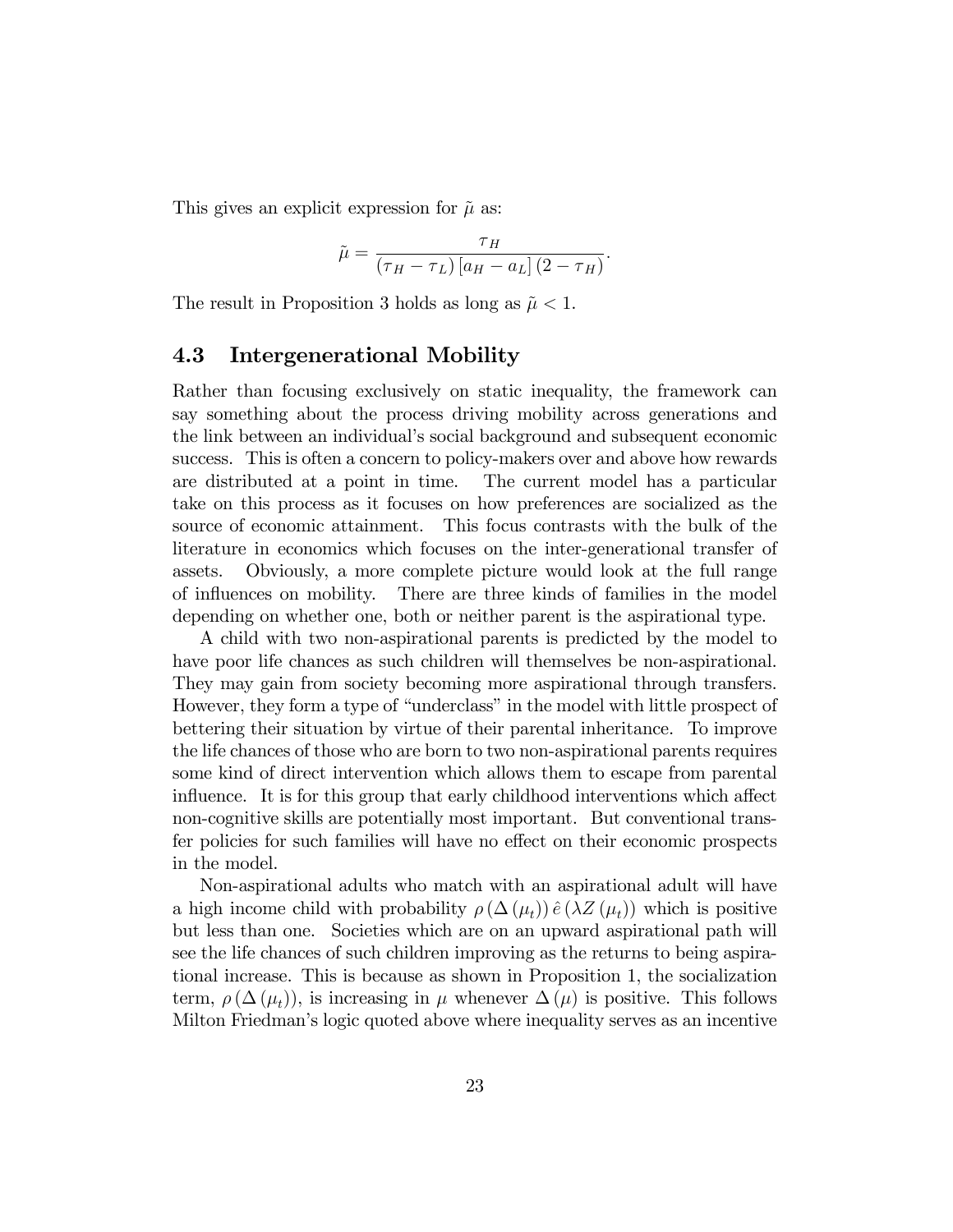mechanism to encourage societal aspiration. Here, however, this affects the evolution of preferences as well as affecting efforts and income.

Children who are born into a background where both parents are aspirational have an even larger chance of having a high income and will do so with probability  $\hat{e}(\lambda Z (\mu_t))$  which is strictly higher than for a child from a "mixed parentage" background. This probability is still less than one, so success is not guaranteed. The life chances of such children are also increased by having more aspirational individuals around but principally through the political externality which reduces expected redistribution and enhances the return to putting in effort.

The model focuses on the underlying social structure of families and the motivations of parents rather than income as the determinant of intergenerational mobility. However, the model predicts a correlation between income and child attainment which is not causal. To see this, let  $S = \{I, J\}$  where  $I, J \in \{A, N\}$  be an individual's social background and let  $Y(S)$  be the average income of an individual from a social background S. Then

$$
Y(\{N,N\}) = 2a_L Y(\{N,A\}) = 2a_L + \hat{e} (\lambda Z(\mu_{t-1})) [a_H - a_L] Y(\{A,A\}) = 2 [a_L + \hat{e} (\lambda Z(\mu_{t-1})) [a_H - a_L]].
$$

It is straightforward to see that  $Y(\{A,A\}) > Y(\{A,N\}) > Y(\{N,N\}).$ The gain in expected income from having an additional aspirational parent is

$$
\Omega = \hat{e} \left( \lambda Z \left( \mu_{t-1} \right) \right) \left[ a_H - a_L \right]
$$

which is increasing in  $\mu$ . So having more aspirational individuals tends to increase the return to coming from a "better" social background, i.e. one with more aspirational parentage. Hence more aspirational societies, those with higher  $\mu_t$ , will also be those in which those who have aspirational backgrounds do better on average. This is a further complementarity predicted by the model.

Since aspirational individuals earn more on average, the model predicts a correlation between parental income and children's attainment. However, this is not a causal link since it is generated by omitted parental characteristics as embodied in S. This is practically important since, if it is preferences inherited from parents that are holding their children back, then redistributing income to low income households in this framework will not increase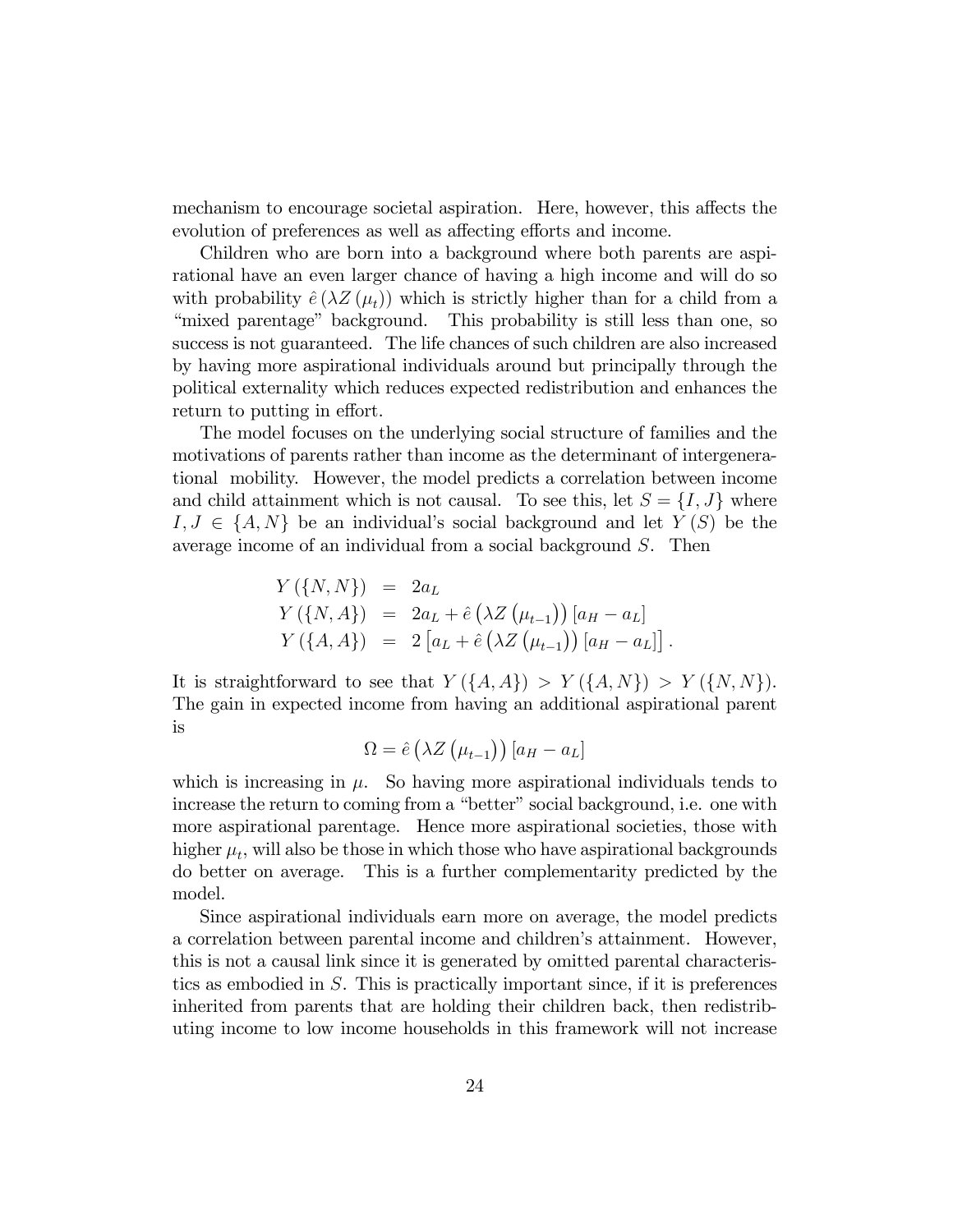the life chances of these children. Indeed, since it lowers  $Z(\mu_t)$ , greater redistribution actually inhibits social mobility in this framework.

It would of, course, be straightforward to add a direct causal link from parental influence to income along the lines of Loury (1981), Solon (2004) and Hassler et al  $(2007)$  who focus on the role of parental investments in affecting intergenerational mobility. Even without adding such investments explicitly, one could make parental income an input into the effort technology. This could represent access to credit markets and/or better schooling through access to private schools or living in a nicer area with better schools. However, to the extent that socializing aspirational preference through parental background is at work as a source of immobility, the effect of targeted income based interventions to offset these sources of advantage would only deal with one specific source of immobility.

The framework can be used to consider policies which encourage aspirations e.g. by teaching non-cognitive and motivational skills in schools. This opens up the wider idea that one might be able to raise the aspirations of children by exposing them to a wider range of "cultural parents" beyond their biological parents. While a full development lies beyond the scope of this paper, this could be modeled by considering a mean shift in the "random" utility" shock in the socialization model which favors aspirations so that this becomes  $\rho(\zeta + \Delta(\mu))$  where the value of  $\zeta > 0$  is influenced by policies targeted towards increasing aspirations. The effect of this policy is predicted to be heterogeneous, affecting only those with social background  $\{A, N\}$ .

Given entrenched intergenerational disadvantage, there is interest in the role of policies which target children who are from disadvantaged backgrounds and trying to improve their non-cognitive skills. Increasing their aspirations is a concrete example of this. The possibility of such policies can be incorporated into the framework as follows. Suppose that it is possible to invest so that a fraction,  $\xi$ , of children from an  $\{N, N\}$  background become aspirational at any date t. The dynamics of aspiration will now be governed by the following equation:

$$
\mu_{t+1} - \mu_t = (1 - \alpha) \mu_t (1 - \mu_t) [2\rho (\Delta(\mu_t)) - 1] + (1 - \mu_t) [1 - \alpha \mu_t] \xi \quad (5)
$$

which depends directly on  $\xi$ . To study the aggregate implications of this, notice that the high aspirational steady state where  $\mu = 1$  remains a possibility. More interesting is what happens to the low aspirations steady state. Here we have the following: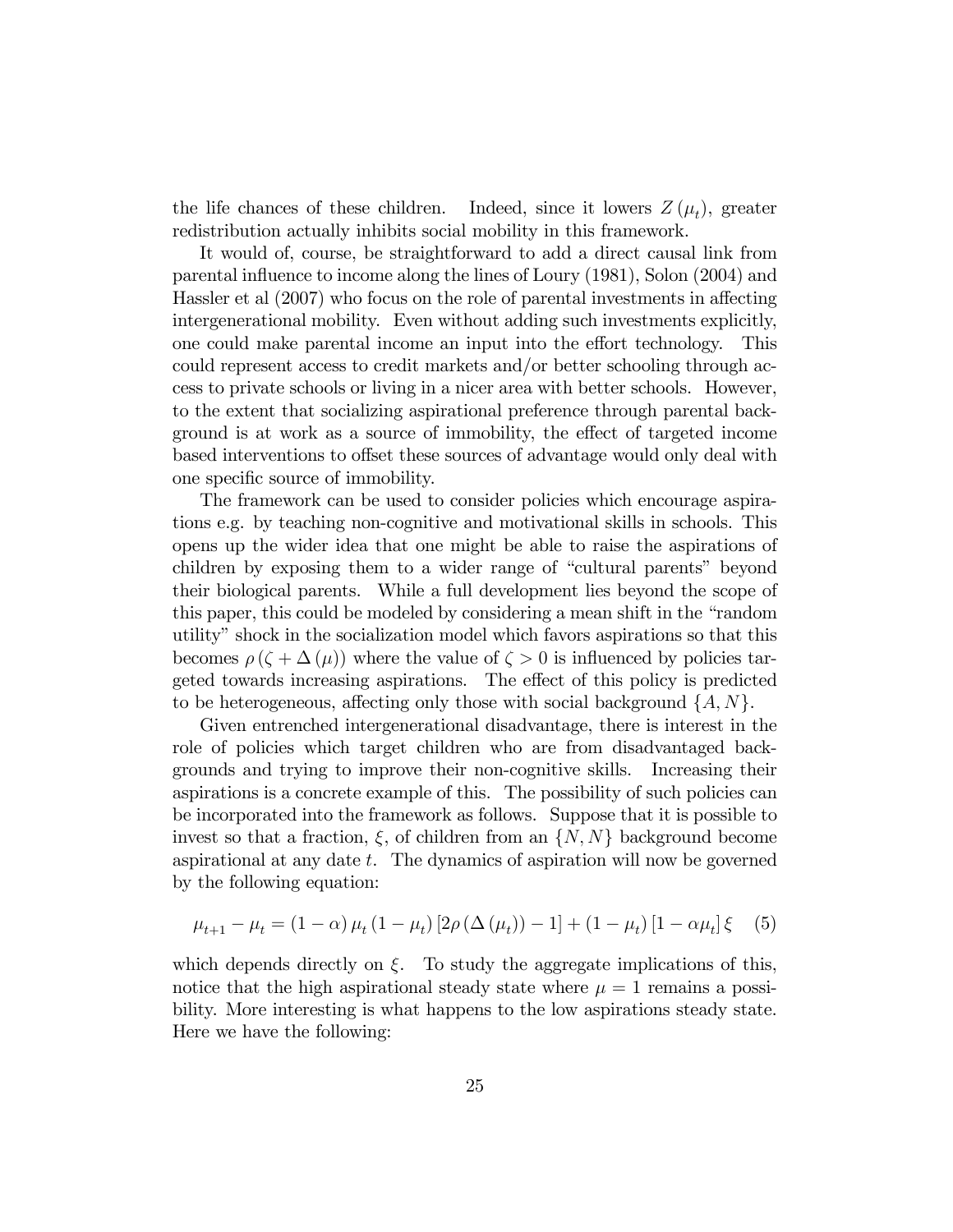**Proposition 4** Suppose that a mobility intervention is implemented which is effective with probability  $\xi$  and define

$$
\mu\left(\xi\right) = \frac{\xi}{\alpha\xi + \left(1 - \alpha\right)\left(1 - 2\hat{\rho}\left(\Delta\left(\mu\left(\xi\right)\right)\right)\right)}.
$$

Then if  $\Delta(\mu(\xi)) \geq 0$ , the low aspirations trap is eliminated.

**Proof.** To see this, solve for the steady state in  $(5)$  where

$$
0 = (1 - \alpha) \mu [2\rho (\Delta (\mu)) - 1] + [1 - \alpha \mu] \xi
$$

which is the low steady state in the model. We know that  $\mu_{t+1} - \mu_t > 0$ whenever  $\Delta(\mu_t) > 0$ . Hence there will only be a high aspirations equilibrium if  $\Delta(\mu(\xi))$  ≥ 0 as claimed. ■

This analysis underlines that, in addition to the static income gains of those who benefit from this kind of intervention, a society with such interventions is also likely to have dynamic benefits and in an extreme case is less likely to be caught in a low aspirations trap than one without. Moreover for high enough  $\xi$ , the low aspirations equilibrium is eliminated completely. Even where the aspirations trap is not averted, having such a policy gives a positive lower bound to  $\mu$  as given by  $\mu(\xi)$  in Proposition 4. This finding is interesting in the context of policies which have been targeted at early childhood interventions for disadvantaged children. The focus has mainly been on their income gains. However, the analysis opens the possibility of wider gains operate through cultural externalities of the kind identified here.

It would be interesting in future work to consider how direct interventions which affect aspirations are part of a political equilibrium. Such policies need to be funded out of tax revenues and hence will reduce resources available for other redistributive programs. It is difficult therefore to motivate this based exclusively on the self-interest of adults in this model. One possibility would be to allow citizens to care about mobility as an independent goal of societies which would create a desire to implement such policies. It might also be natural to think of this in terms of the forward-looking political interests of parents at stage 1 of the model and how they care about their childrenís incomes and/or well-being.

### 4.4 Welfare

The framework can be used to consider whether in any sense aspirational societies have higher welfare. We have already seen that, in the core model,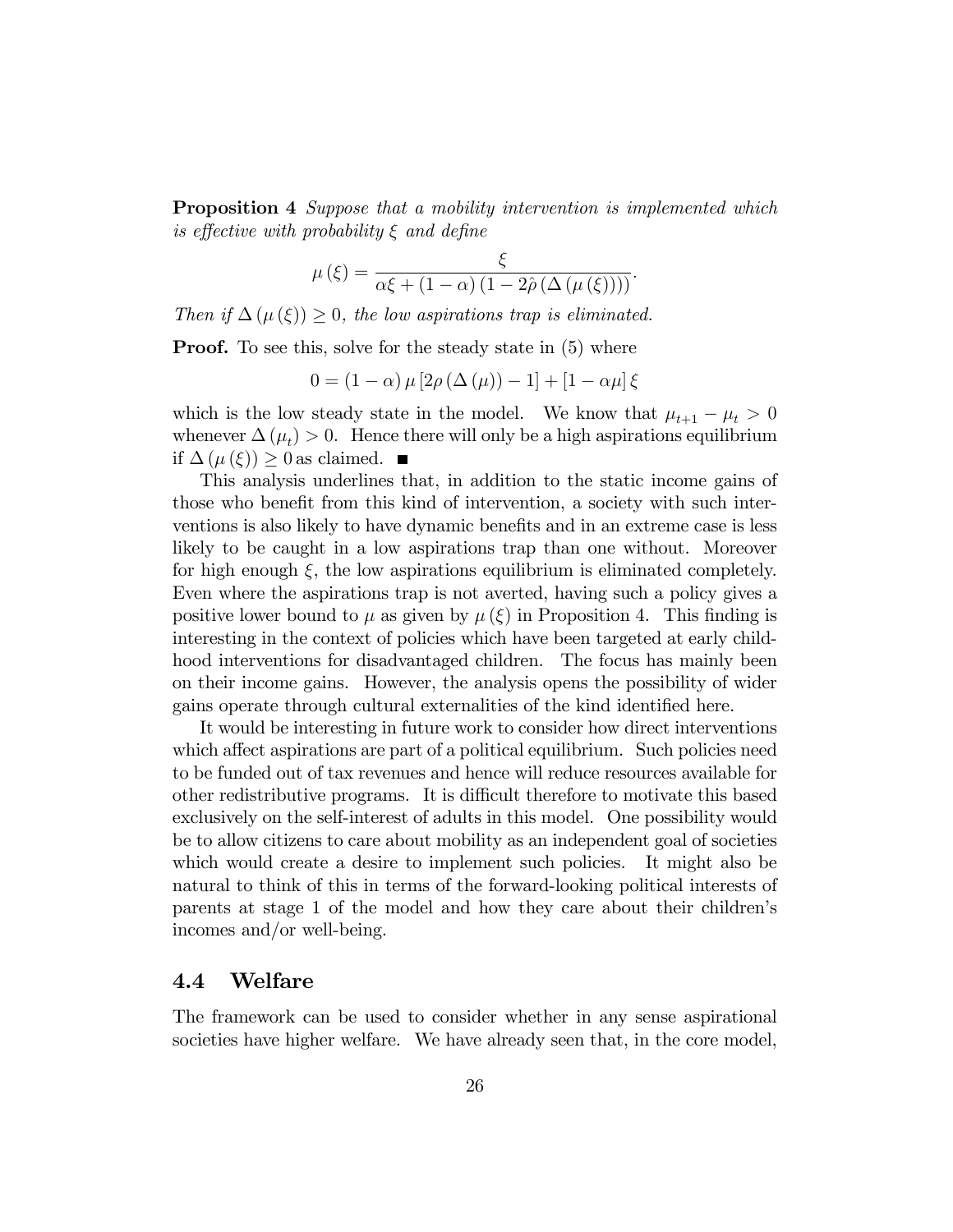national income will be higher. However, a proper analysis requires looking at the welfare of all groups and how it changes with  $\mu$ . The model is now extended to consider what happens if welfare is based on the expected utility of each group given  $\mu$ .

A priori, there is no reason to believe that the evolution of aspirational preferences will converge to a welfare maximizing outcome. The evolution of preferences depends on  $\Delta(\mu)$  which is only one component of utility. Hence, it is perfectly possible for there to be a divergence between reasonable measures of welfare and the outcome to which the economy converges.

Before undertaking the analysis, it is important to acknowledge that there are some judgements to be made about the appropriate welfare criterion. For example, should welfare depend on the personal distribution of income accruing to adults or should it also reflect the disutility of effort  $c(e)$ ? It is also debatable how to take into account the loss of those aspirational individuals who have strived for success but failed, i.e. those whose aspirations have not been fulfilled. Both of these might reasonably be part of well-being but which would not be captured in income-based measures.

As a first pass, the analysis is based only on incomes as our benchmark; we will look at a more conventional utility criterion subsequently. This has the practical advantage of being based on directly measurable features. Even so, incomes in the model also depend upon endogenously determined levels of redistribution. The measure used, therefore, is expected post-tax income for each group. For low income individuals this is

$$
u^{L}(\mu) = a_{L} + \phi(\mu)\bar{\tau}(\mu)[a_{H} - a_{L}]
$$

and for high income individuals it is:

$$
u^{H}(\mu) = a_{H} - [1 - \phi(\mu)] \overline{\tau}(\mu) [a_{H} - a_{L}].
$$

Following Atkinson (1970), we will aggregate expected incomes using the welfare criterion:

$$
W(\mu : \gamma) = \frac{\left[1 - \phi(\mu)\right] \left[u^L(\mu)\right]^{1-\gamma} + \phi(\mu) \left[u^H(\mu)\right]^{1-\gamma}}{1-\gamma} \text{ for } \gamma \ge 0.
$$

With  $\gamma = 0$ , this is just expected income  $[1 - \phi(\mu)] a_L + \phi(\mu) a_H$ . As  $\gamma \to \infty$ , this is a maximin criterion which depends only on  $u^L(\mu)$ .

The first step is to study long-run payoffs and compare a society which has completed its dynamic path towards either of the steady states:  $\mu = 1$ or  $\mu = 0$ . The following result follows immediately: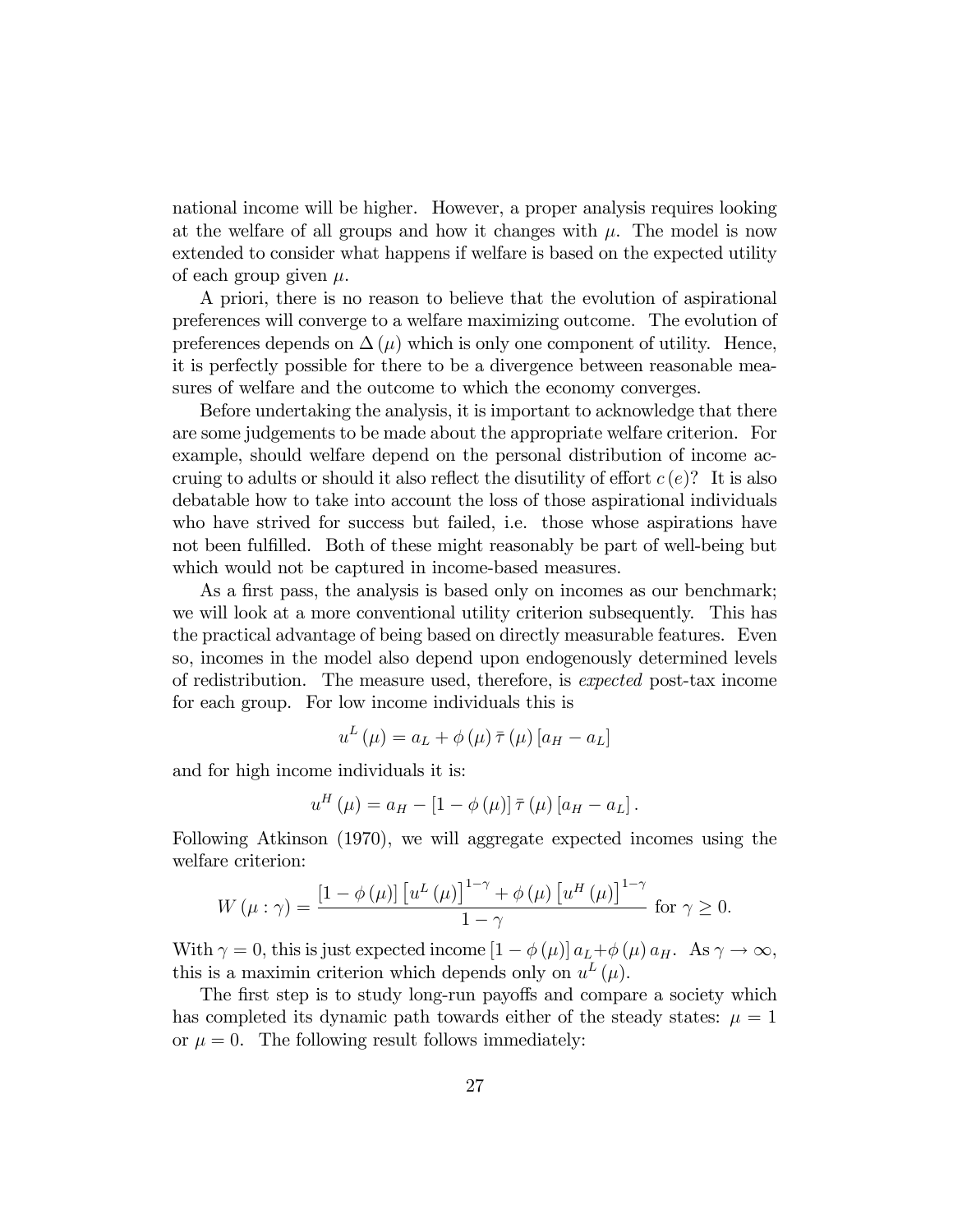**Proposition 5** For all  $\gamma$  then  $W(1:\gamma) > W(0:\gamma)$ .

This says that welfare is higher in aspirational societies according to the criterion that we are using regardless of the preference for equality. To see this, observe that  $u^L(1) > u^L(0)$  since there is a still redistribution as  $\mu$  goes to one and there is nothing to redistribute when  $\mu = 0$ . Moreover  $u^H(1) > u^H(0)$  since the expected level of redistribution is lower when  $\mu = 1$ . Finally observe that  $u^H(1) > u^L(1)$ .

As has already been established,  $\Delta(\mu)$  drives the evolution of citizens' preferences and for  $\mu < \hat{\mu}$  a society converges to  $\mu = 0$ . Thus the model has the possibility of a poverty trap where, since the starting value for aspirations is low, leads to a welfare inferior outcome.

The endogeneity of policy through political choice influences the level of redistribution, incentives for effort and the nature of socialization. It is interesting to ask whether a poverty trap where  $\mu$  converges to zero constitutes a political failure in the sense of Besley and Coate (1998) who argue that a political failure arises when there is a feasible policy sequence which can make everyone better off but which is not chosen in political equilibrium. In many interesting cases, this is driven by the failure of the political system to commit to future policy. In this model, this can arise due to a failure to commit to the kind of low level of redistribution which could incentivize citizens. To explore this formally, consider the possibility that there is lower level of redistribution than that which emerges along the equilibrium path in political equilibrium which would shift the society away from the low aspirations steady state. Specifically, consider restricting the level of redistribution such that  $\tau_H = \tilde{\tau}$  and let

$$
\tilde{Z} = (1 - \tilde{\tau}) [a_H - a_L]
$$

be the expected income gain under this constrained level of redistribution. This restriction will lead to great effort being made and also to a greater advantage to being an aspirational type.

Now we have:

## **Proposition 6** If there exists  $\tilde{Z}$  such that

$$
\hat{e}(\lambda \tilde{Z}) - c\left(\hat{e}(\lambda \tilde{Z})\right) - \lambda \left(1 - \hat{e}(\lambda \tilde{Z})\right) \tilde{Z} > 0 > \Delta(0)
$$

then the low aspirations trap is a political failure, i.e. there exists a level of redistribution which, if committed to, would generate a Pareto superior outcome in the long-run.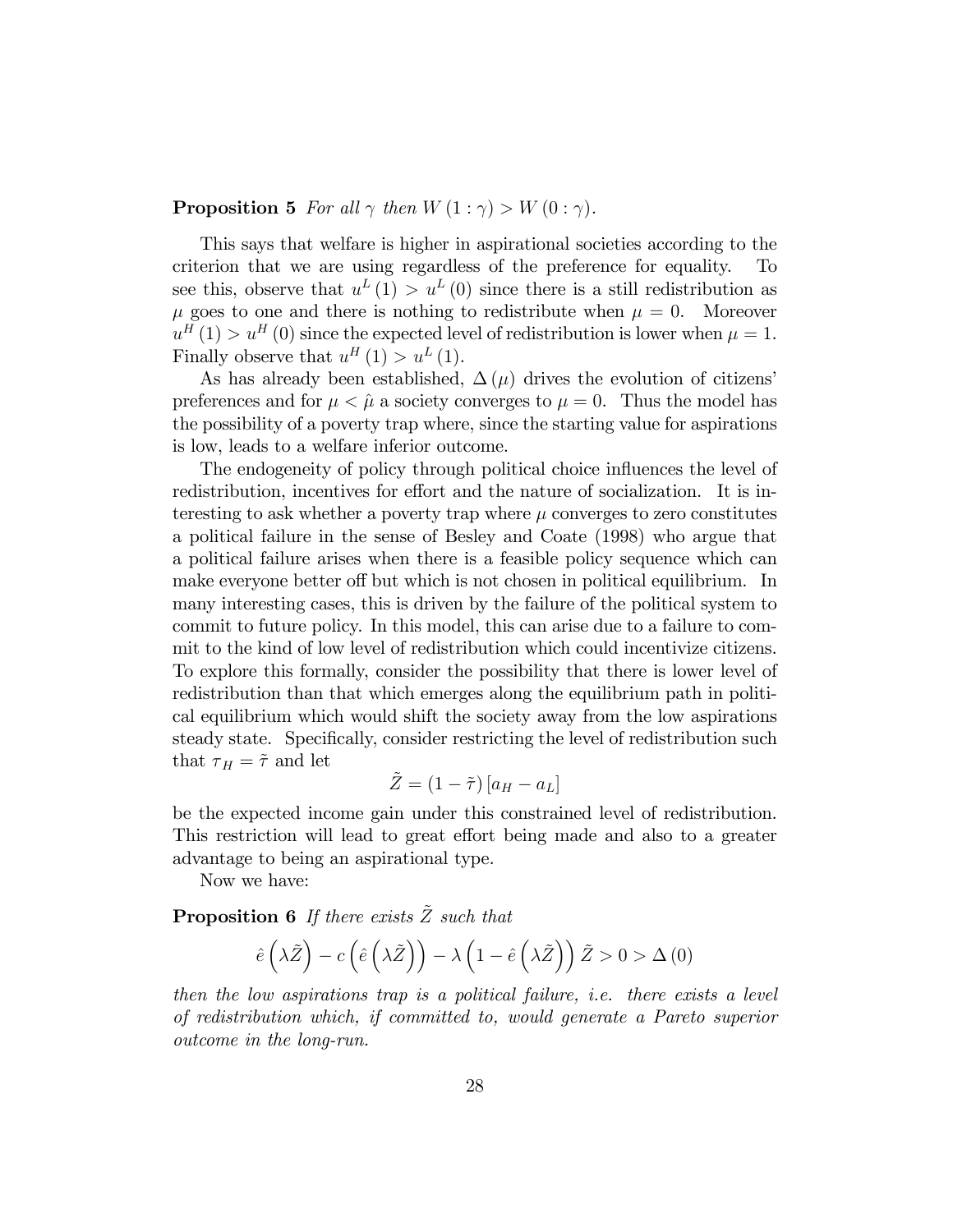**Proof.** For the low aspirations trap to be a political failure that we require that at Z, then  $\Delta(0) > 0$  whereas at  $\tau_L$ ,  $\Delta(0) < 0$  which is the condition stated above.

This result holds since, with redistribution at  $\tilde{\tau}$ , there is a gain to being the aspirational type even when  $\mu = 0$ . Limiting redistribution is always Pareto improving for a society which is in the low aspirations trap. Thus, the political process in this case is indeed a constraint on the development path of the economy and keeps a society in a low aspirations equilibrium.

Note however, that this does not imply that politics is the only possible constraint. If there are high effort costs and/or limited economic opportunities, i.e. if  $a_H$  is close to  $a_L$ , then there is less incentive to put in effort. A fundamental economic reform could increase  $\Delta(\mu)$  and could potentially eliminate a low aspirations trap.

Even though it is better to be a low aspirations individual when  $\mu = 1$ than with  $\mu = 0$ , this need not imply that  $\mu = 1$  is the optimal outcome for a society. A society with  $\mu = 1$  may not treat its poor well if the political power that high income individuals enjoyed leads them to redistribute less to the poor. As the welfare function favors low income individuals when  $\gamma > 0$ , then we might expect that societies actually have higher welfare when  $\mu$  < 1. Here we have the following result:

**Proposition 7** For large enough  $\gamma$  ( $> 0$ ) then if  $\bar{\phi} > \frac{1}{2}$  $\left[\begin{array}{c}$   $\tau$  $\tau_H - \tau_L$  $\Big| \text{ exists } \tilde{\mu} < 1,$ such that  $W(\tilde{\mu} : \gamma) > W(1, \gamma)$ .

**Proof.** We have already seen from Proposition 3 that when the conditions stated in this Proposition hold there is a value  $\tilde{\mu}$  above which the post-tax income of low income individuals is decreasing in  $\mu$ . As  $\gamma$  gets large, then the welfare function depends on  $u<sub>L</sub>$  and hence overall welfare is decreasing in  $\mu$ for  $\mu \geq \tilde{\mu}$ .

For large enough  $\mu$  given the conditions stated, there is a trade-off between changes which raise national income and those which raise welfare, at least when the welfare function puts sufficient weight on the incomes of the poor. However, it is less clear what interventions can be chosen to make the situation better which would require a means of reducing the gain to being an aspirational type.

Finally, it is worth considering how basing welfare on utility rather than the expected income could affect the welfare conclusions. To see this, suppose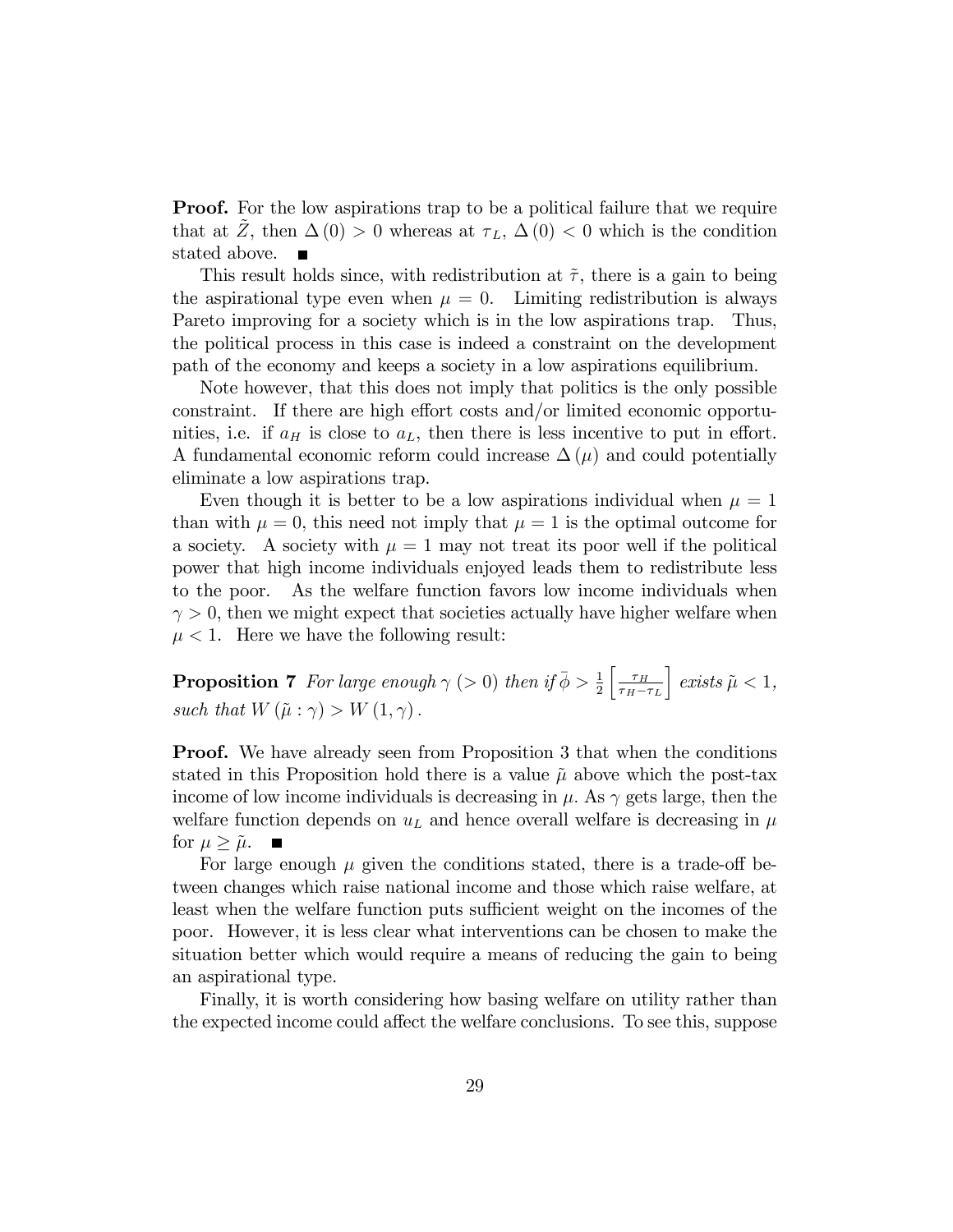instead that we use:

$$
\frac{\left(1-\mu\right)V_{N}\left(\mu\right)^{1-\gamma}+\mu\left[V_{N}\left(\mu\right)+\Delta\left(\mu\right)\right]^{1-\gamma}}{1-\gamma}.
$$

In this case, the conclusion in Proposition 5 that  $\mu = 1$  dominates  $\mu = 0$ still holds. Thus, the idea of an aspirations trap in this framework, where welfare is lower, is quite robust. The conclusion that something short of  $\mu = 1$  is optimal could also hold in this case as  $\gamma \to \infty$ .

One further interesting welfare issue follows from the possibility, that when making their socialization decisions, parents ignore the possibility that their children will be unsuccessful and hence suffer a loss of utility. Thus, suppose that parents set  $\lambda = 0$  in their assessment of equilibrium path utility which influences their socialization but that the social welfare criterion includes such losses. In this case the social optimum would view the "true" welfare of individuals differently to their parents and this could tend to favor a society with fewer aspirational individuals. Indeed, it could even be the case that a low aspirations society has higher welfare than a low aspirations society with this possibility.

## 5 Aspirations and the Rat Race

Having more aspirational individuals in the population increases the income of everyone either directly or through redistribution. However, this ignores the possibility that an economy could have more of a tournament-like structure in the way that rewards are allocated and where the efforts of other members of the society reduce the probability that an individual becomes a high income individual. Thus putting in effort is in part a "rat race" where a few winners take all the rewards. We will now extend the model to incorporate this possibility and to explore its implications for the conclusions reached so far. There is now an additional externality in the model so it simplifies things to focus on the case where redistribution is given exogenously at  $\bar{\tau}$  and define  $\bar{Z} = (1 - \bar{\tau}) [a_H - a_L]$ . This eliminates the political externality which has been the main driving force linking effort decisions so far and allows us to focus on the implications of our different model of the economy.

To capture the idea of a rat race formally, suppose that there is an upper bound on the fraction of high income jobs set at  $\pi < 1$ . If the proportion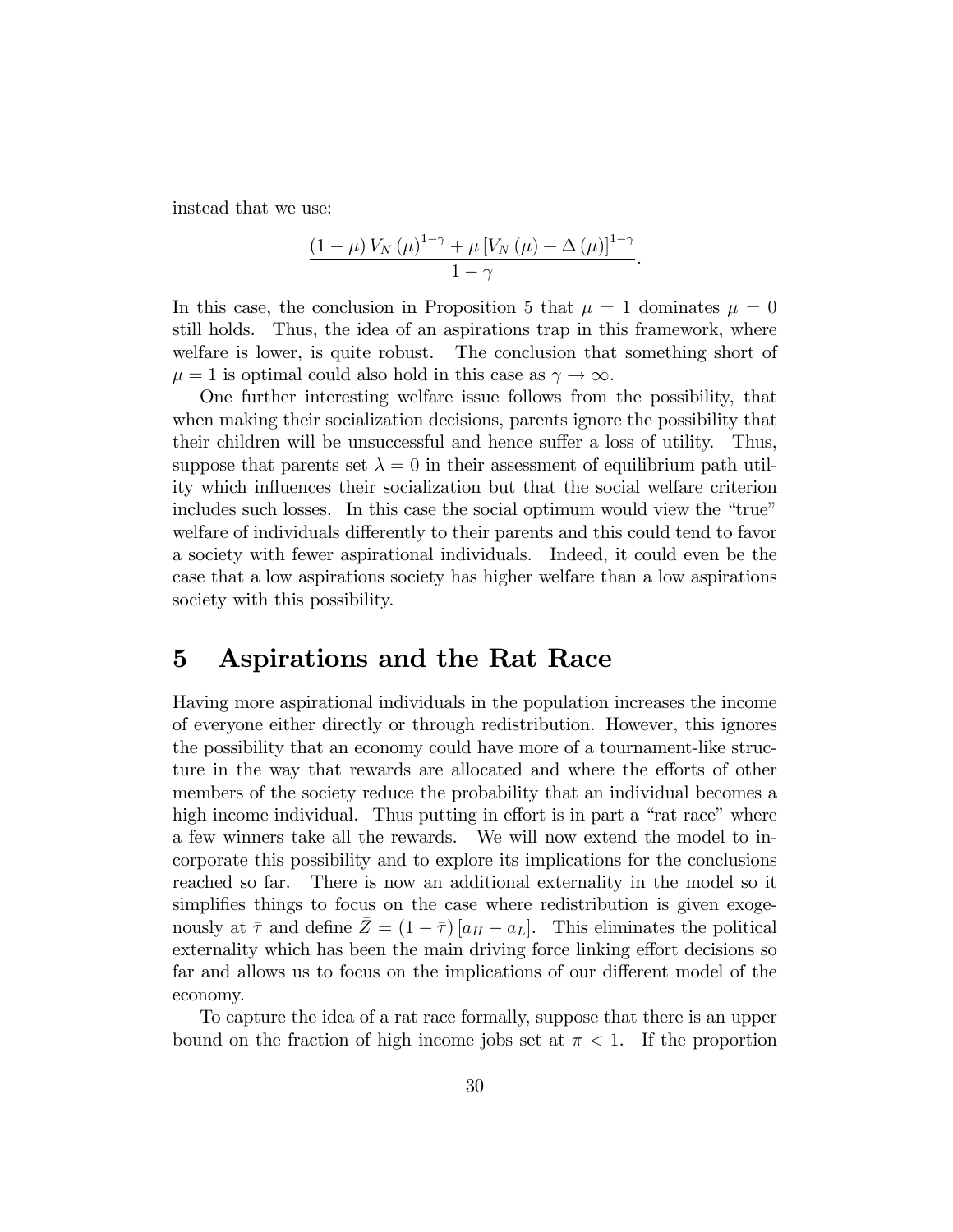of individuals who achieve exceeds the number of slots available, i.e.  $e\mu > \pi$ then they are allocated a high income job with probability  $\pi/e\mu = \gamma$ . To simplify matters further, the analysis will focus on the case of a quadratic cost of effort  $(1/2) e^2$ . Then the optimal effort level is  $e = \min \{ \gamma, 1 \} \lambda \bar{Z}$ which yields an equilibrium effort level for society as a whole of

$$
\bar{e}(\mu) = \begin{cases} \lambda \bar{Z} & \text{if } \mu \le \pi/\lambda \bar{Z} \\ \sqrt{\frac{\pi}{\mu} \lambda \bar{Z}} & \text{otherwise.} \end{cases}
$$

The case where  $\mu > \pi/\lambda \bar{Z}$  is where the rat race kicks in since effort per capita is lower if the fraction of aspirational individuals increases, i.e. there is now a negative externality from having more aspirational individuals in the population. In spite of this, however, total effort,  $\mu\bar{e}(\mu)$ , is increasing in  $\mu$  in a rat race even though more aspiration does not lead to there being more high income individuals in the population. Thus, if  $\mu > \pi/\lambda Z$ , the economy resembles a rent-seeking contest for a scarce set of rewards.

Now consider the gains from being an aspirational individual in this modified economy. This will depend on whether  $\mu$  is high enough to induce a rat race. Hence<sup>18</sup>:

$$
\Delta(\mu) = \begin{cases} \frac{1}{2} (\lambda \bar{Z})^2 + \lambda \left[ \bar{Z} (\bar{Z} - 1) \right] & \text{if } \mu \le \pi / \lambda \bar{Z} \\ \bar{Z} \left[ \frac{\pi}{\mu} (1 + \frac{\lambda}{2}) - \lambda \right] & \text{otherwise.} \end{cases}
$$

An immediate observation from this is  $\Delta'(\mu) < 0$  whenever  $\mu > \pi/\lambda \bar{Z}$  so having more aspirational individuals in the population reduces the return to being aspirational since it increases the intensity of the rate race. This has rather different implications for the dynamics of aspiration compared to the core model of the previous section. Specifically:

Proposition 8 If  $\frac{\bar{Z}}{\lambda} \left( 1 + \frac{\lambda}{2} \right) > 1 > \frac{\pi}{\lambda}$  $\frac{\pi}{\lambda}\left(1+\frac{\lambda}{2}\right)$ , then the economy converges globally to an interior equilibrium where the fraction of aspirational individuals  $\hat{\mu} = \frac{\pi}{\lambda}$  $\frac{\pi}{\lambda}(1+\frac{\lambda}{2}) \in (0,1).$ 

$$
e\times\frac{\pi}{e\mu}=\frac{\pi}{\mu}
$$

when  $\mu > \pi / \lambda \bar{Z}$ .

<sup>18</sup>To see this observe that the probability that a high aspirations individual achieves high income is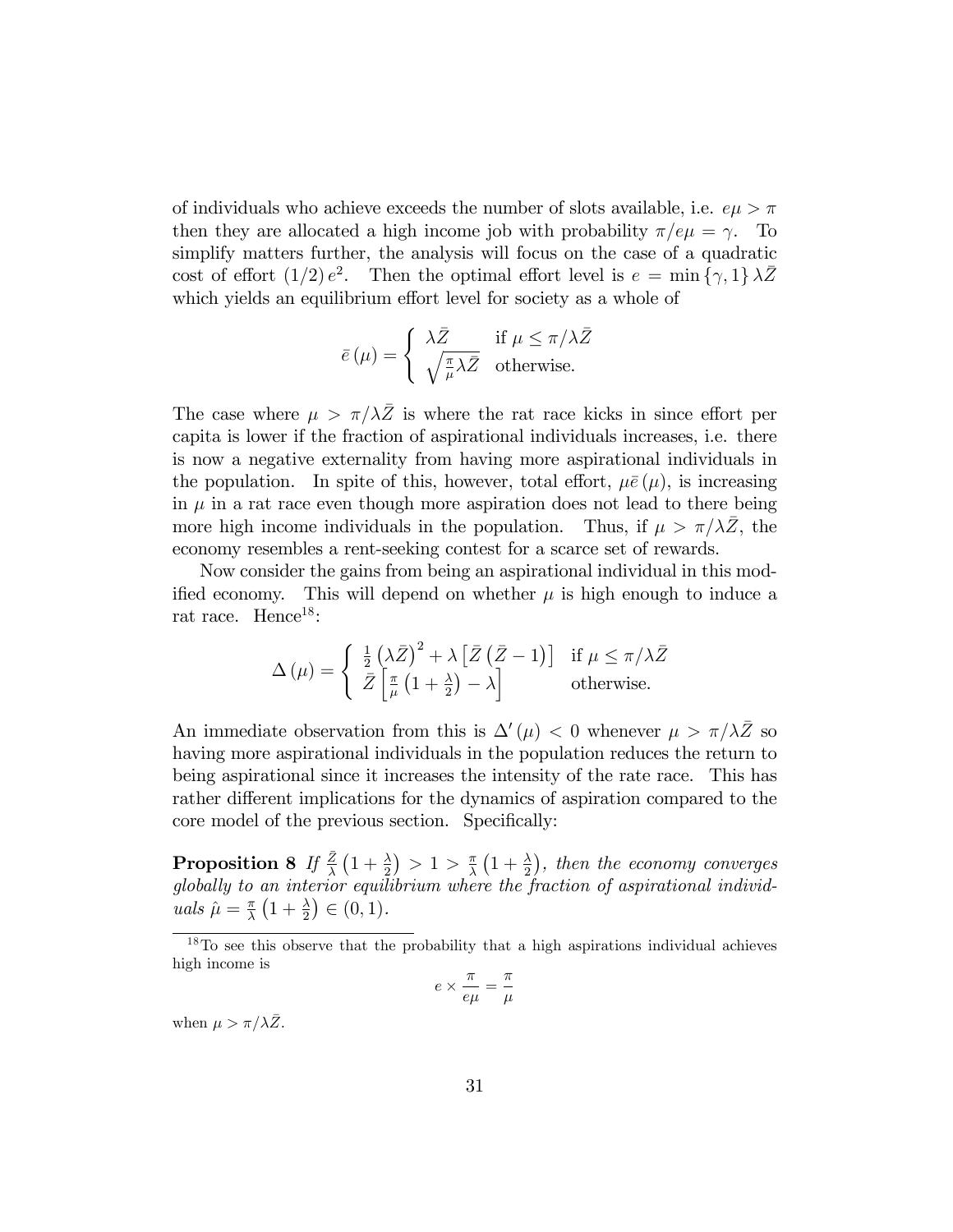**Proof.** As in the core model, the dynamics will be governed by  $\mu_{t+1} - \mu_t =$  $(1 - \alpha) \mu_t (1 - \mu_t) [2 \rho (\Delta(\mu_t)) - 1].$  Under the condition in the Proposition,  $\Delta(0) > 0 > \Delta(1)$  and there is a unique value of  $\mu$  at which  $\Delta(\hat{\mu}) = 0$ . Moreover  $\mu_{t+1} - \hat{\mu} = (1 - \alpha) \hat{\mu} (1 - \hat{\mu}) [2 \rho (\Delta (\hat{\mu})) - 1] = 0$  with  $\mu_{t+1} - \mu_t > 0$ for all  $\mu_t < \hat{\mu}$  and  $\mu_{t+1} - \mu_t < 0$  for all  $\mu_t > \hat{\mu}$ . Thus there is global convergence to  $\hat{\mu}$  for all  $\mu \in [0, 1]$ .

The reasoning behind this is fairly straightforward. Under the stated condition, there is gain to being aspirational when there is no rat race, e.g.  $\mu \leq \pi/\lambda Z$ . However, eventually (for high enough  $\mu$ ) the rat race begins and being aspirational is less worthwhile. Eventually, the rat race is so intense that individuals are worse off being aspirational. The point at which the gains to be an aspirational type are zero is then a stable point. It is easy to see that the interior point is decreasing in  $\lambda$ , the loss aversion parameter and increasing in  $\pi$ , the potential fraction of high income jobs.

The possibility of a rat race also has consequences for the welfare economics of aspirational societies since the welfare of the aspirational type is positive as long as there is no scarcity of high income jobs. However, once high income jobs become scarce, i.e.  $\mu > \pi/\lambda \bar{Z}$ , then creating more aspirational types leads to an excessive aggregate effort level as individuals strive to capture these high-income positions while ignoring the negative externality that they are imposing on others.

In summary, this section has emphasised that there is a somewhat fundamental difference between two kinds of economies when assessing the role of aspirations. If the opportunities for aspirational individuals are not intrinsically scarce, then encouraging aspiration has positive consequences. However, if such opportunities are rationed, this is less clear-cut. In practice, there are elite positions in society such as access to certain universities and jobs, which have not expanded materially over time and, for which the idea of an aspirational rate race would seem relevant. It would, of course, be possible to combine the analysis of an externality coming through a rat race effect together with the externality coming through endogenous redistribution. This would complicate things since the direction of the externality would be unclear a priori. However, the possibility of aspirational individuals inducing a rat race would remain an important caveat to the analysis.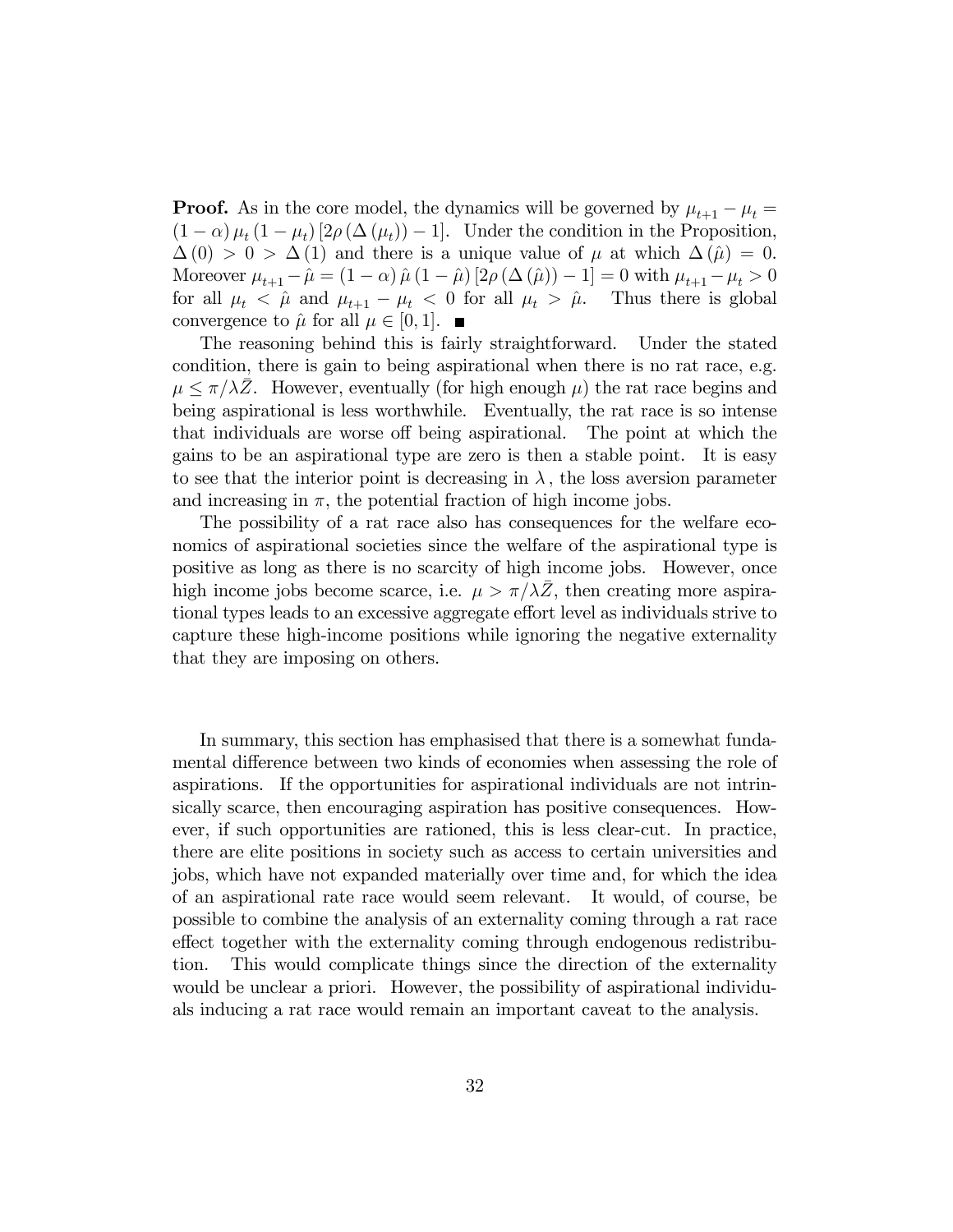# 6 Some Evidence from The World Values Survey

This section looks at data from the World Values Survey, a large scale data set which has been collected since 1981 to explore values and beliefs of citizens across the world. Specifically, it measures a wide variety of attitudes and beliefs with coverage of nearly 100 countries. The first step will be to look at measures of aspirations in the data which could be thought of as representing one of the core ideas in the theoretical model, i.e. having an aspirational attitude. We will then look at how this is correlated with other attitudes which are also motivated by some of the core elements of the model using only within-country variation. The section also reports on cross-country patterns in the data using average responses to questions in country.

## 6.1 Measuring Aspiration

There is no straightforward way of bringing the stylized theory developed so far to the data. However, there is a question in the World Values survey which asks how far a respondent identifies themselves as valuing being rich and to value having a lot of money/expensive things. To map this to the model, it could be interpreted this as a measure of the reference point,  $r$ , in the theory. The specific question that will be used is:

"Using this card, would you please indicate for each description whether that person is very much like you, like you, somewhat like you, not like you, or not at all like you? It is important to this person to be rich; to have a lot of money and expensive things."

From this one can generate a dummy variable which is equal to one if the respondent answers either "very much like me, like me, somewhat like me or a little like me" and zero if the respondent answers "not like me and not at all like me". A respondent is classified as being aspirational if this dummy variable is equal to one. The question was asked in waves 5 and 6 of the World Values Survey. Of the 156453 respondents who answered this question in 77 different countries, an average of  $58\%$  are classified as aspirational using this criterion. In terms of country-level averages, this varies between 22% and  $94\%$  – suggesting a fair bit of cross-country cultural variation. Being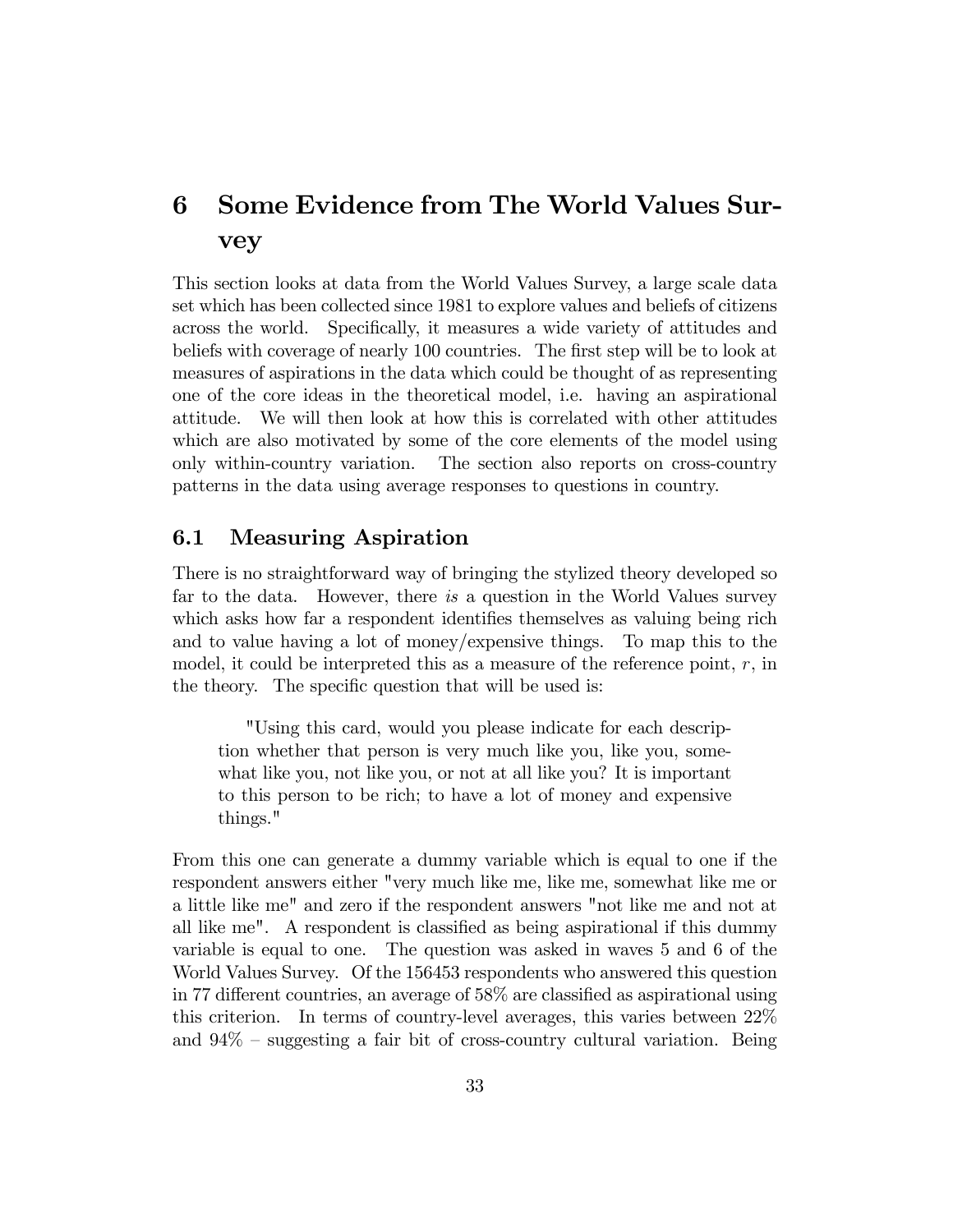aspirational increased on average by  $7\%$  over the five year period between the survey waves.

As a robustness check, it is useful to look at another measure of being aspirational based on individual answers to the question:

ì Being very successful is important to this person; to have people recognize one's achievements"

with a similar scale as to the core question. On the basis of this question, a respondent is classified as being aspirational if they answer "very much like me, like me, somewhat like me or a little like me" and zero otherwise. This is also asked in waves 5 and 6. Interestingly, this has quite a low correlation with the first measure (a correlation coefficient of around  $0.24$ ).

### 6.2 Within-Country Variation

Core Variables Following the theory, whether a respondent is aspirational as an independent characteristic reflecting their underlying preferences. The theory suggests that this should influence their effort put into earning income and educational attainment. That said, there is a standard concern about omitted variables we will check whether correlations between being aspirational and other variables of interest are similar if we control for age, gender, income and education. The Tables below therefore report correlations with and without these controls being included. All of these controls are based on questions asked in the World Values Survey. The survey attempts to collect information on the respondent's household income on an internationally comparable basis across countries. However, this is quite difficult to do in a survey whose main focus is not on the economic situation of households. Moreover, data on income where there have been efforts to collect it on a comparable basis and adjusting for international differences in prices is quite limited and would dramatically reduce the sample size. That said, all specifications will include country fixed-effects which will take account of systematic country-specific factors. One income question which has been asked frequently and hence does not limit the sample size too much is the following:

"On this card is an income scale on which 1 indicates the lowest income group and 10 the highest income group in your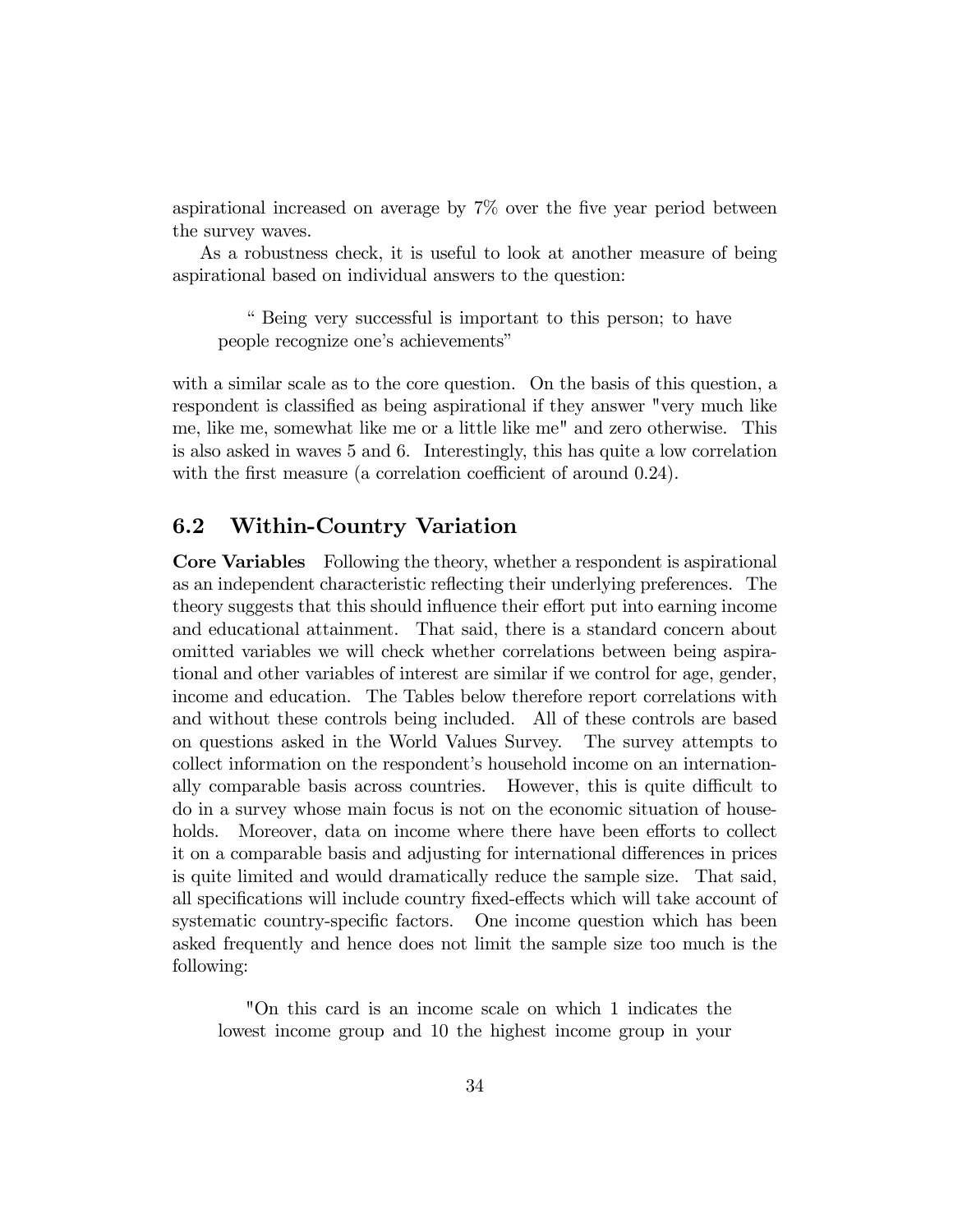country. We would like to know in what group your household is. Please, specify the appropriate number, counting all wages, salaries, pensions and other incomes that come in."

This is answered on a ten point scale and a respondent is classified according to the answer that they give to this question. A potential concern with this variable is that it reflects a perception of how well off someone is relative to others. Individuals may also have limited knowledge of where they stand in the income distribution and could even include willful misrepresentation.<sup>19</sup> For education, there is a variable in the survey that gives a three way classification of educational attainment  $\overline{\phantom{a}}$  low, middle and high. Age differences are measured by placing respondents into one of three bins: 15 to 29, 30-49 and 50 and over. Self-reported gender is also used as a control.

Descriptive Statistics Table 1 gives the mean of the aspirations variable by income group and education. There is tendency for aspirations to be positively correlated with income which does make sense according the theoretical model. However, even among the lowest self-reported income group, around 48% of respondents classified themselves as aspirational compared to 64% in the highest income group so the gradient is quite modest. Aspiration actually seems to be highest in the middle education group. However, the lack of any strong relationship with educational attainment is quite striking. We also look at how aspiration varies by age and there is evidence of that the proportion of aspirational types decreases with age. However, the data do not permit us to distinguish this age-based from a cohort effect. It is an interesting question whether there are shifts over the life-cycle and a richer model could allow for aspirations to be updated over the life cycle in response to peer interactions and other influences. Table 1 also shows that men are more likely be classified as aspirational than women. This is also an interesting feature to bring into a future model given the advances in women's economic status in many countries but this would require a richer model of socialization where boys and girls are treated differently by their parents and other societal ináuences. However, this Önding is also consistent with the idea that there are fewer labor market opportunities for women compared to men so that the gains from being aspirational are lower for women than men.

<sup>&</sup>lt;sup>19</sup>This banded variable in the World Values Survey which is collected separately by country strongly predicts the income band data in surveys where both are available.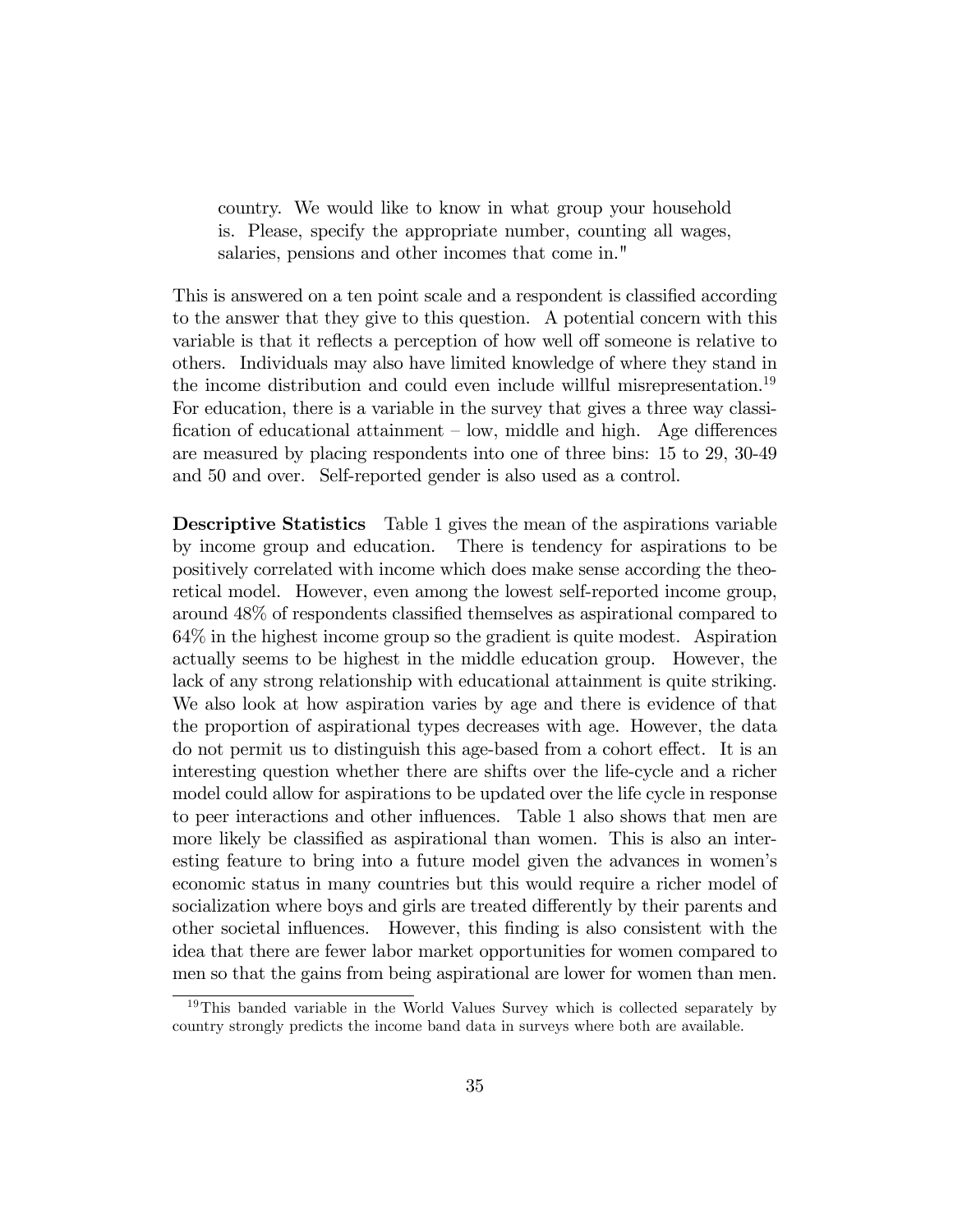#### Table 1 here

Correlations This section reports correlation between aspirations and a range of variables. The theory suggests that people who are aspirational will tend to value work more (as a crude measure of  $e$ ) and the World Values Survey asks respondents how much they value work in their life. We code this as a dummy variable called "Importance of Work" which is equal to one if the respondent says that work is "very important or rather important" and zero if they regard it as "not very important or not at all important". Across the sample where we also have respondent information on aspirations, 89% say that work is important.

Given the focus of the theory on intergenerational transmission, it is also possible to look at whether respondents say that hard work is an important value among their children based on a question which asks the respondent to report whether they regard hard work to be a quality which it is important for a child to learn at home. This is turned into a dummy variable which is equal to one if this is mentioned as a quality that the respondent values and it is labelled "Hard Work Important for Children". Across the sample where we have information on aspirations, this mean of this dummy variable is 58%.

Another crude way to get at the link to intergenerational socialization is to look at whether individuals regard it as important to make their parents proud. This is somewhat difficult to map to the theoretical mechanism. However, one could hypothesize that those respondents with non-aspirational parents would not regard being aspirational as making their parents proud. However, if the lack of aspiration is due to parental indifference to the fate of their children, there could be a positive correlation between wanting to make your parents proud and having an aspiration to be rich. This is coded as a dummy variable which is equal to one if the respondent says that one of their main goals in life is to make their parents proud and the variable is labelled as "Making Parents Proud".

Being aspirational can also be related to two ways of measuring political preferences. The first uses answers to the question which asks respondents how, on a scale between 1 and 10, they rate the proposition that governments taxing the rich and subsidizing the poor is "an essential characteristic of democracy" where 1 means "not at all essential" and 10 "essential". Below, this variable is labelled "Pro-redistribution" and it has a mean score of 6.4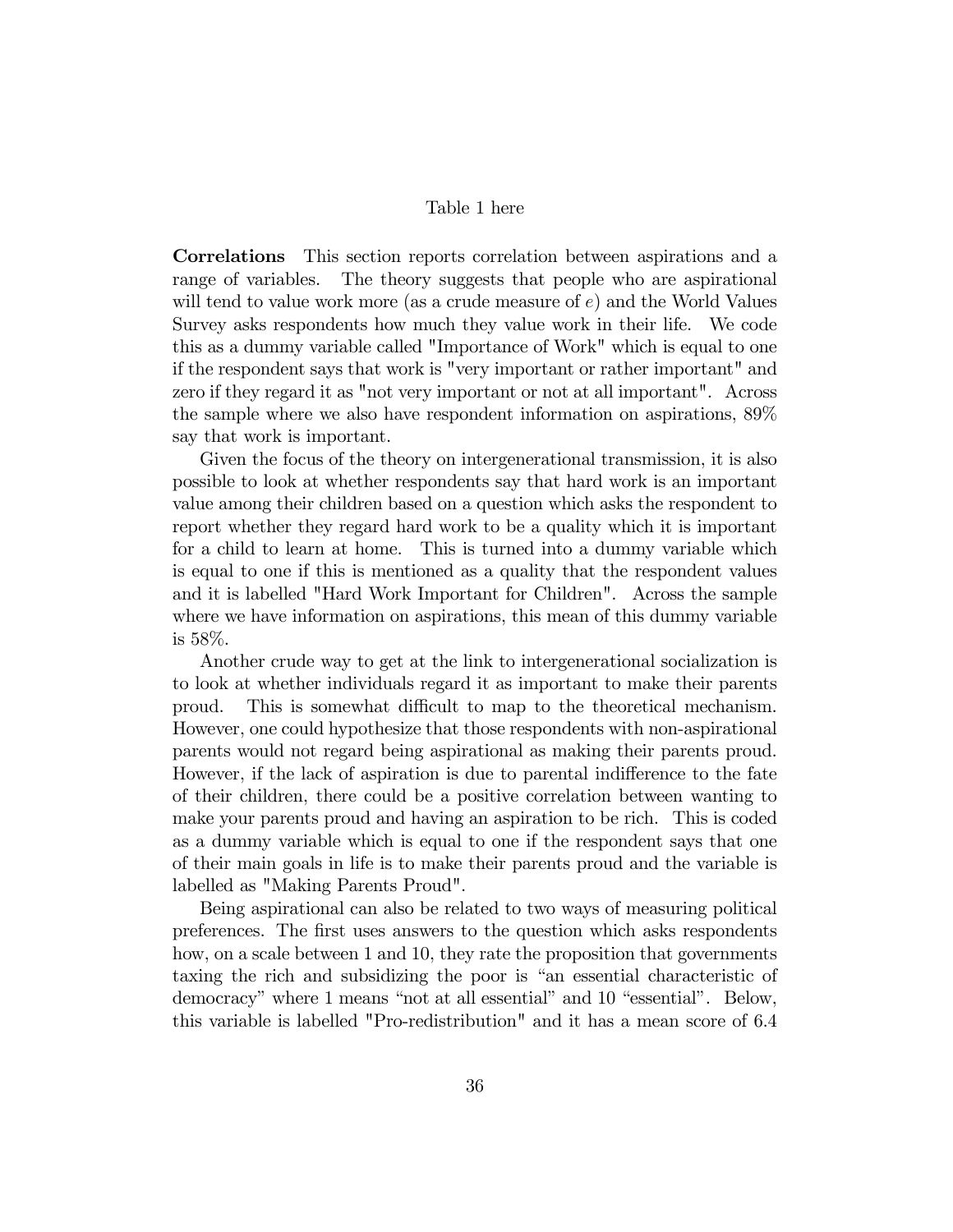in the full sample. The second way of looking at political preferences is on a standard left-right political scale. This asks respondents to place their views on a scale where 10 is right wing and 1 is left wing. This variable is called "Right Wing Score" and has a mean of 5.7 across the sample (having full support across the range of possible scores).

For outcome variable  $x_{ict}$  for respondent i in country c in wave t, the Table below reports the result of regressions of the following kind:

$$
x_{ict} = \alpha_t + \alpha_c + \gamma a_{ict} + \beta z_{ict} + \varepsilon_{ict}
$$

where  $\{\alpha_t, \alpha_c\}$  are wave and country dummies,  $a_{ict}$  is the aspirations dummy variable and  $z_{ict}$  are gender, age, income and educational controls.

The results are reported in Table 2. In each case, the results are shown with and without controls. The first two columns look at correlations with whether the respondent thinks work is important. Here, there is a positive and strongly significant correlation which becomes insignificant once controls are included. In columns (3) and (4), the left hand side variable is whether hard work is valued in children and there is a statistically significant correlation with our measure of being aspirational which is now more strongly significant once controls are included. When looking at a measure of whether an individual views it as important to make their parents proud (columns  $(5)$  and  $(6)$ ), there is a highly consistent and significant result with and without controls. The remaining columns, (7) through (10), consider policy preferences and politics. Table 2 shows that individuals that are aspirational as measured here are less likely to say that redistribution is a priority and more likely to self-identify as right wing.

#### Table 2 here

In Table 3, the results are reported for the second way of classifying an individual as aspirational and are broadly similar although there does not seem to be a significant correlation with redistributive preferences in this case.

#### Table 3 here

**Summing Up** This evidence is ay best suggestive. However, it does help to breath some life into an otherwise highly stylized theoretical exercise.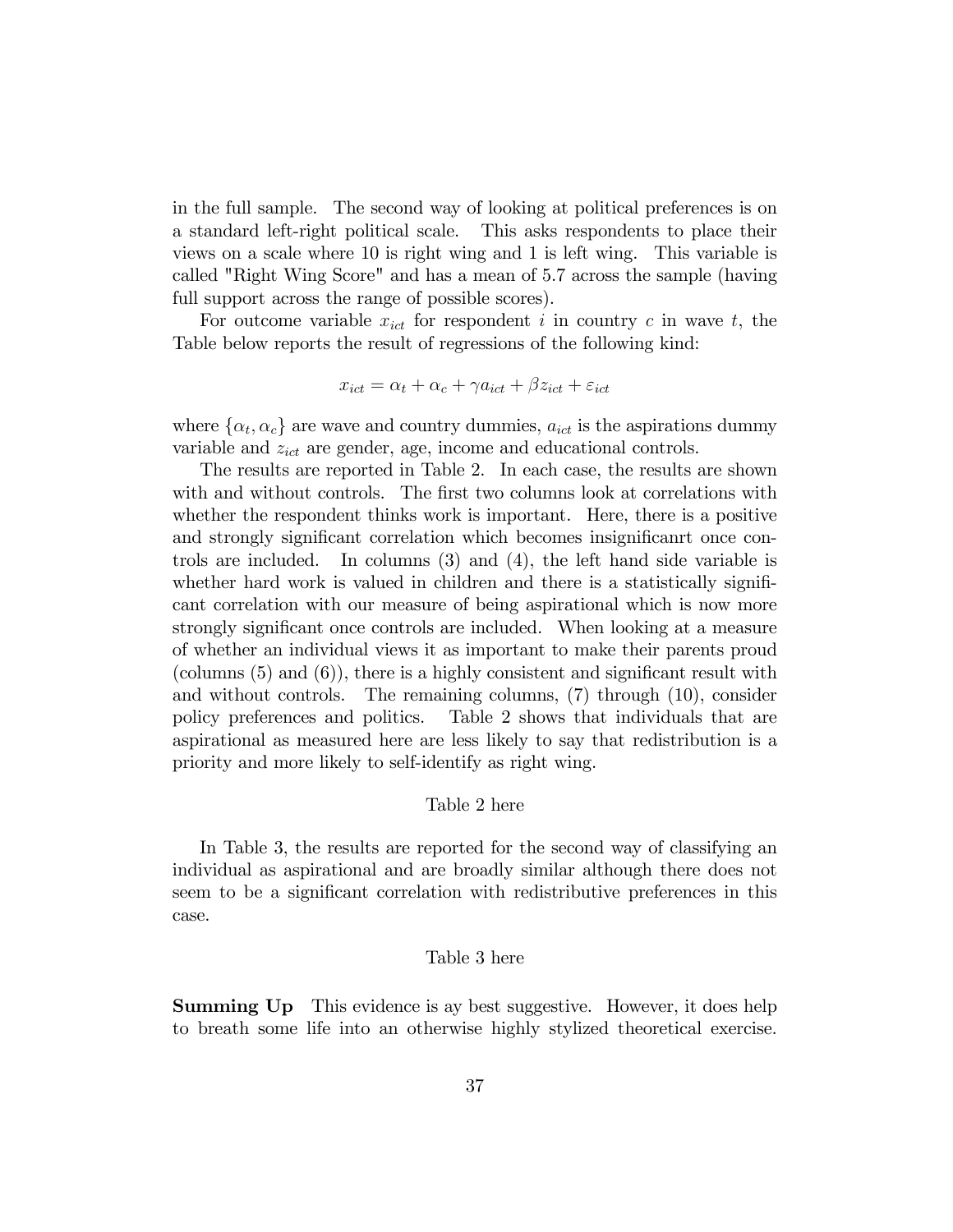There appears to be a link between valuing hard work and desiring less redistribution among those who are aspirational and both of these correlations are in line with what we would expect from the theory even though it is not a direct test of any part of the mechanism. It is worth noting that these correlations are generally robust the inclusion of controls for age, gender, income and education.

#### 6.3 Between-country Evidence

To look at how the average level of aspirations varies across countries, the next Table will correlate the mean of the aspirations measure at a country level with country characteristics. In contrast to the within-country evidence, there is a robust negative correlation between the proportion of the population in a country who are classified as being aspirational and the level of income per capita in a country. One straightforward way of seeing this is in Figure 2 which plots the mean of the answer to the aspirations question against the log of income per capita in the Penn World Tables.

#### Figure 2 here

This finding may seem puzzling given that the theory emphasised a positive correlation between income and the proportion of aspirational individuals in the population. However, the rat race model developed in section 5 above where opportunities for aspirational individuals are limited can make sense of this. To make this more precise, let  $\mu_c$  be the fraction of aspirational individuals in country c. If  $\mu_c > \pi/\lambda Z$  in the model of section 5 then the covariance between average income and  $\mu_c$  across countries is:

$$
cov\left(\sqrt{\frac{\pi}{\mu_c}\lambda\bar{Z}}\left[a_H - a_L\right] + a_L, \mu_c\right) < 0. \tag{6}
$$

which is consistent with the cross-sectional pattern in Figure 2 if we make the very strong assumption that the other parameters take on similar values across countries.

While it might be tempting to conclude from this that the rat-race model is a more plausible way of thinking about the issue, it would be premature to rush such a conclusion given that all parameters of the model are likely to vary cross-sectionally in arbitrary and complex ways. Even though the model does give a steer for one factor that could have some relevance in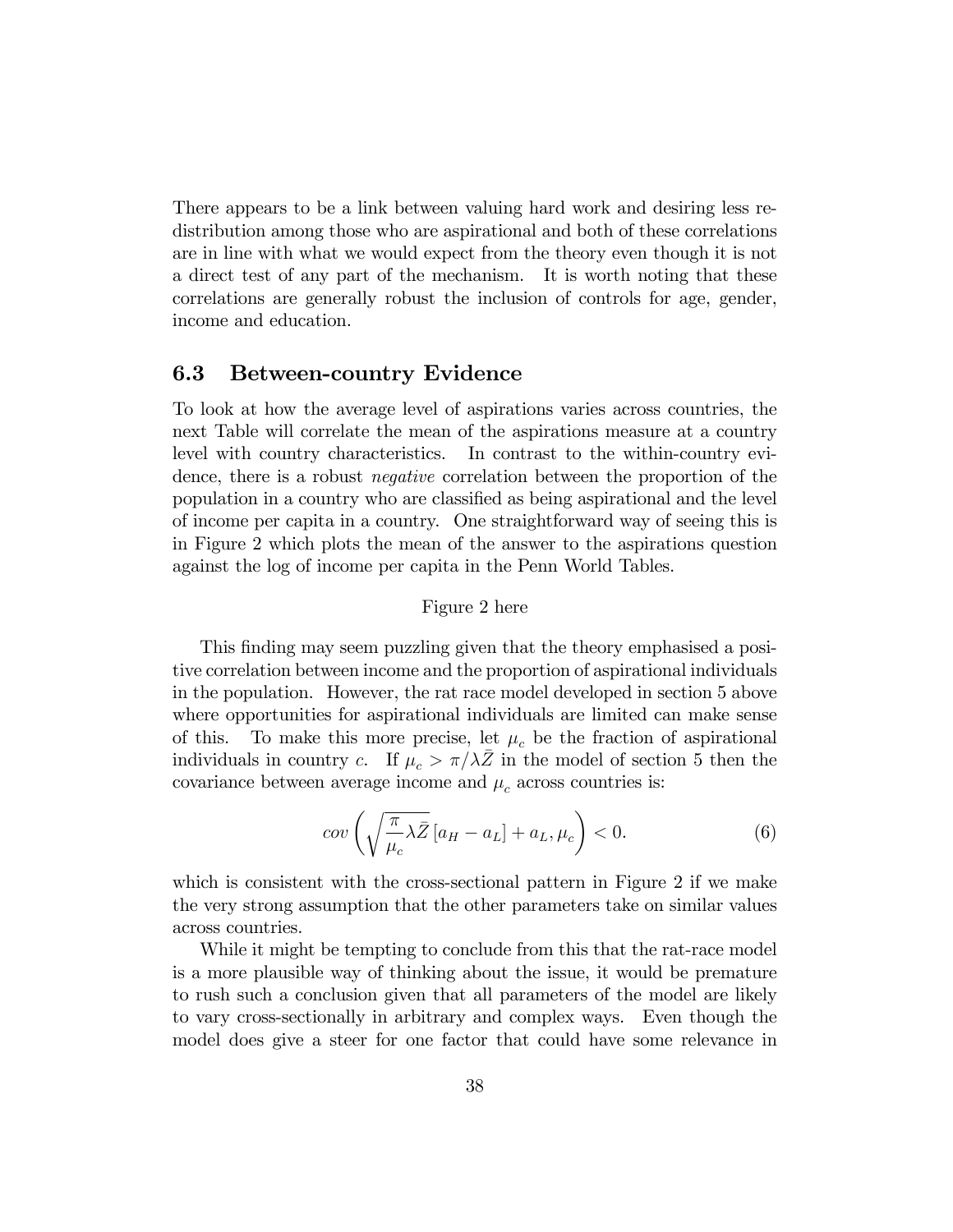cross-country income differences, the fact that we have set aside all standard explanations for cross-country income differences is also a major caveat when trying to use any simple model to interpret Figure 2.

Note also that, in a more general setting, it would be important to consider the possibility that countries use *other* countries' incomes as a reference point for defining their aspirations while the model developed above assumes that this is determined from what constitutes high income in the country in which an individual resides. Access to global media could mean that aspirations become an internationally determined reference point, at least for some citizens who have access to such information. How the use of technologies, such as social media, which enables a more global perspective for comparisons affects how attitudes evolve is an interesting area to which the ideas developed here could be relevant. As noted above, the issue of aspirations failure, following Ray (1988, 2006), is increasingly being thought of as source of poverty.

## 7 Wider Issues and Future Research

This paper has taken a highly specific approach and deliberately taken a onedimensional view of a complex set of issues. The primary purpose has been to explore how endogenous preferences (in the form of aspirations) can be incorporated into our understanding of the dynamics of income distribution within and between countries. The analysis leaves many open challenges and suggests a number of directions for future research.

The approach to preference change studied here could be applied to many different dimensions of preference. It provides a tractable framework for thinking about preference socialization and how institutions and policies can affect this. The indirect evolutionary approach of Güth (1995) and Güth and Yaari (1992) provides a nice balance of strategic and non-strategic behavior. However, it could also be extended to allow for a more strategic approach to socialization as studied, for example, in Bisin and Verdier (2001).

The paper has worked with standard preferences determining the level of redistribution. However, it would be interesting to think about how preferences evolve when people care about social objectives which affect redistribution. If there were more forward-looking behavior, then voters could also care about the impact of their redistributive policy choices on how societies<sup>?</sup> preferences evolve. More generally, the literature in political economy has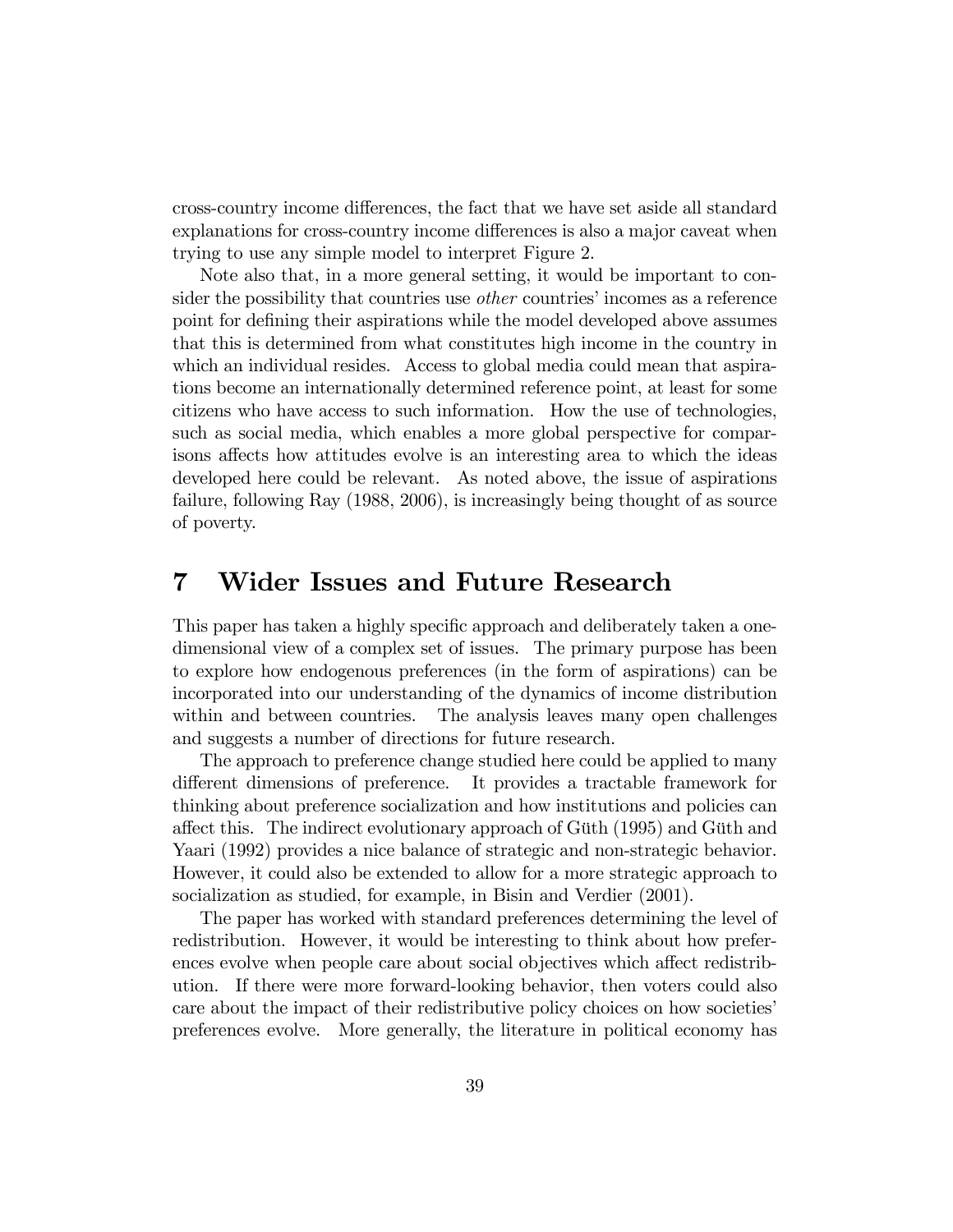studied situations where preferences are Öxed and then derived implications of institutions defined as "rules of the game" for the way in which economies work. The approach taken here could see a potential role for a feedback mechanism from institutions to preferences which affect the sustainability of a particular institutional arrangements.<sup>20</sup>

The model of intergenerational transmission of advantage developed here is extremely simple and could be enriched in a variety of ways. One direction would be to bring back more traditional sources of economic advantage and consider how these affect the arguments. Moreover, direct parental investments would give a further reason for an individual's socio-economic background to matter. These, however, are complementary mechanisms to those studied here. One of the trickier issues raised by the framework presented here from a policy point of view is the idea that parents endow children with preferences since this creates concerns about how policies aimed at social engineering should be designed and how far they intrude upon family life. Some forms of early childhood intervention outside the home is clearly deemed acceptable in most societies when it is voluntary. However, the threshold for removing children from their home environment completely (even when apparently in their best interest) is much more difficult. Recent experiments on moving to opportunity of the kind study in Chetty and Hendren (2015) also constitute an interesting form of social engineering.

While the focus has been on aspiration, the idea that there is a range of behavior which the young may engage in with a poor appreciation of its long-run consequences is much wider than this. Other examples where the ideas in this paper would be relevant include criminality, abuse of drugs and alcohol, and smoking. To the extent that this has irreversible consequences and a strong cultural basis in family background, dynamic cultural forces intertwined with policy choices will potentially be important.

Delving more deeply into the nature of socialization mechanisms is an important issue for further work. We have focused here on parental influence. But cultural parents and peers are a much wider group. Integrating our understanding of preference socialization with social network formation is an important agenda item. While you cannot choose who your parents are, these other forms of social influence are dependent on choices raising a range of interesting and difficult modelling issues.

<sup>&</sup>lt;sup>20</sup>Ticchi, Verdier and Vindigni (2014) and Besley and Persson (2016) look at the coevolution of values and institutions in a model of socialization of values.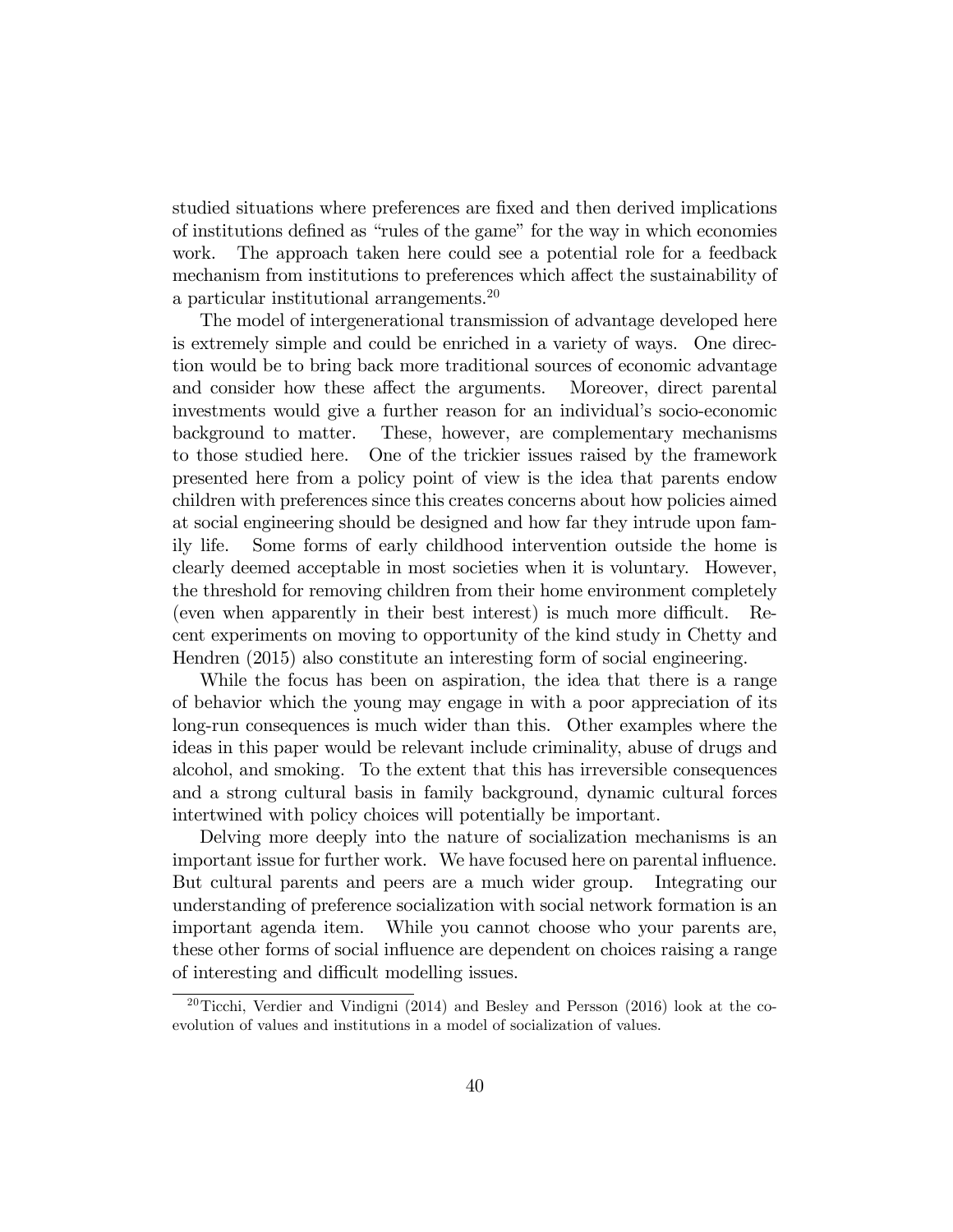The approach developed does not appear as successful as a means of looking at differences in aggregate incomes across countries. This is perhaps not too surprising given the myriad of complex factors which shape this. However, there is scope for bringing the importance of preference change into such debates. This links back to wider discussions in the economic development literature about a potential role for cultural factors in affecting economic progress. This paper has provided a framework that could be helpful in thinking about culture as an endogenously evolving factor which responds to policies which are themselves determined by existing preferences. The range of issues to which these ideas could, in principle, be applied is vast.

One limiting feature of the framework is that there are only two distinct preference types in the population. In reality, there is likely to be a wider range of types with transition possibilities across the range. How far relaxing this would change any of the conclusions or insights generated here remains to be seen.

There are also a range of policy challenges which the world faces that seem unlikely to be met until preferences change. Chief among these is climate change where current generations seem reluctant to pay a significant price in terms of the way that they live to support a more sustainable future. Trying to make policy changes in the teeth of widespread opposition by citizens is unlikely to be successful. Thus, the dynamics of preferences seem critical in understanding how this is likely to play out. Another area where changes in preferences and values are important concerns attitudes towards acceptable forms of inequality, particularly what is deemed fair in the design of policies and allocation of resources.

Finally, it is clear that there is much more scope for looking at data which is relevant to the ideas in the model. One interesting line of research is to look at how using data on migration of particular groups with measures of attitudes and economic success. Migration may itself be a product of aspirations which is then transmitted to the offspring of migrants. Bringing this together with longitudinal data sets which track people over time may also yield insights into whether sources of aspirational preferences are indicative of parental influence or other peer groups.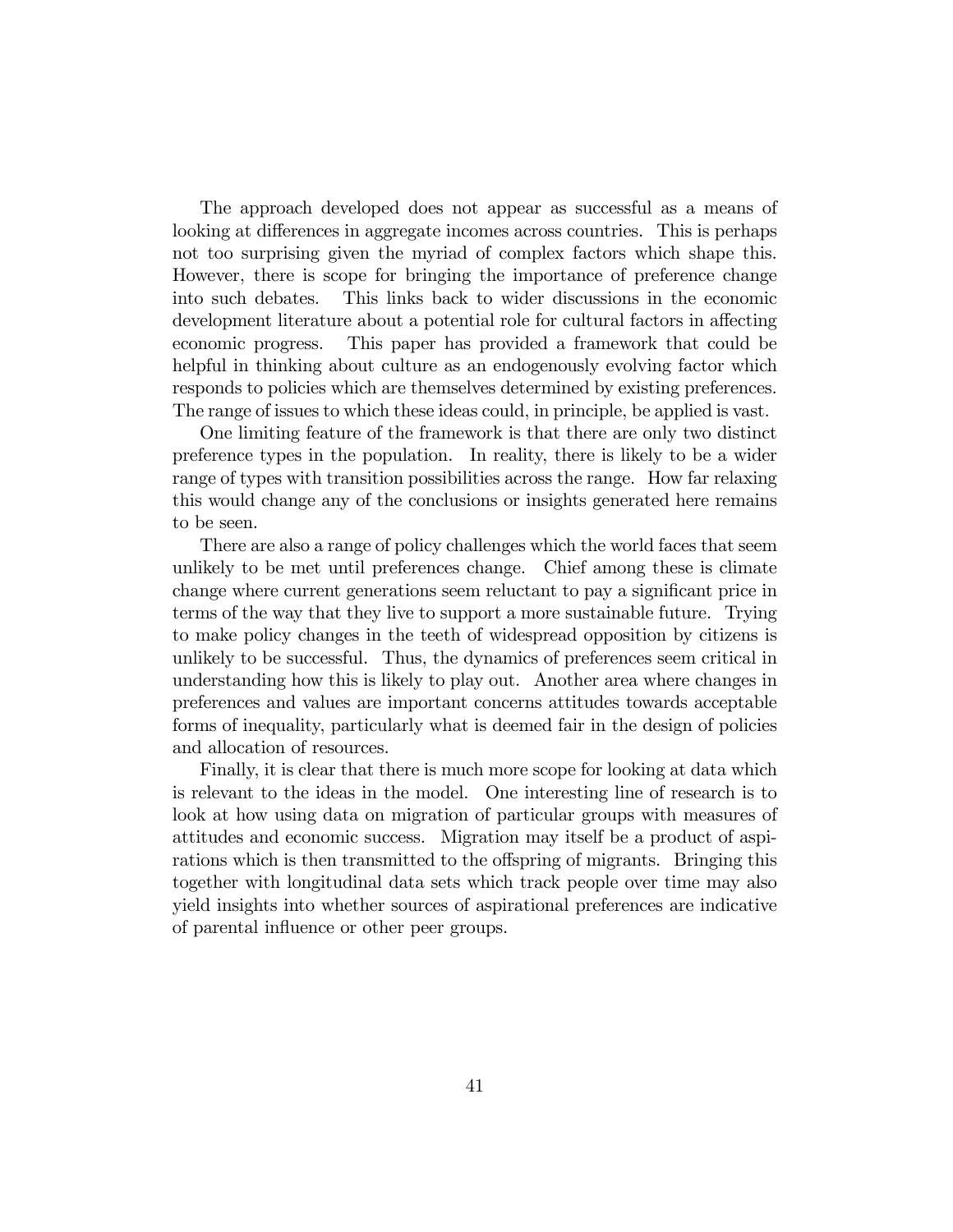## 8 Concluding Comments

This paper has suggested a framework for analyzing socialization of aspirational preferences with implications for the evolution of an economy. This framework has a feedback mechanism based on the dynamics of redistribution as the aggregate attitudes of a population evolve. It predicts that aspirational societies will have higher income and less redistribution. However, lower income individuals may still gain from being in an aspirational society to the extent that they benefit from redistribution when the size of the pie is larger. The model is able to articulate the logic of an aggregate "aspirations trap" in which low levels of aspiration lead to low payoffs for aspirational types which then fosters a decline in aspirations over time.

The dominant tradition in economics fosters a reluctance to make preferences endogenous. A major concern is that once this degree of freedom is allowed then anything can trivially follow. However, this paper has incorporated endogenous preferences in a highly structured way. The key element of the model which drives the results is the feedback from the payoffs that different types have in the societal equilibrium to preference evolution. This is a form of societal adaptation which could have implications in a wide range of economic settings. In broad terms it suggests a reason why preferences will tend to conform to the kind of society that evolves. But that same process can also lead to self-reinforcing decline as well as progress.

Aspirations traps can occur at either an individual level by patterns of partnering or at a societal level where policies grow to reflect majority views. Just what kind of policy intervention is warranted in many situations is not straightforward. There may be little political support for policies that try to lean against the values that are nurtured in family settings even if these are an important source of advantage and disadvantage. Parents quite naturally want the best for their own children which they will tend to see through their own eyes. However, this can lead to entrenched disadvantage. Likewise, feedback effects into policy and politics may work either to the detriment or benefit of any given society. Democratic decision making is no guarantee of success in the kind of model suggested here raising the difficult question of how far external political action is justified from the outside looking in. Respect for the sovereignty of family values and democratic political sovereignty of a nation does not provide a cast-iron guarantee of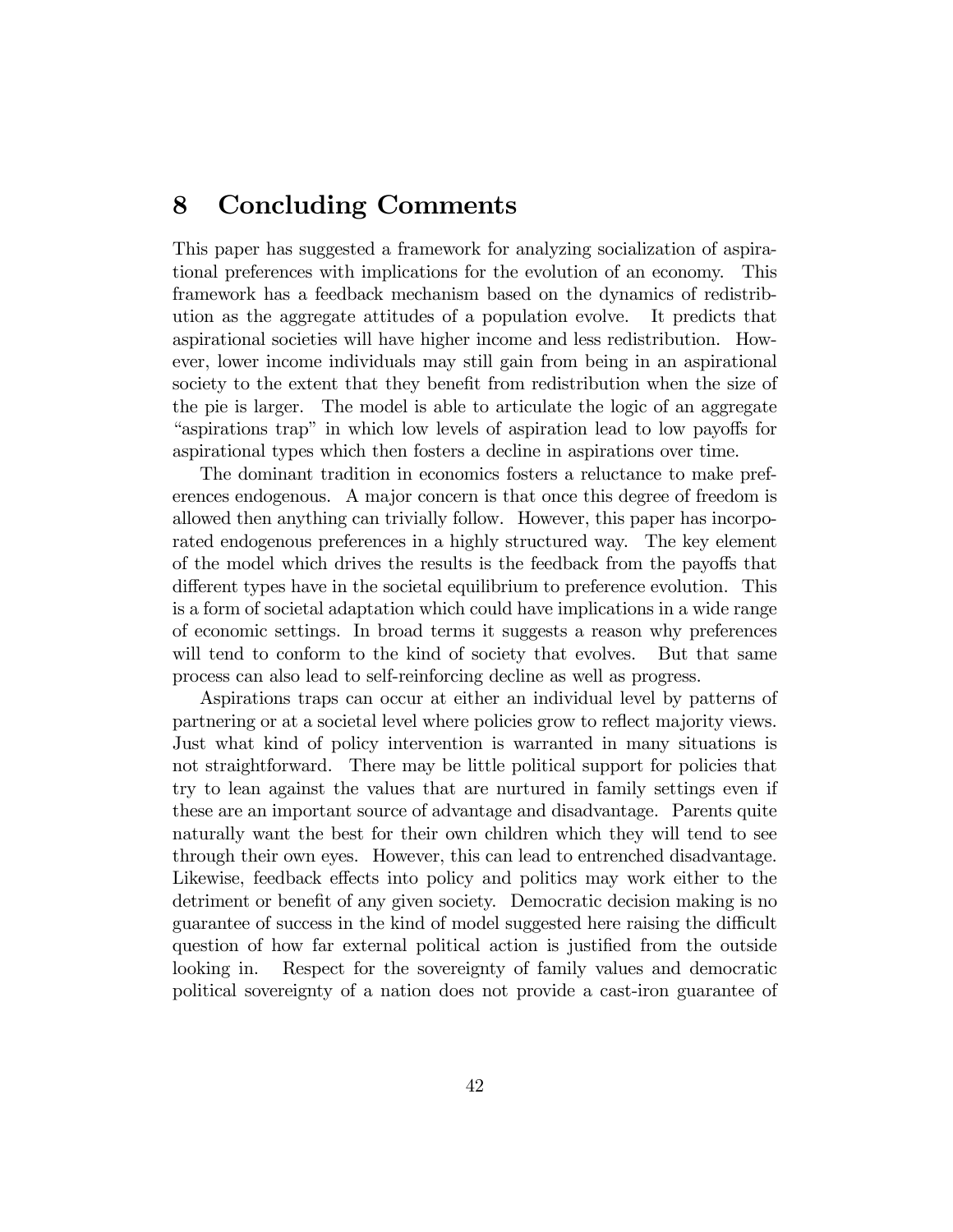long-run success once preferences are endogenous.

Acknowledgements: I am grateful to the editor and referees for comments. I also thank Ruth Fortmann and Anders Jensen for research assistance and the members of the CIFAR Institutions, Organizations and Growth Program, especially Roland Benabou and Torsten Persson, for encouragement and feedback based on an early presentation of these ideas. I also thank Steve Coate, Maitreesh Ghatak and Debraj Ray for helpful comments and discussions. This paper is dedicated to the memory of my mother who passed away unexpectedly as I was beginning to think about the ideas in this paper and who first instilled in me the importance of high aspirations.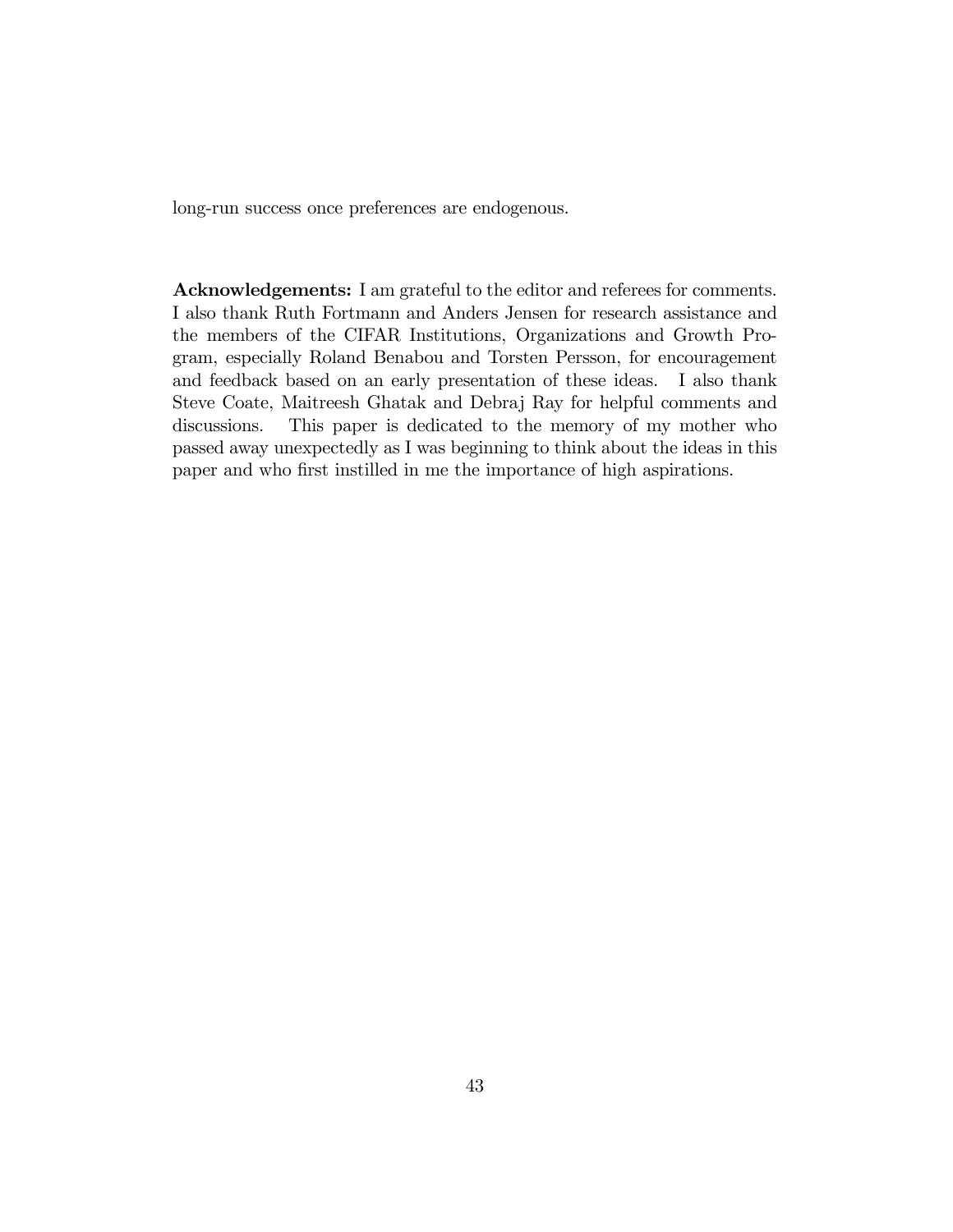## References

- [1] Aghion, P. and P. Bolton, [1997], "A Theory of Trickle-down Growth and Development" Review of Economic Studies, 64, 151-172.
- [2] Alesina, A. and P. Giuliano, [2011], "Preferences for Redistribution" Chapter 4 in J. Benhabib, M. Jackson and A. Bisin (eds), Handbook of Social Economics, Volume 1A, 93-131, Amsterdam: Elsevier.
- [3] Appadurai, A. [2003], "The Capacity to Aspire," in *Culture and Pub*lic Action, eds. V. Rao and M. Walton, Stanford: Stanford University Press.
- [4] Atkinson, A., [1970], "On the Measurement of Inequality," *Journal of* Economic Theory, 2, 244-263.
- [5] Bales, R. and T. Parsons, [1955], Family, socialization and interaction process, Glencoe, Illinois: The Free Press.
- [6] Bandiera, O., I. Barankay and I. Rasul, [2007], "Incentives for Managers and Inequality Among Workers: Evidence from a Firm Level Experiment" Quarterly Journal of Economic, 122, 729-75.
- [7] Banerjee, A. and A. Newman, [1993], "Occupational Choice and the Process of Development," Journal of Political Economy, 101, 274-298.
- [8] Banerjee, A. and S. Mullanaithan [2010], "The Shape of Temptation: Implications for the Economic Lives of the Poor." Working Paper 15973, National Bureau of Economic Research.
- [9] Becker, G., and N. Tomes,  $[1979]$ , "An Equilibrium Theory of the Distribution of Income and Intergenerational Mobility." Journal of Political Economy, 87,  $1153 - 89$ .
- $[10]$  Becker, G., and N. Tomes,  $[1986]$ , "Human Capital and the Rise and Fall of Families," *Journal of Labor Economics* 4, S1–S39.
- [11] Benabou, R., [1996], "Inequality and Growth," NBER Macroeconomics Annual edited by B. Bernanke and J. Rotemberg, 11-74.
- [12] Benabou, R. and J. Tirole, [2006], "Belief in a Just World and Redistributive Politics," Quarterly Journal of Economics, 121, 699-746.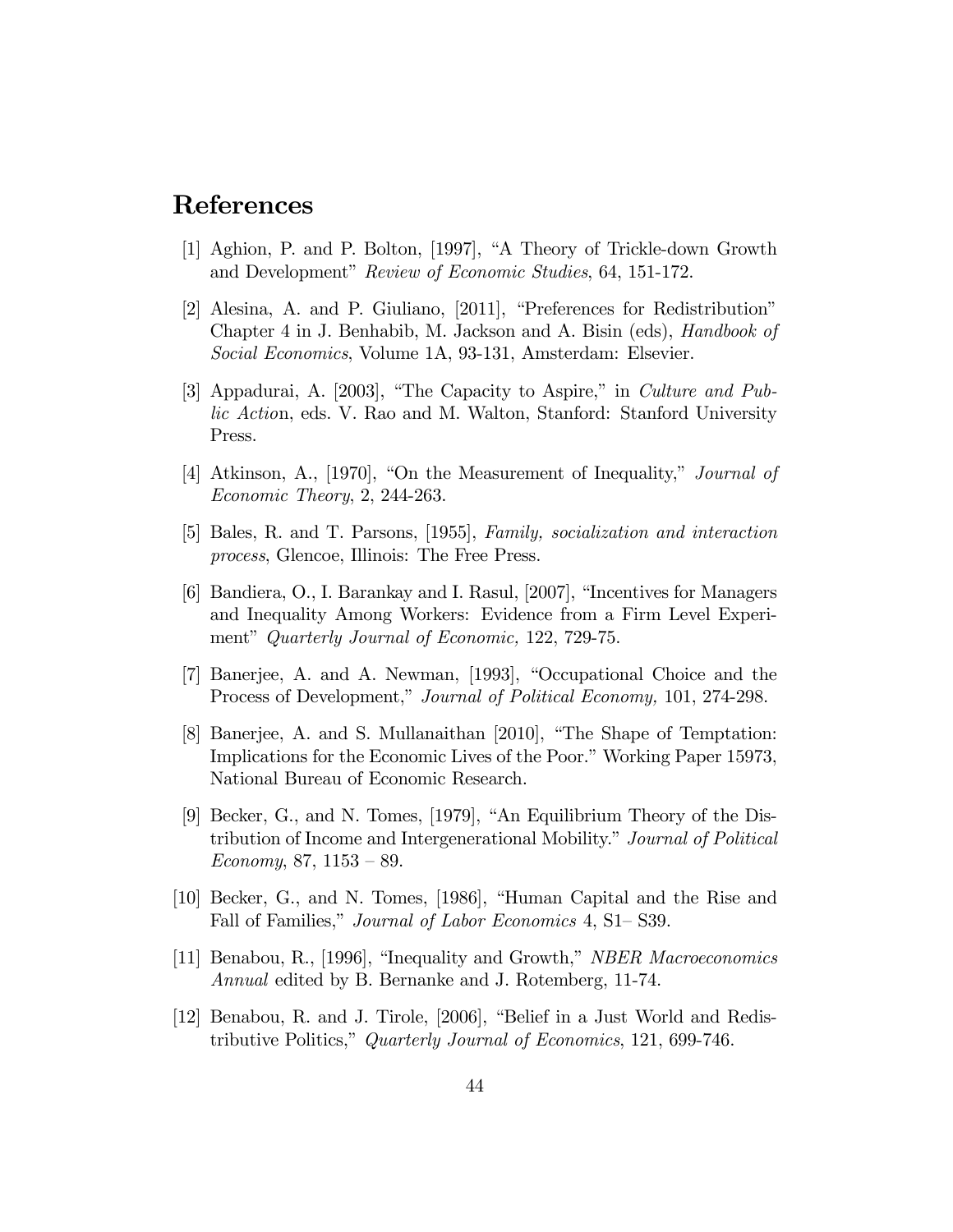- [13] Bernard, T., S. Dercon and A.S. Taffesse, [2011], "Beyond Fatalism An empirical exploration of self-efficacy and aspirations failure in Ethiopia," Centre for the Study of African Economies Working Paper Series 2011- 03, University of Oxford.
- $[14]$  Bernheim, B.D., D. Ray and S. Yeltekin,  $[2015]$ , "Self-Control and Poverty," *Econometrica*, 83, 1877-1911.
- [15] Bertrand, M., S. Mullanaithan and E. Shafir, [2004], "A Behavioral-Economics View of Poverty," American Economic Review, 94, 419-423.
- [16] Besley, T. and S. Coate [1997], "An Economic Model of Representative Democracy", *Quarterly Journal of Economics*, 112, 85-114.
- [17] Besley, T. and S. Coate [1998], "Sources of Inefficiency in a Representative Democracy: A Dynamic Analysis", American Economic Review, 88, 139-156.
- [18] Besley, T. and T. Persson, [2016], "Democratic Values and Institutions," unpublished typescript.
- [19] Bisin, A. and T. Verdier, [2000], "Beyond the Melting Pot: Cultural Transmission, Marriage and the Evolution of Ethnic and Religious Traits," Quarterly Journal of Economics, 115, 955–988.
- [20] Bisin, A. and T. Verdier,  $[2001]$ , "The Economics of Cultural Transmission and the Dynamics of Preferences," Journal of Economic Theory, 97, 298–319.
- [21] Bisin, A. and T. Verdier, [2011], "The Economics of Cultural Transmission and Socialization," Chapter 9 in J. Benhabib, M. Jackson and A. Bisin (eds), Handbook of Social Economics, Volume 1A, 339-416, Amsterdam: Elsevier.
- [22] Blundell, R., M. Costa-Dias, C. Meghir and J. Shaw  $[2015]$  "Female Labor Supply, Human Capital and Welfare Reform," available at http://www.ucl.ac.uk/~uctp39a/BDMS\_Mar\_2015\_RBMCD\_CM.pdf (accessed November 2015)
- [23] Boudieu, P., [1986], "The Forms of Capital," in Handbook of the Theory of Research for the Sociology of Education edited by J.E. Richardson, Westport CT: Greenwood, 241-258.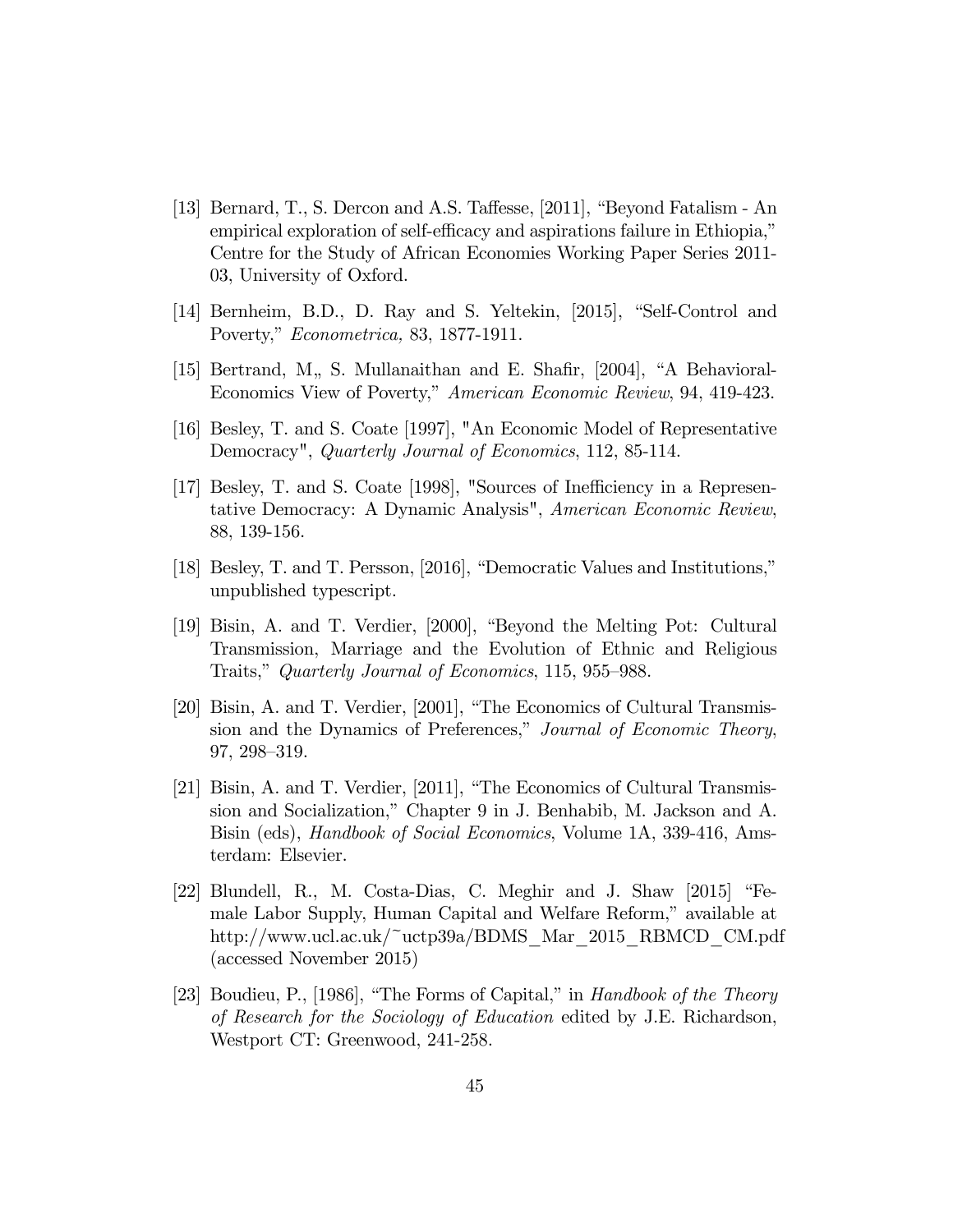- [24] Bourdieu, P. and J-C. Passeron, [1990], Reproduction in Education, Society and Culture, London: Sage.
- [25] Boyd, R., and P. J. Richerson. [1982], "Cultural transmission and the evolution of cooperative behavior,"  $Human Ecology$ , 10, 325-351.
- [26] Boyd, R., and P. J. Richerson. [1985], Culture and the Evolutionary Process, Chicago: University of Chicago Press.
- [27] Cavalli-Sforza, L. L., and Feldman, M. W., [1981]. Cultural Transmission and Evolution, Princeton University Press, Princeton, N.J.
- [28] Chetty, R. and N. Hendren,  $[2015]$ , "The Impacts of Neighborhoods on Intergenerational Mobility: Childhood Exposure Effects and County-Level Estimates," unpublished typescript available at http://equalityof-opportunity.org/images/nbhds\_paper.pdf (accessed July 2016).
- [29] Chetty, R., N. Hendren, P. Kline, and E. Saez,  $[2014]$ , "Where is the land of opportunity? the geography of intergenerational mobility in the United States," Quarterly Journal of Economics, 129, 1553–1623.
- [30] Cunha, F. and J. Heckman [2009] "The Economics and Psychology of Inequality," Journal of the European Economic Association, 7, 320–364.
- [31] Dalton, P., S. Ghosal and A. Mani, [2015], "Poverty and Aspirations Failure," Economic Journal, 126, 165–188.
- [32] Durkheim, E., [1893], The Division of Labor in Society, 1964 edition, New York: Free Press.
- [33] Erikson, R. and J. Goldthorpe, [1992], The Constant Flux: Study of Class Mobility in Industrial Societies, Oxford: Clarendon Press.
- [34] Fernandez, R. and R. Rogerson, [2001], "Sorting and Long-run Inequality," The Quarterly Journal of Economics, 116, 1305-1341.
- [35] Fong, C., [2001], "Social Preferences, Self-Interest, and the Demand for Redistribution." Journal of Public Economics, 82, 225-246.
- [36] Friedman, M., [1953], "Choice, Chance, and the Personal Distribution of Income," Journal of Political Economy 61, 277-90.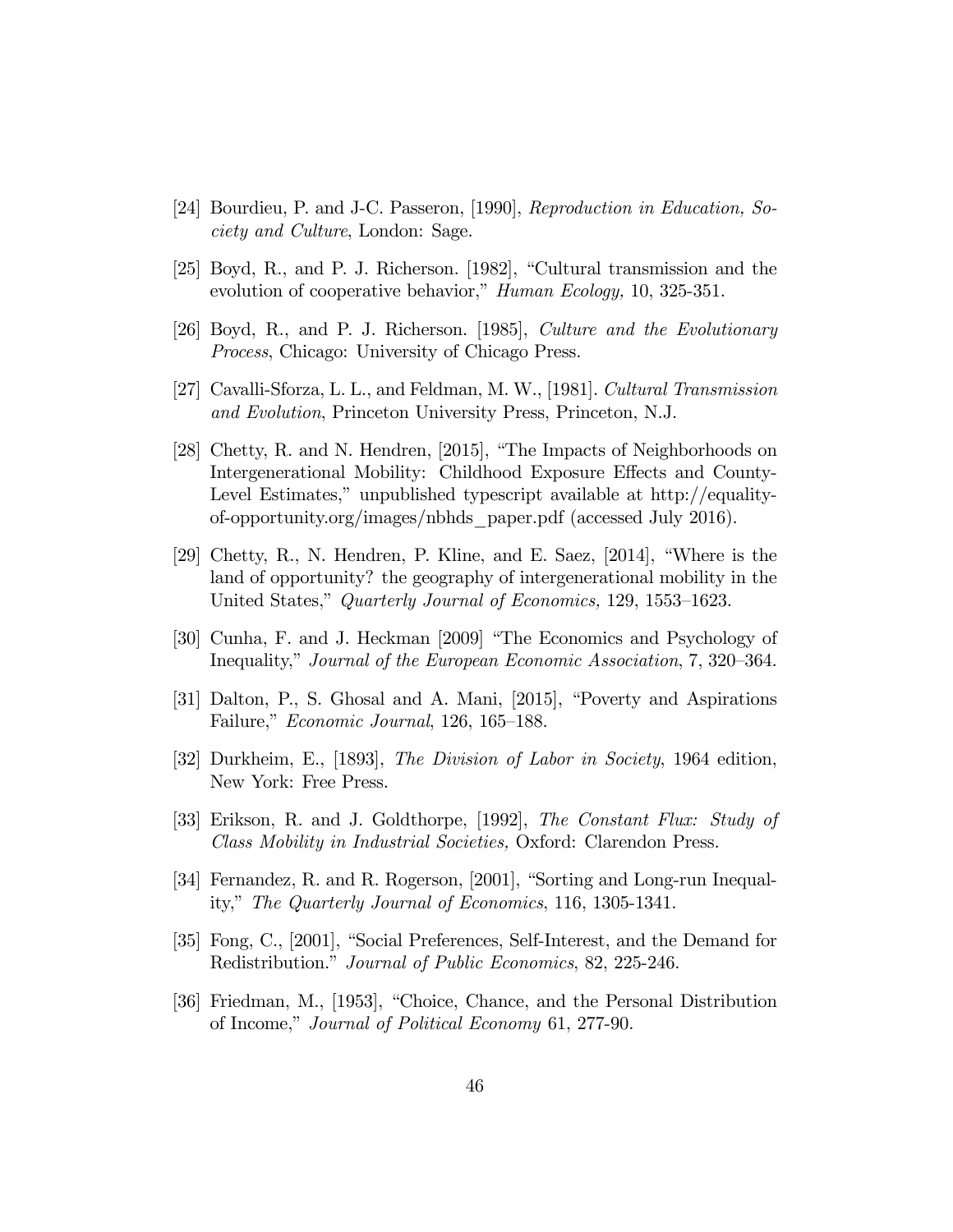- [37] Genicot G. and D. Ray, [2015] "Aspirations and Inequality," NBER Working Paper No. 19976.
- [38] Güth,W., [1995], "An Evolutionary Approach to Explaining Cooperative Behavior by Reciprocal Incentives," International Journal of Game  $Theory, 24, 323–344.$
- [39] Güth,W. and M. Yaari, [1992], "Explaining Reciprocal Behavior in Simple Strategic Games: An Evolutionary Approach," in U. Witt (ed.)  $Ex$ plaining process and change: Approaches to evolutionary Economics, Ann Arbor: University of Michigan Press, 23–34.
- [40] Hassler, J., J. V. Rodríguez Mora and J. Zeira,  $[2007]$ , "Inequality and Mobility," Journal of Economic Growth, 12, 235-259.
- [41] Heckman, J., [2007], "The technology and neuroscience of capacity formation," Proceedings of the National Academy of Sciences,  $104, 13250$ 13255.
- [42] Hsiaw, A. [2013], "Goal-Setting and Self-Control," *Journal of Economic* Theory, 148, 601-626.
- [43] Jäntti, M. and S. Jenkins, [2015], "Income Mobility," Chapter 10 in Handbook of Income Distribution edited by A. Atkinson and F. Bourguignon, Volume 2, 807–935, Amsterdam: Elsevier.
- [44] Kahneman, D. and A. Tversky, [1979], "Prospect Theory: An Analysis of Decision under Risk." Econometrica 47, 263–291.
- [45] Kanbur, R., [1979], "Of Risk Taking and the Personal Distribution of Income," Journal of Political Economy, 87, 769-797.
- [46] Kanbur, R. and A. Wagstaff, [2014], "How useful is Inequality of Opportunity as a Policy Construct," World Bank Policy Research Working Paper, 6980.
- [47] Koszegi, B. and M. Rabin. [2006], "A Model of Reference-Dependent Preferences." Quarterly Journal of Economics, 121, 1133–1165.
- $[48]$  Kremer, M.,  $[1997]$ , "How Much does Sorting Increase Inequality?," Quarterly Journal of Economics, 112, 115-139.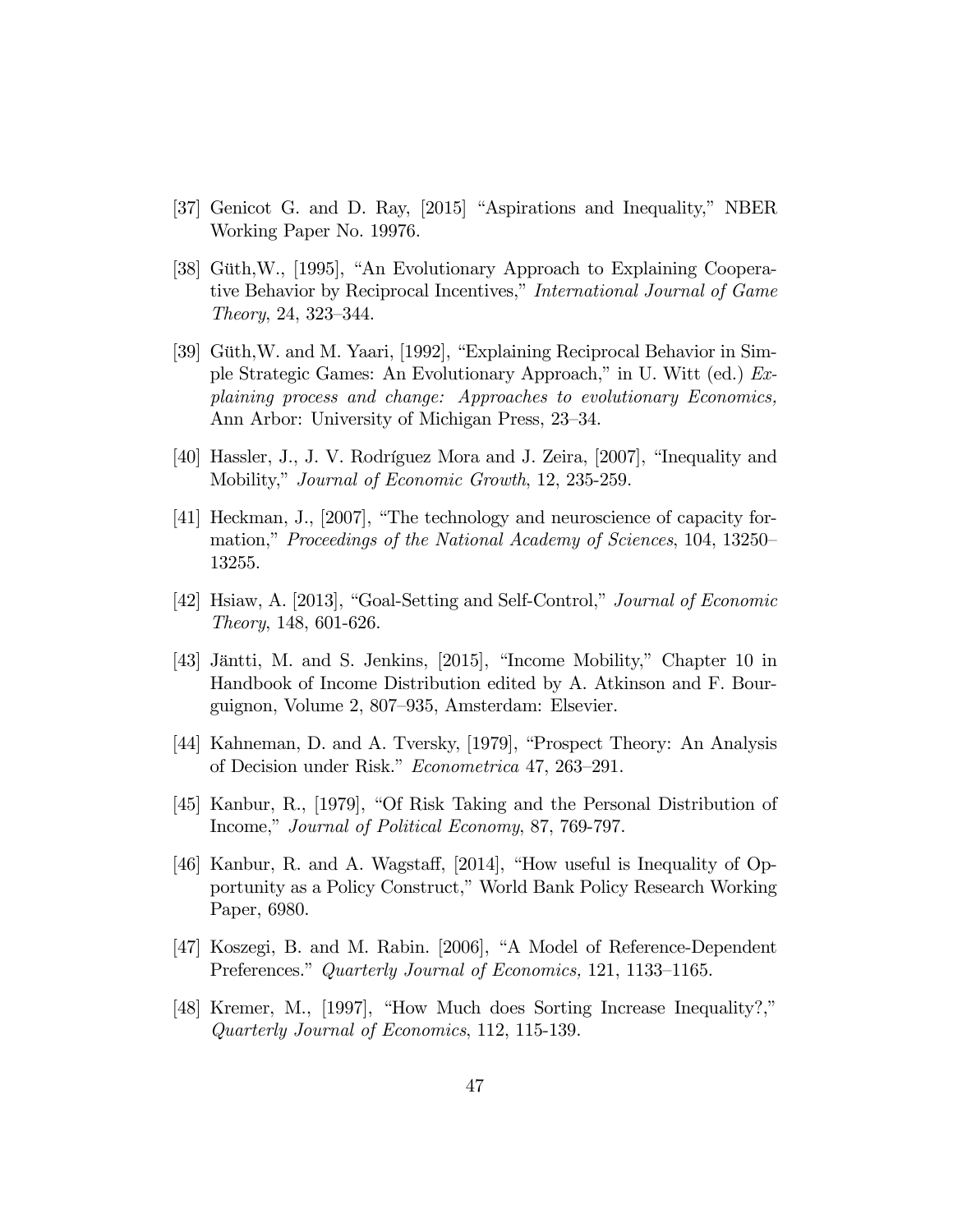- [49] Krugman, P., [1991], "History versus Expectations," Quarterly Journal of Economics, 106, 651-667.
- [50] Kuran, T. and W. Sandholm [2008], "Cultural Integration and Its Discontents," The Review of Economic Studies, 75, 201-228.
- [51] Kuznets, S. [1955], "Economic Growth and Income Inequality," American Economic Review, 45, 1-28.
- [52] Loury, G., [1981], "Intergenerational Transfers and the Distribution of Income," Econometrica, 49, 843-867.
- [53] Meltzler, A. and S. Richards [1981], "A Rational Theory of the Size of Government", Journal of Political Economy, 89, 914-927.
- [54] Osborne, M. and A. Slivinski [1996], "A Model of Political Competition with Citizen-candidates", *Quarterly Journal of Economics*, 111, 65-96.
- [55] Persson, T. and G. Tabellini [2000], Political Economics: Explaining Economic Policy, Cambridge, MA: MIT Press.
- [56] Polanyi, K. [1944/2001], The Great Transformation: The Political and Economic Origins of Our Time, 2nd ed. Foreword by J. E. Stiglitz introduction by Fred Block. Boston: Beacon Press.
- [57] Prendergast, C., [2013], "The Empirical Content of Pay-for-Performance," unpublished typescript, University of Chicago.
- [58] Ray, D., [1998], Development Economics, Princeton: Princeton University Press.
- [59] Ray, D., [2006], "Aspirations, Poverty and Economic Change," in What Have We Learnt About Poverty, edited by R. Benabou, A. Banerjee and D. Mookherjee, Oxford: Oxford University Press.
- [60] Roberts, K. [1977], "Voting over Income Tax Schedules", Journal of Public Economics, 8, 329-340.
- [61] Romer, T. [1975], "Individual Welfare, Majority Voting, and the Properties of a Linear Income Tax", Journal of Public Economics, 4, 163-185.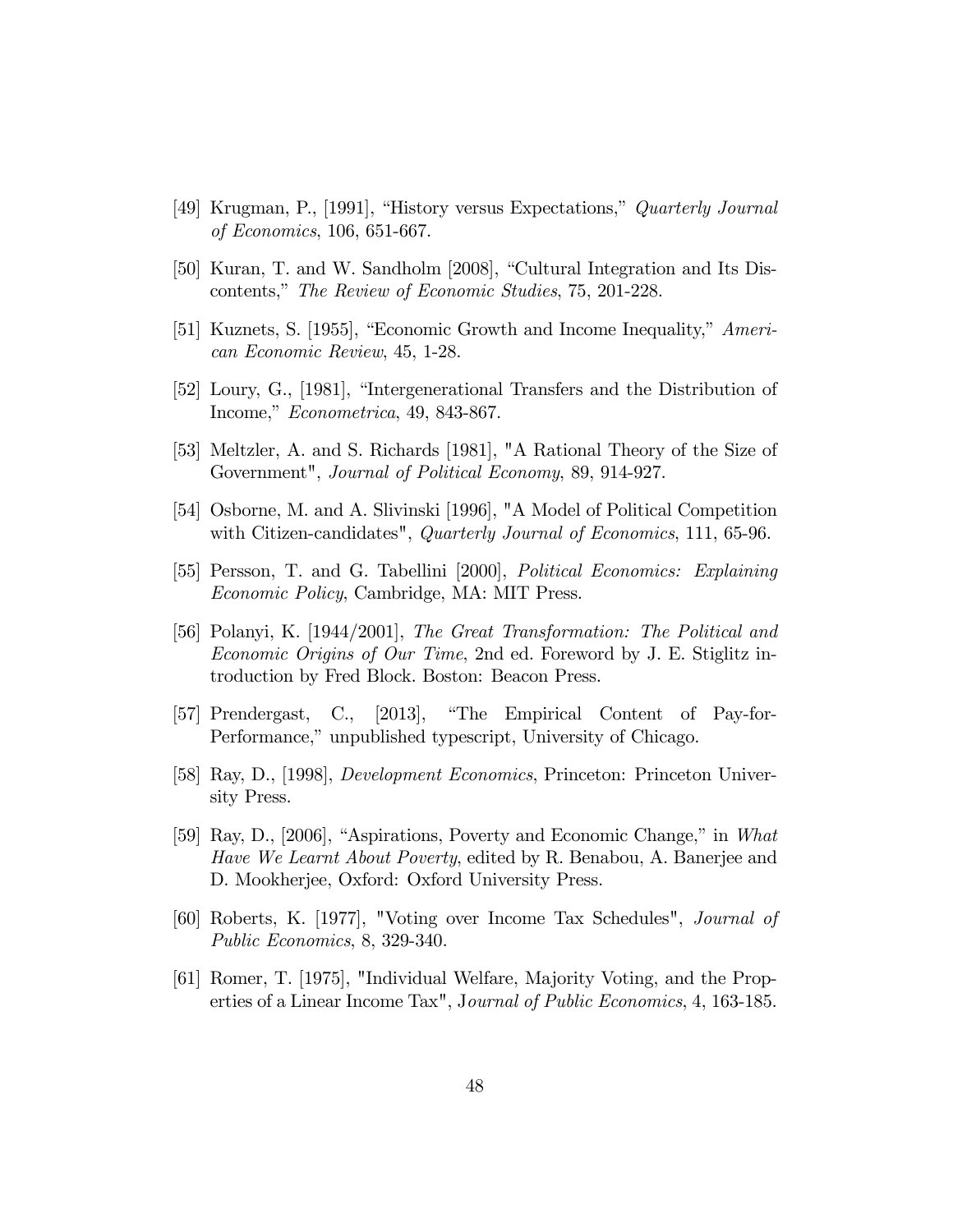- [62] Rutter, M., [2006], Genes and behavior: nature-nurture interplay explained, Oxford: Blackwell Publishers.
- [63] Saez-Marti, M. and F. Zillibotti, [2008], "Preferences as Human Capital: Rational Choice Theories of Endogenous Preferences and Socioeconomic Changesî, Finnish Economic Papers, 21, 81-94.
- [64] Solon, G., [2004], "A model of intergenerational mobility variation over time and place," in M. Corak (ed) *Generational Income Mobility in* North America and Europe, Cambridge: Cambridge University Press.
- [65] St Paul, G. and T. Verdier, [1993], "Education Democracy and Growth," Journal of Development Economics, 42, 399-407.
- [66] Ticchi, D., T. Verdier, and A. Vindigni [2013], "Democracy, Dictatorship and the Cultural Transmission of Political Values," IZA Discussion Paper, No. 7441.
- $[67]$  Varian, H.,  $[1980]$ , "Redistributive taxation as social insurance," Journal of Public Economics, 14, 49-68.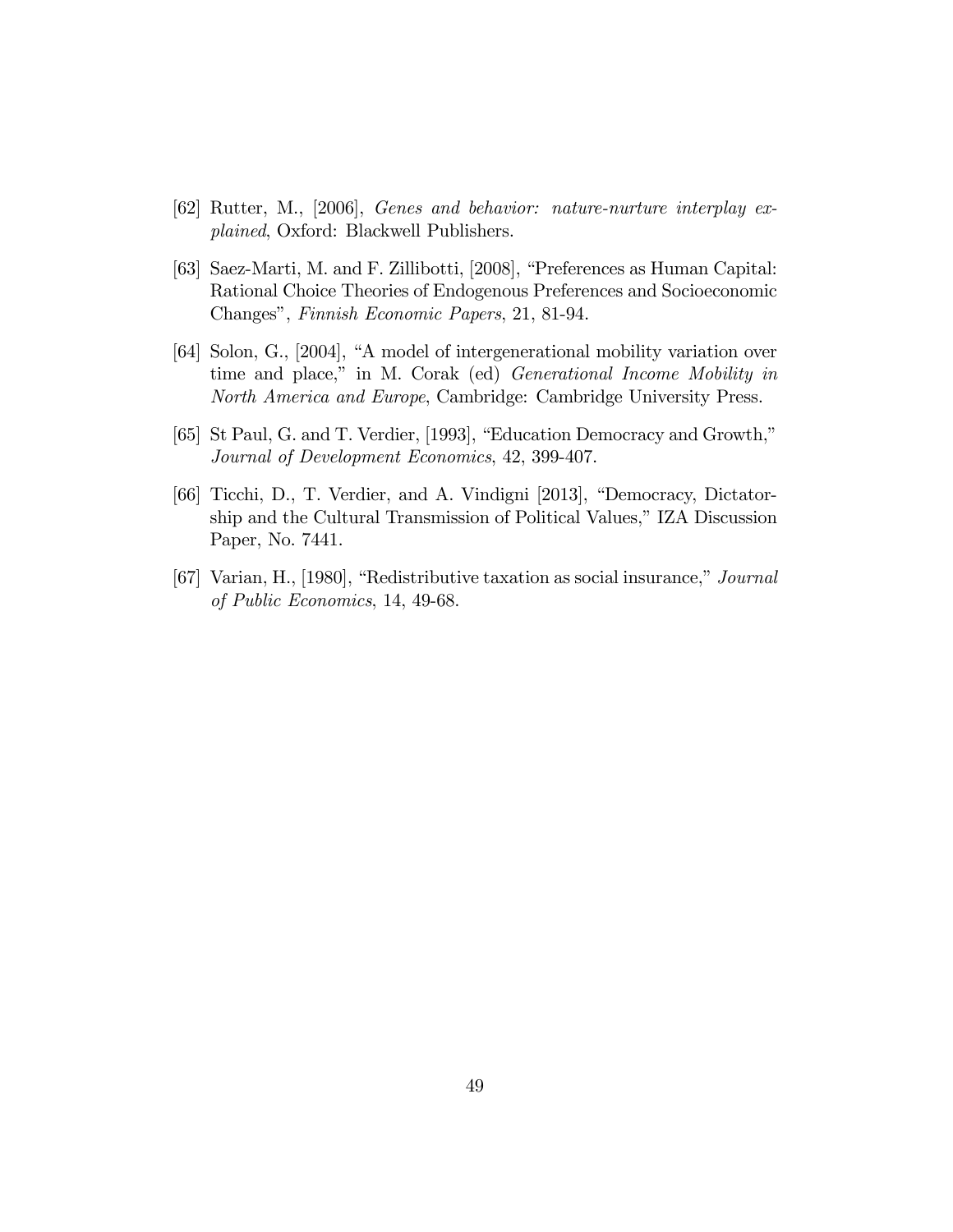|                   | Mean | <b>Standard Deviation</b> |                            |
|-------------------|------|---------------------------|----------------------------|
|                   |      |                           | <i><b>Observations</b></i> |
| Income Group 1    | 0.48 | 0.50                      | 12203                      |
| Income Group 2    | 0.50 | 0.50                      | 12374                      |
| Income Group 3    | 0.54 | 0.50                      | 18084                      |
| Income Group 4    | 0.57 | 0.50                      | 20408                      |
| Income Group 5    | 0.58 | 0.49                      | 30032                      |
| Income Group 6    | 0.63 | 0.48                      | 21365                      |
| Income Group 7    | 0.66 | 0.48                      | 16916                      |
| Income Group 8    | 0.68 | 0.47                      | 10006                      |
| Income Group 9    | 0.66 | 0.47                      | 3485                       |
| Income Group 10   | 0.64 | 0.47                      | 3052                       |
| Education: Low    | 0.56 | 0.50                      | 40716                      |
| Education: Middle | 0.59 | 0.50                      | 67457                      |
| Education: High   | 0.57 | 0.50                      | 37067                      |
| Age: 15-29        | 0.68 | 0.47                      | 45234                      |
| Age 30-49         | 0.60 | 0.49                      | 61298                      |
| Age: $50+$        | 0.46 | 0.50                      | 49569                      |
| Male              | 0.61 | 0.49                      | 74903                      |
| Female            | 0.55 | 0.50                      | 81403                      |

**Table1: Aspirations, Income and Education**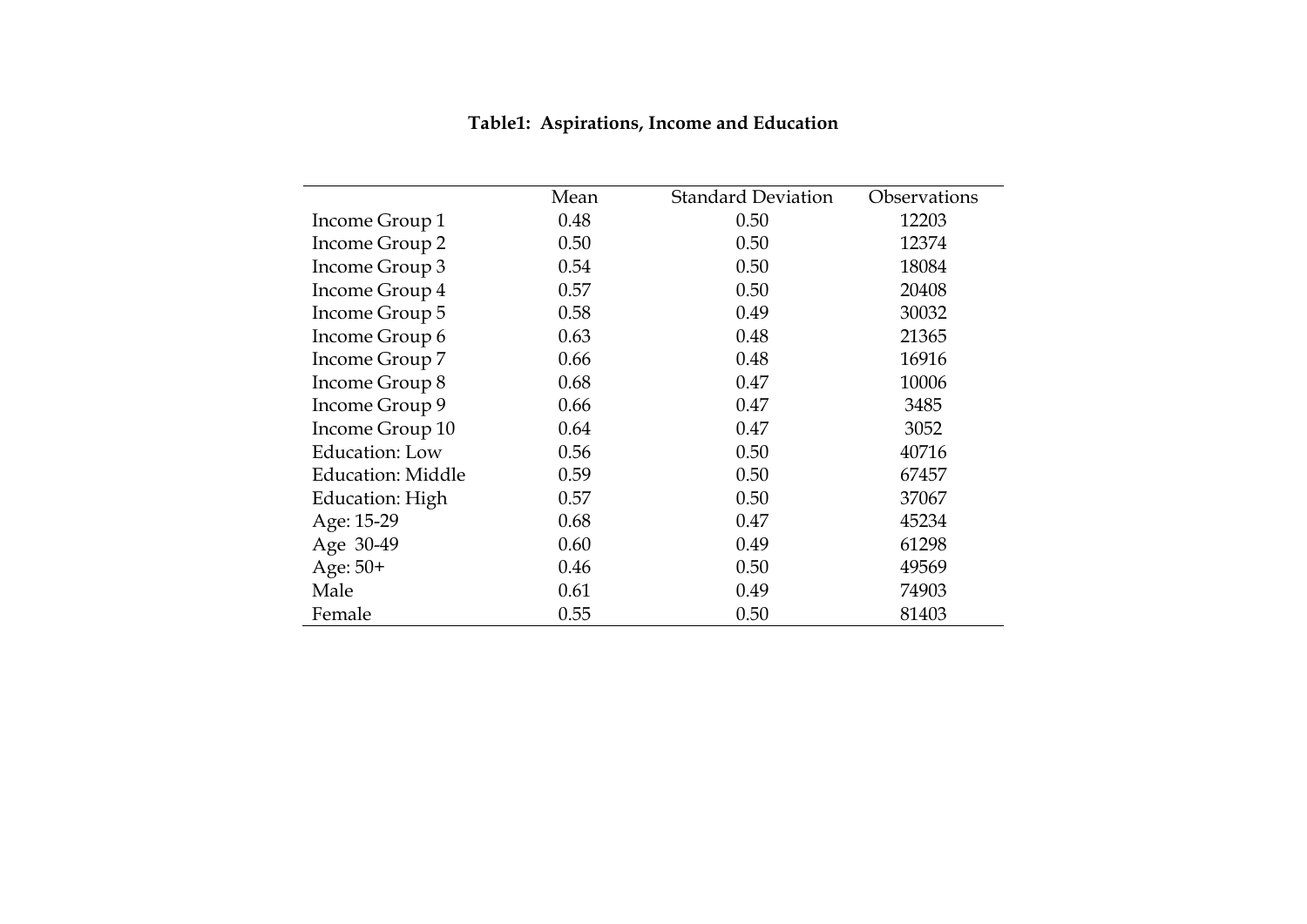## **Table 2: Aspirations and Other Attitudes**

|              | (1)        | (2)        | (3)       | (4)        | (5)        | (6)        | (7)            | (8)            | (9)        | (10)       |
|--------------|------------|------------|-----------|------------|------------|------------|----------------|----------------|------------|------------|
| Variable     | Importance | Importance | Hard      | Hard       | Making     | Making     | Pro-           | Pro-           | Right      | Right      |
|              | of Work    | of Work    | Work      | Work       | Parents    | Parents    | redistribution | redistribution | Wing       | Wing       |
|              |            |            | Important | Important  | Proud      | Proud      |                |                | Score      | Score      |
|              |            |            | for       | for        |            |            |                |                |            |            |
|              |            |            | Children  | Children   |            |            |                |                |            |            |
|              |            |            |           |            |            |            |                |                |            |            |
| Aspirational | $0.017***$ | 0.005      | $0.013*$  | $0.021***$ | $0.021***$ | $0.021***$ | $-0.119***$    | $-0.077**$     | $0.148***$ | $0.142***$ |
|              | (0.004)    | (0.003)    | (0.007)   | (0.006)    | (0.004)    | (0.004)    | (0.039)        | (0.036)        | (0.037)    | (0.035)    |
|              |            |            |           |            |            |            |                |                |            |            |
| Controls     | No         | Yes        | No        | Yes        | No         | Yes        | No             | Yes            | No         | Yes        |
|              |            |            |           | 137728     |            |            |                |                |            |            |
| Observations | 154148     | 135973     | 156449    |            | 151665     | 134033     | 150009         | 133324         | 115429     | 104324     |
| $R^2$        | 0.0402     | 0.0428     | 0.1811    | 0.1906     | 0.1280     | 0.1332     | 0.1005         | 0.1017         | 0.0907     | 0.1005     |
|              |            |            |           |            |            |            |                |                |            |            |

**Notes:** Sample covers 78 countries for 2007 and 2012. All specifications include country and wave dummies. Controls are ten dummies for income group, three for education group, gender and three age bands. Standard errors are adjusted for clustering at the country level. A "\*" denotes significant at 10%, a "\*\*" significant at 5% and "\*\*\*" significant at 1%.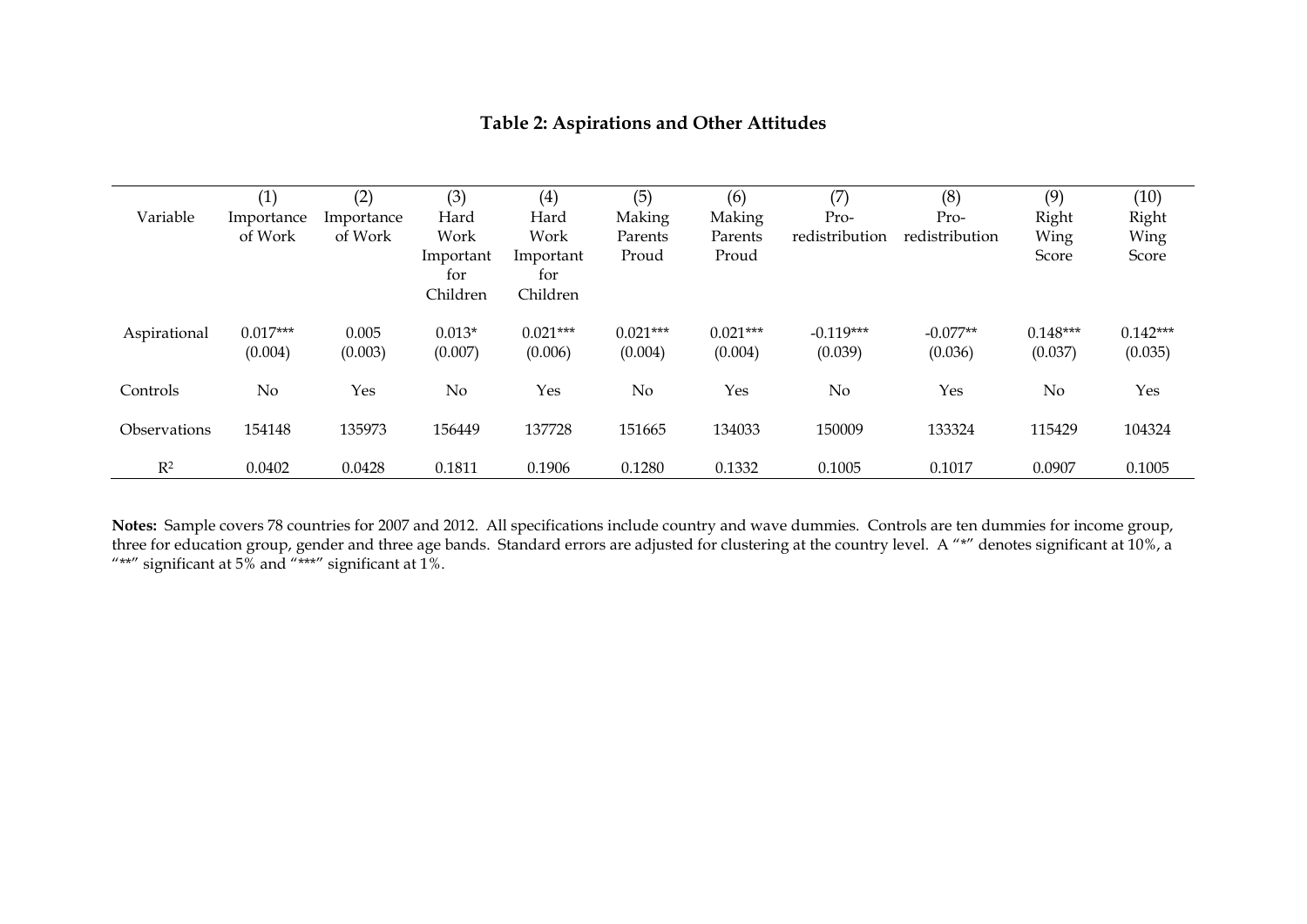## **Table 3: Aspirations and Other Attitudes (Success Measure)**

|              | (1)        | (2)        | (3)              | (4)              | (5)        | (6)        | (7)            | (8)            | (9)       | (10)       |
|--------------|------------|------------|------------------|------------------|------------|------------|----------------|----------------|-----------|------------|
| Variable     | Importance | Importance | Hard             | Hard             | Making     | Making     | Pro-           | Pro-           | Right     | Right      |
|              | of Work    | of Work    | Work             | Work             | Parents    | Parents    | redistribution | redistribution | Wing      | Wing       |
|              |            |            | Important<br>for | Important<br>for | Proud      | Proud      |                |                | Score     | Score      |
|              |            |            | Children         | Children         |            |            |                |                |           |            |
| Aspirational | $0.065***$ | $0.051***$ | 0.011            | $0.019***$       | $0.088***$ | $0.090***$ | $-0.003$       | $-0.053$       | $0.080**$ | $0.102***$ |
|              | (0.007)    | (0.006)    | (0.007)          | (0.006)          | (0.007)    | (0.007)    | (0.044)        | (0.043)        | (0.037)   | (0.035)    |
| Controls     | $\rm No$   | Yes        | No               | Yes              | $\rm No$   | Yes        | No             | Yes            | No        | Yes        |
| Observations | 153575     | 135449     | 155811           | 137176           | 151199     | 133567     | 149538         | 132870         | 115154    | 104053     |
| $R^2$        | 0.0455     | 0.0669     | 0.1818           | 0.1937           | 0.1359     | 0.1430     | 0.0910         | 0.1017         | 0.0818    | 0.0910     |

**Notes:** Sample covers 78 countries for 2007 and 2012. All specifications include country and wave dummies. Controls are ten dummies for income group, three for education group, gender and three age bands. Standard errors are adjusted for clustering at the country level. A "\*" denotes significant at 10%, a "\*\*" significant at 5% and "\*\*\*" significant at 1%. Question for being aspirational is whether it is important to this person to be successful.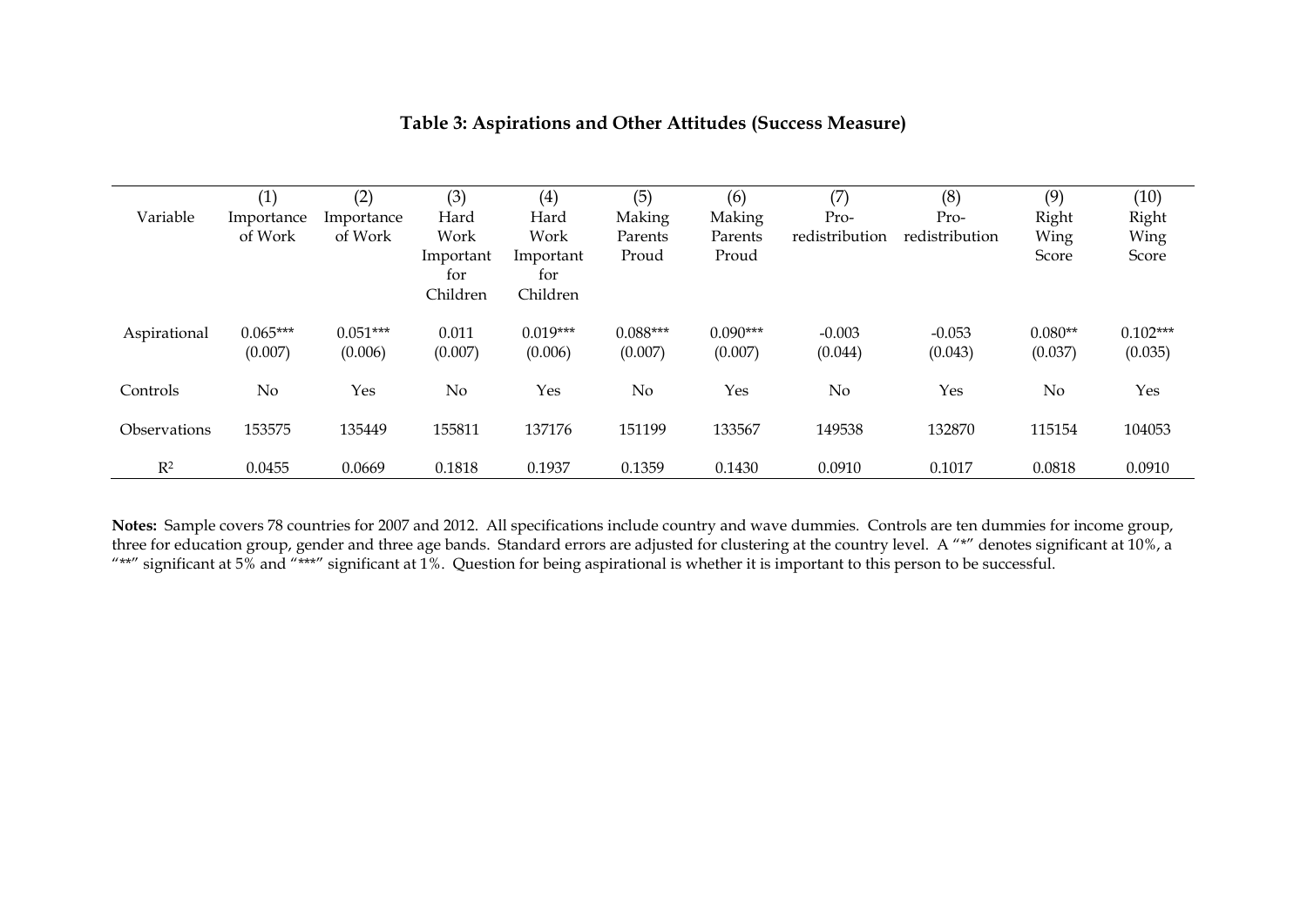